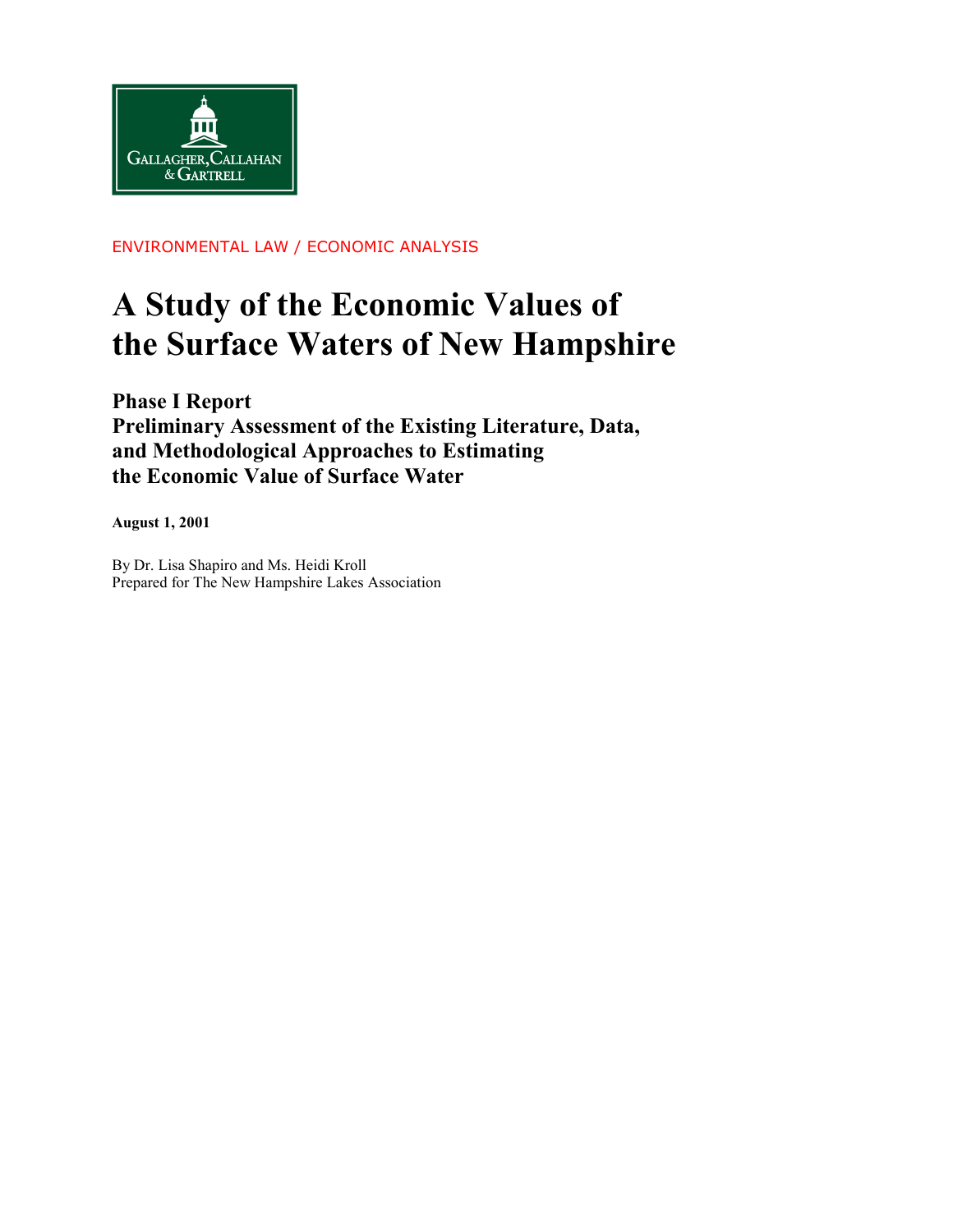## **ACKNOWLEDGEMENTS**

**a Stakeholder Group consisting of:**

**Newfound Lake Region Association**

**New Hampshire Department of Environmental Services**

**New Hampshire Fish & Game Department**

**New Hampshire Rivers Council**

**Lake Sunapee Protective Association**

**Squam Lakes Association**

#### **Grantors**

**Meredith Village Savings Bank**

**New Hampshire Charitable Foundation**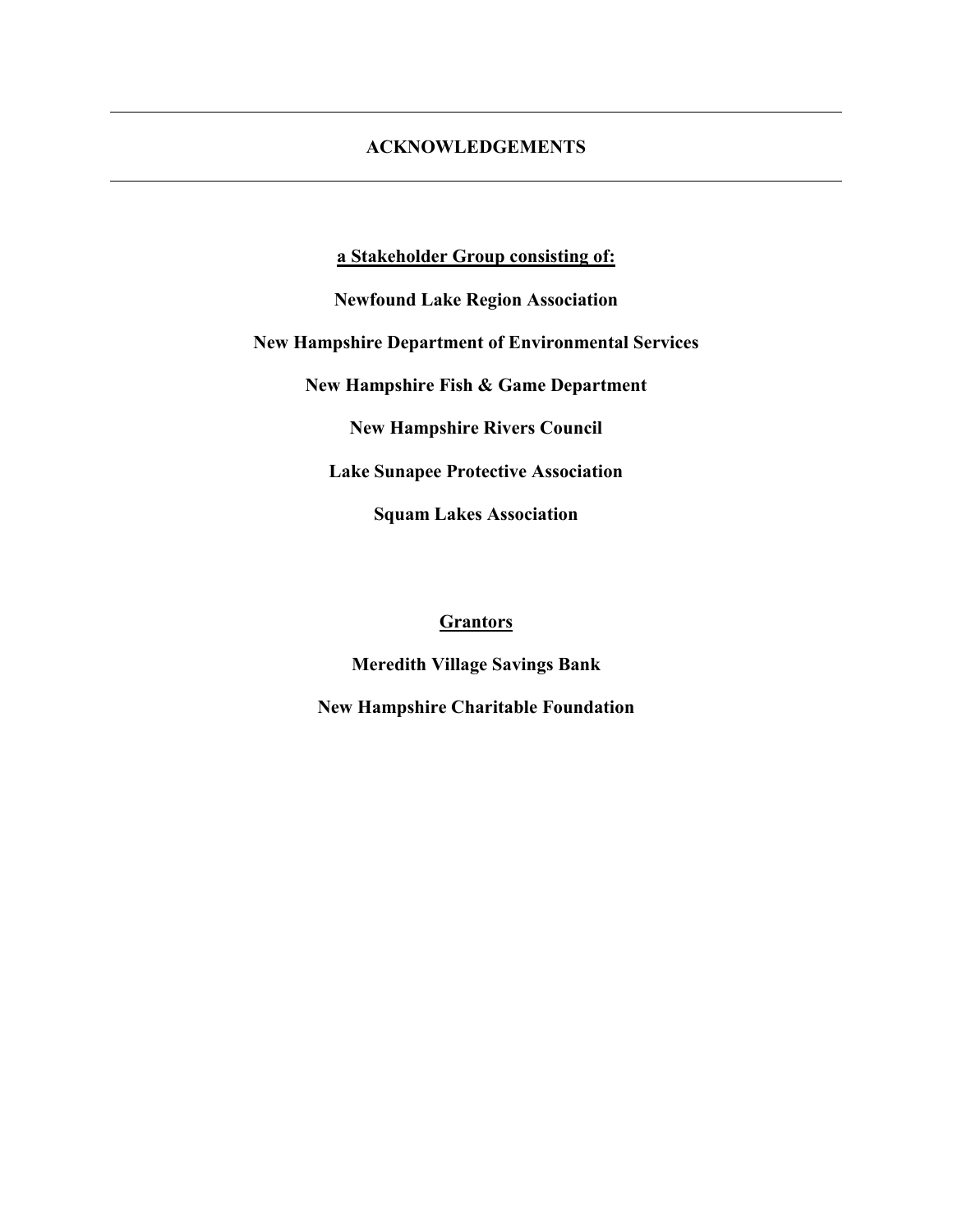# **TABLE OF CONTENTS**

| APPROACHES TO ESTIMATING THE ECONOMIC VALUE OF SURFACE WATERS IN NEW |  |
|----------------------------------------------------------------------|--|
|                                                                      |  |
|                                                                      |  |
|                                                                      |  |
|                                                                      |  |
|                                                                      |  |
|                                                                      |  |
|                                                                      |  |
|                                                                      |  |
|                                                                      |  |
|                                                                      |  |
|                                                                      |  |
|                                                                      |  |
|                                                                      |  |
|                                                                      |  |
|                                                                      |  |
|                                                                      |  |
|                                                                      |  |
|                                                                      |  |
|                                                                      |  |
|                                                                      |  |
|                                                                      |  |
|                                                                      |  |
|                                                                      |  |
|                                                                      |  |
|                                                                      |  |
|                                                                      |  |
|                                                                      |  |
|                                                                      |  |
|                                                                      |  |
|                                                                      |  |
|                                                                      |  |
|                                                                      |  |
|                                                                      |  |
|                                                                      |  |
|                                                                      |  |
|                                                                      |  |
|                                                                      |  |
|                                                                      |  |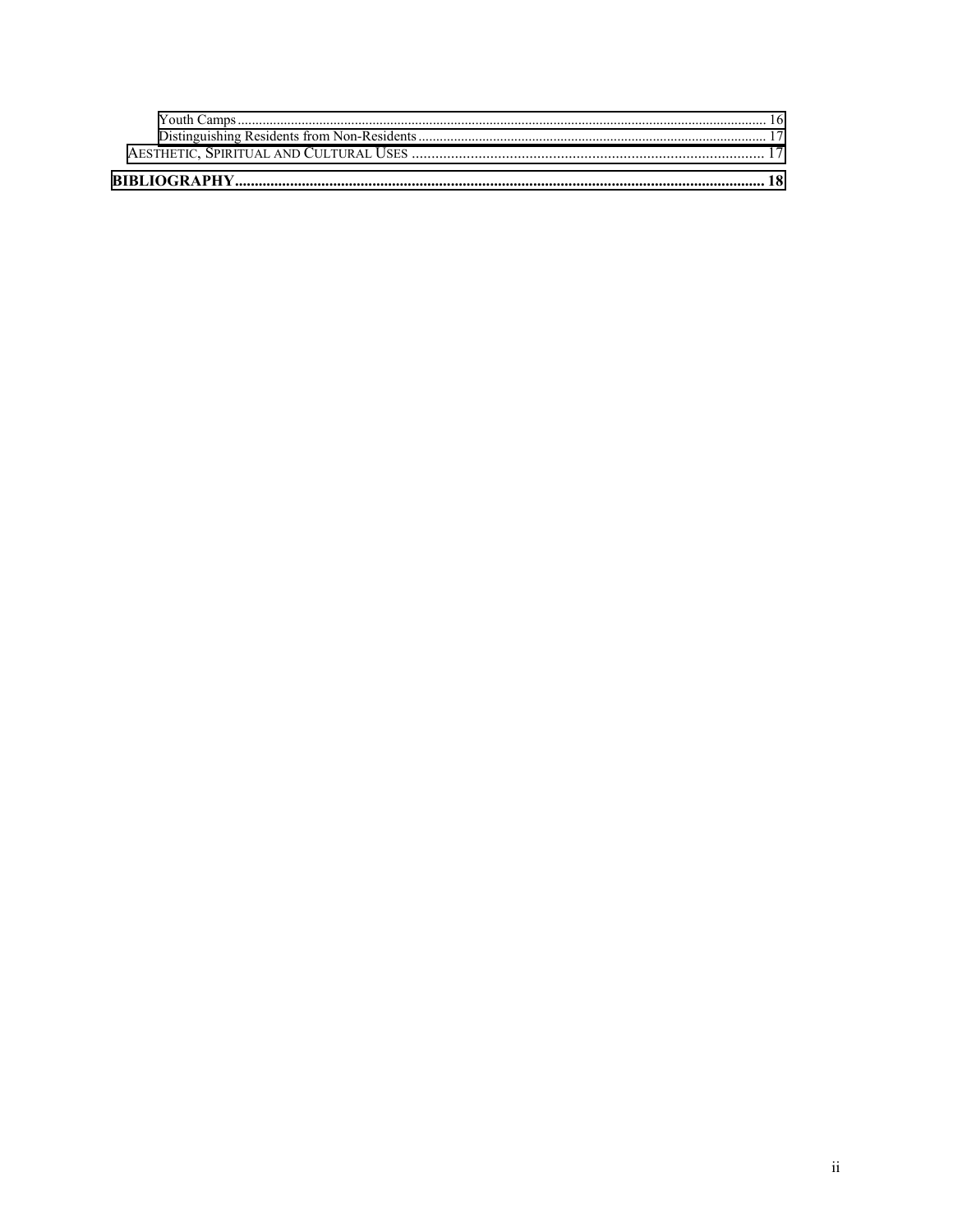# **LIST OF TABLES**

| <b>TAB</b>     | Table   | <b>Description</b>                                                                                     |
|----------------|---------|--------------------------------------------------------------------------------------------------------|
|                | Table 1 | Uses and Scenarios Included in Water-Related Studies                                                   |
| 2              | Table 2 | Data Needs and Existing Data by Use and Scenario                                                       |
| $\mathbf{R}$   | Table 3 | Uses and Scenarios to Include in a Phase II Study and a Phase III<br>Study                             |
| $\overline{4}$ | Table 4 | Phase II – Estimation of the Value of Surface Water in New<br>Hampshire, Estimated Timeline and Budget |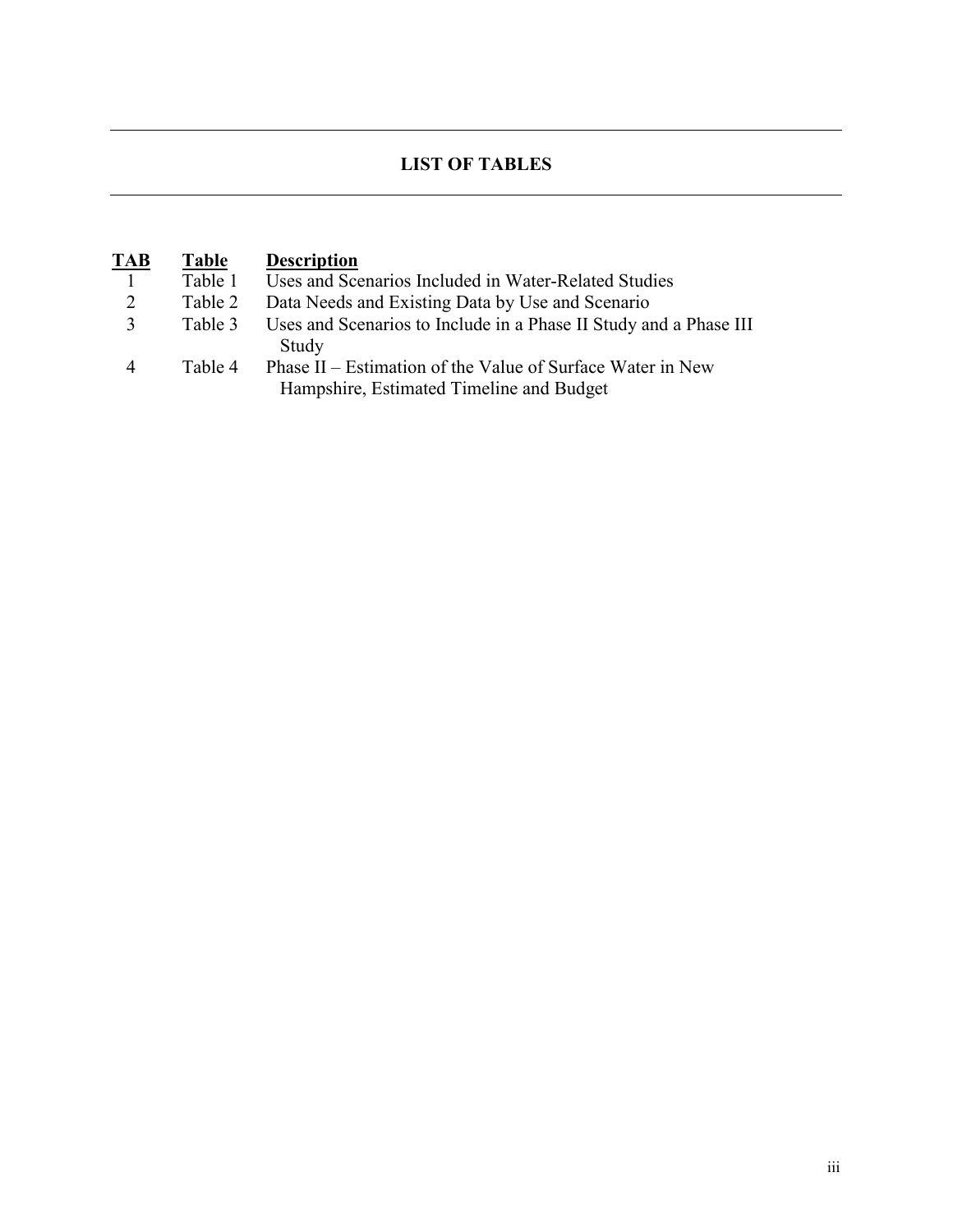<span id="page-5-0"></span>The study on the economic values of the surface waters of New Hampshire has been divided into multiple phases. As described more fully in this report, Phase I includes a preliminary assessment of the existing literature, data, and methodological approaches to estimating the economic value of surface water. This assessment provides a roadmap for Phase II of the project, which will involve estimating a range of values for the total economic activity associated with surface water use in New Hampshire, and Phase III, which will assess the "net economic value"<sup>1</sup> of surface water and the potential economic impacts of changes in water clarity.

The Phase I assessment reveals that water-related studies address the value of economic activity as well as net economic value. These values come from multiple uses of surface water, both recreational and non-recreational, and from the aesthetic, spiritual, and cultural value that individuals derive from their experiences on or around these bodies of water or just knowing that they exist for current and future generations. These uses can be looked at from both qualitative and quantitative perspectives, as well as under static or impact assessment scenarios. (Refer to Section II and Table 1 of this report).

The Phase I assessment also reveals that several different approaches can be used to estimate the value of economic activity associated with surface water use. (Refer to Section III and Table 2). In broad terms, the value of recreational uses can be estimated either in the aggregate or for each separate use, while the valuation of non-recreational uses can only be accomplished using the use-by-use approach. The net economic value of surface water can often be captured through surveys of the public's preferences and priorities for this natural resource. The availability of data required by these approaches to make a New Hampshire-specific estimate varies considerably. (Refer to Section IV and Table 2). Nonetheless, it appears that sufficient data is available for Phase II to estimate a *range* of values for the total economic activity associated with the State's surface water, as discussed further below.

The findings from Phase I, taken as a whole, indicate that one viable approach for Phase II would be to estimate a range of economic values based on swimming, fishing, and boating (i.e., three separate recreational uses), as well as waterfront property owners and public drinking water supplies (i.e., two non-recreational uses). (Refer to Table 3). The range would be estimated under a static assessment scenario using readily available data as well as data collected through New Hampshire-specific primary research. This overall approach takes into account the findings of the other studies regarding the economic activity associated with a given use relative to the total economic activity value of all uses, the quality of data that can reasonably be obtained, and an appropriate first round of monetary estimates of value.

Many studies, including surveys in New Hampshire, have identified swimming, fishing, and boating as top recreational uses of surface water, and therefore important contributors to the

<sup>&</sup>lt;sup>1</sup> The "net economic value" measures the difference between an individual's total willingness to pay for the use or existence of something and the amount that the individual actually pays.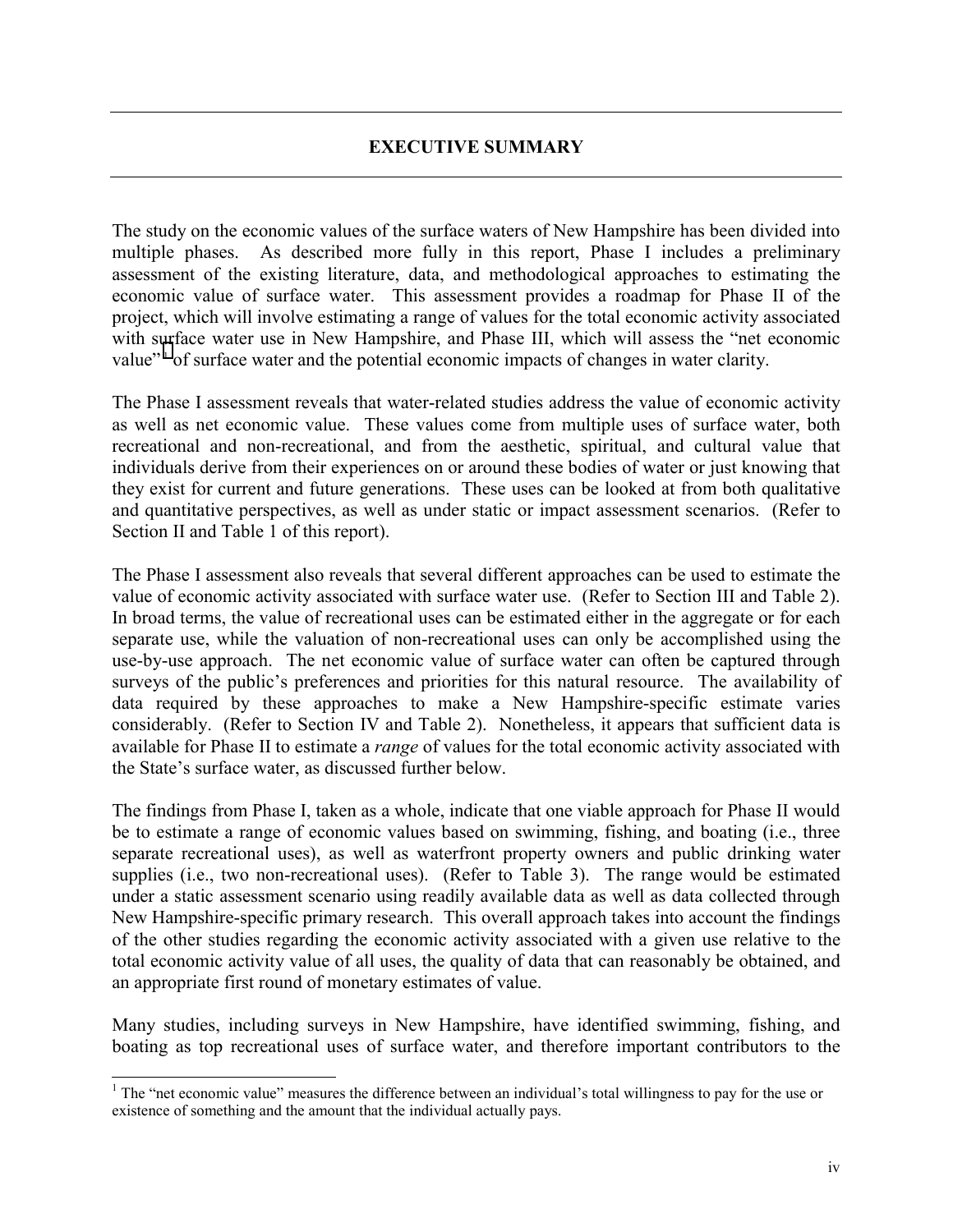water's economic value. The Maine  $Study^2$  found that direct annual expenditures for recreational uses of Maine's Great Ponds totaled \$1.09 billion. Of this, swimming contributed around 25 percent, fishing 14 percent, and boating more than 59 percent. (Waterfowl hunting contributed the remainder). The Maine Study estimated that the \$1.09 billion in direct recreational expenditures resulted in \$1.7 billion in total economic activity and \$208 million in net economic value per year. The Maine Study did not address other recreational uses, such as snowmobiling or sight-seeing, because it was not possible to isolate the role of lakes in these activities and seemed unlikely that the omissions would affect the magnitude of the economic estimates. The proposed Phase II New Hampshire Study would follow a similar rule of thumb relative to estimating the value of economic activity.

Similarly, with respect to non-recreational uses, public drinking water and waterfront properties are believed to be primary contributors to overall economic value. For example, the Maine Study found that direct annual expenditures for non-recreational uses totaled \$742 million, of which 43 percent was attributed to public drinking water and 47 percent to lakefront properties. (Private drinking water and youth camps contributed the remainder). The Maine Study estimated that this \$742 million in direct expenditures resulted in \$1.1 billion in total economic activity and \$6.5 billion in net economic value, which was largely driven by lakefront properties. It is recommended that a Phase II Study of economic activity not address other non-recreational uses beyond these two because of data constraints and the likelihood that the total estimates of economic activity would not increase significantly.

A Phase III Study would include an assessment of net economic value and impact assessment scenarios, and could include some of the other uses of surface water, as well. (Refer to Table 3). Primary research would be required to improve the quality and quantity of available data in these areas, and would be coordinated to the extent possible with the primary research for Phase II. A phase III Study would yield a more precise estimate of the economic value of New Hampshire's surface water rather than a range, which is all that is possible under a Phase II Study. These are the types of trade-offs that are inherent in the types of studies that can be conducted for New Hampshire's surface waters under different scopes-of-study and funding levels.

The proposed Phase II budget is a little more than \$28,000, including professional services, modeling software, and out-of-pocket expenses. (Refer to Table 4). Specifically, the Phase II tasks, coupled with the work conducted in Phase I of this project, will provide the New Hampshire Lakes Association and stakeholders groups with an estimated range of values for economic activity associated with the State's surface water that will help guide important public policies regarding these water bodies.

 $\overline{a}$ 

<sup>&</sup>lt;sup>2</sup> Kevin Boyle, Jennifer Schuetz, and Jeffery Kahl, "Great Ponds Play an Integral Role in Maine's Economy," April 1997. We will refer to this study as "the Maine Study."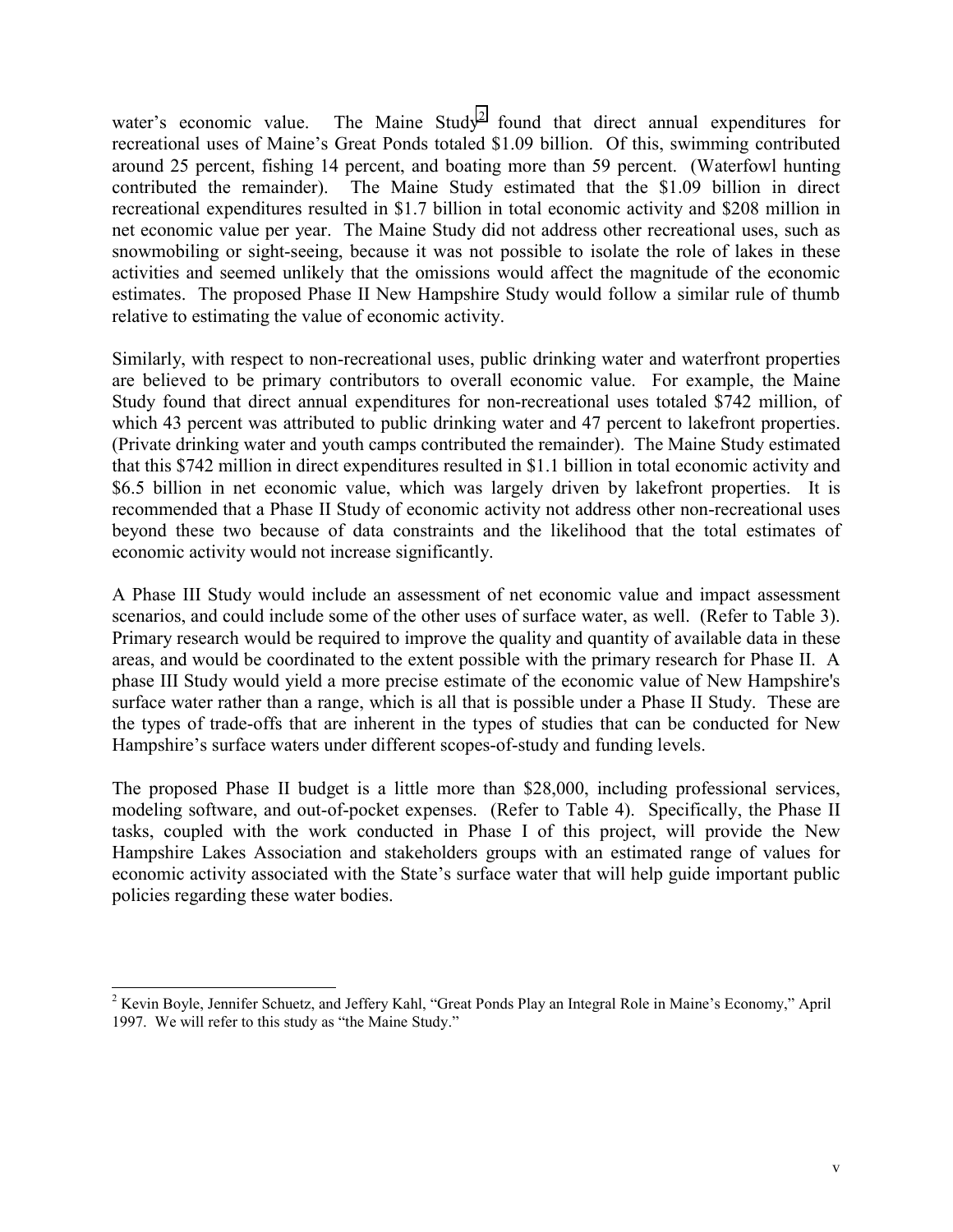## **INTRODUCTION**

## <span id="page-7-0"></span>**Background**

Gallagher, Callahan & Gartrell ("GCG") was retained by The New Hampshire Lakes Association ("NHLA") in November 2000 to prepare a study on the economic values of surface water in New Hampshire. Information about the economic contribution of New Hampshire's surface water to the State's economy will help guide decision-making regarding multiple, and sometimes competing, uses of these water bodies, so as to benefit the majority of the people over the long-run, with the overall health of the economy and the environment in mind.

#### **Purpose of the Report**

The study on the economic values of surface water in New Hampshire has been divided into several phases. Phase I provides a preliminary assessment of the existing literature, data, and methodological approaches to estimating the economic value of surface water. The purpose of Phase I is to provide a roadmap for Phases II and III of the project. Phase II will involve estimating a range of values for the total economic activity associated with surface water in New Hampshire, and Phase III will assess the "net economic value" of surface water<sup>3</sup> and the potential economic impacts of changes in water clarity. The Phase I Report is intended to give the NHLA and other stakeholders a clear understanding of what a study of the economic value of New Hampshire surface waters can include under different funding levels, and a basis for reaching consensus on the study's scope and depth.

Specifically, Phase I includes the following:

- A review of existing studies that estimate economic value of surface waters;
- An assessment of various methodological approaches which could be used to estimate the economic value of surface waters in New Hampshire; and
- An evaluation of the status of available data.
- A proposed scope and budget for Phase II

<sup>&</sup>lt;sup>3</sup> The "net economic value" measures the difference between an individual's total willingness to pay for the use or existence of something and the amount that the individual actually pays.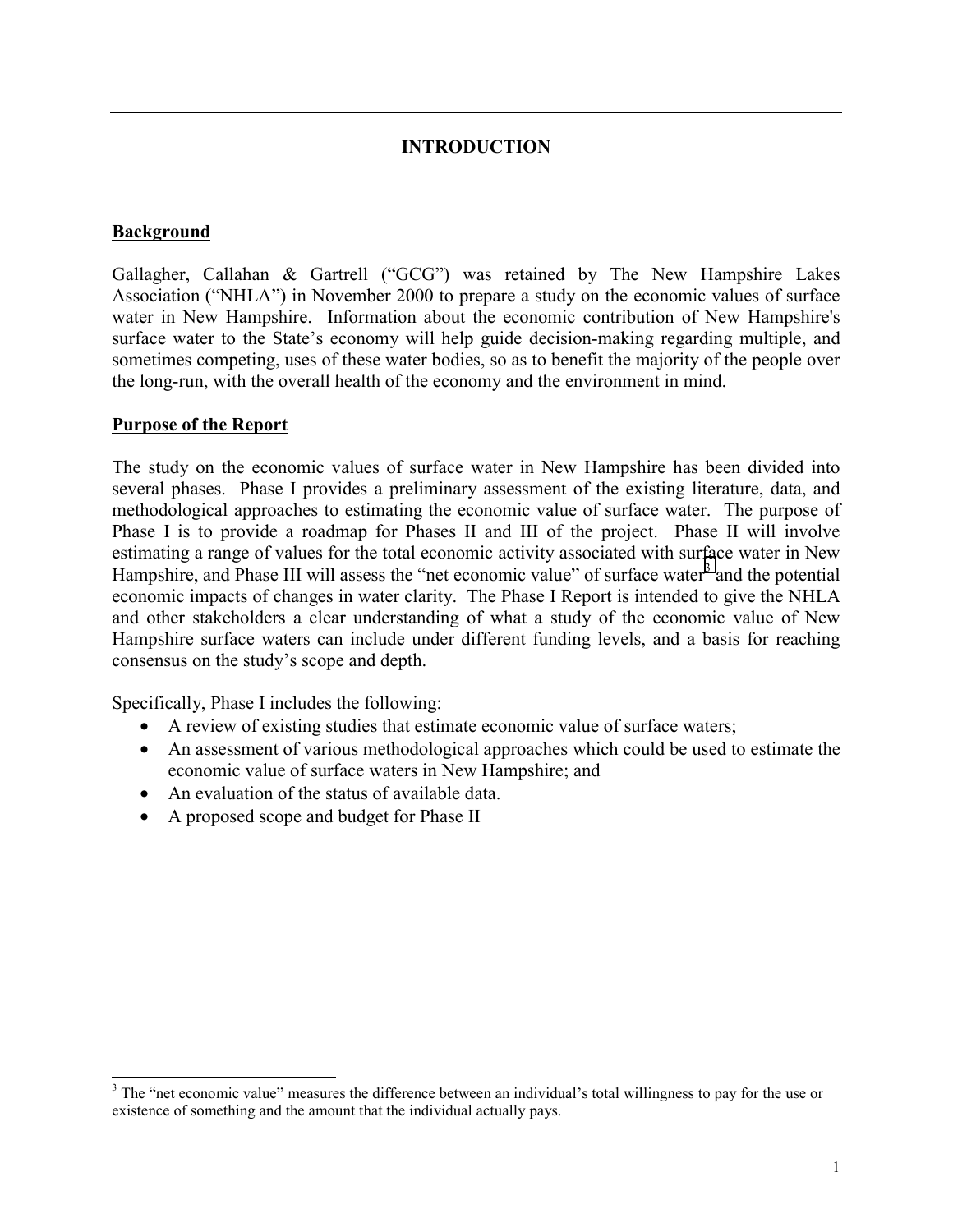# **EXISTING STUDIES AND LITERATURE**

<span id="page-8-0"></span>The NHLA, stakeholder groups, and GCG identified approximately one hundred studies and reports as being potentially useful to a study of the economic value of New Hampshire's surface waters. (Refer to the complete bibliography). These resources addressed a host of environmental, economic, and water-use issues including tourism, recreation, commercial activities, property values, ecosystems, and quality of life. The review revealed three important pieces of information: 1) the kinds of uses that tend to be addressed in water-related studies, 2) the different methodological approaches that are available, and 3) the types and sources of data that were either relied upon in other studies or that could be relied upon in a New Hampshire study. The first of these is addressed below, while the second and third are addressed in the following sections of this report.

## **Uses Addressed in Water-related Studies**

Water-related studies address the value of economic activity as well as net economic value. These values come from multiple uses of surface water, both recreation al and non-recreational, and from the aesthetic, spiritual, and cultural value that individuals derive from their experiences on or around these bodies of water or just knowing that they exist for current and future generations. These uses can be looked at from both qualitative and quantitative perspectives, as well as under static assessment scenarios versus impact assessment scenarios. For example, one study may look at the number of people who boat and what their typical costs are (quantitative), while another study may look at how boaters rank crowding, safety, noise, etc. in order of importance (qualitative). Similarly, some studies may look at a snapshot in time (static assessment) while others may estimate the effects on water use or quality assuming certain changes occur (impact assessment).

Table 1 provides a list of the specific uses within the use categories and the assessment scenarios that were studied in one or more of the water-related studies reviewed by GCG and compares this list to the uses identified by New Hampshire stakeholders as important to the State's lakes, ponds and rivers. The column labeled "Maine Study" refers to the study entitled "Great Ponds Play An Integral Role in Maine's Economy"  $(1997)$ ,  $4$  and has been distinguished from the other reports GCG reviewed because of its potentially high relevance to a New Hampshire study.

While most of the uses listed in Table 1 are self-explanatory, several deserve mention. First, recreational uses can be looked at in the aggregate or by individual use. As discussed further in the following sections of this report, one of the challenges of the use-by-use approach is obtaining accurate data that does not double count the economic activity generated when individuals participate in multiple recreational activities during a given period. Also, certain uses can be broken down into subcategories, depending on the availability of data. For example, fishing can be broken down into open water and ice fishing or freshwater and saltwater fishing.

 4 Kevin Boyle, Jennifer Schuetz, and Jeffery Kahl, "Great Ponds Play an Integral Role in Maine's Economy," April 1997. We will refer to this study as "the Maine Study."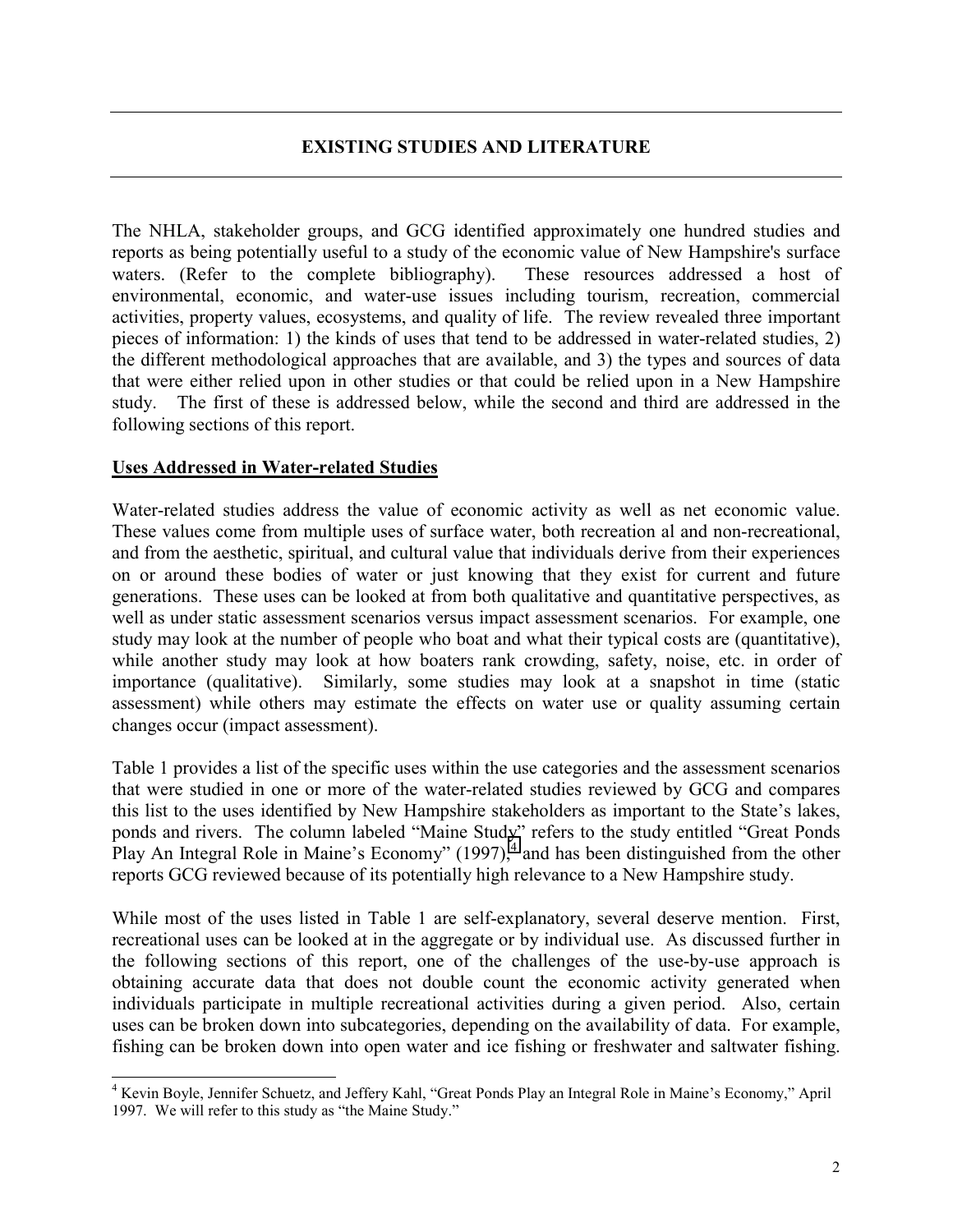Finally, "net economic value" refers to the aesthetic, spiritual, and cultural value that individuals derive from their experiences on or around surface waters or just knowing that they exist for current and future generations. It is measured as the difference between an individual's total willingness to pay for the use or existence of something and the amount that the individual actually pays.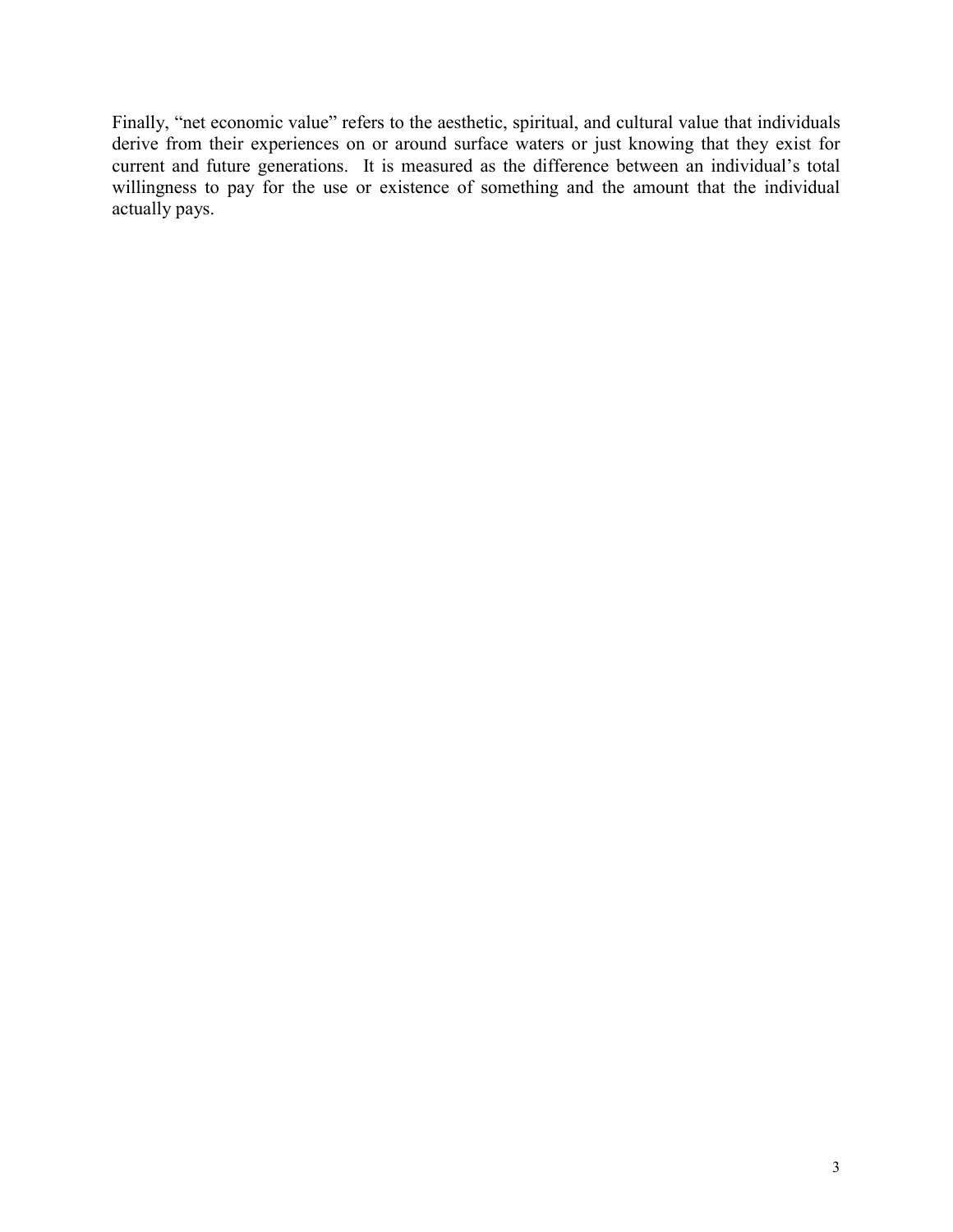# <span id="page-10-0"></span>**APPROACHES TO ESTIMATING THE ECONOMIC VALUE OF SURFACE WATERS IN NEW HAMPSHIRE**

The studies reviewed by GCG used several different approaches that could be used in estimating the economic value of surface waters in New Hampshire. The approaches can vary by both the category and type of use, as discussed further below and summarized in Table 2.

## **Recreational Uses – Aggregated**

The value of economic activity associated with surface water recreational uses, in the aggregate, can be estimated using one of two general approaches. The first approach is based on data collected from businesses both directly and indirectly dependent on the provision of goods and services to recreational users of surface water. This was the approach taken, for example, in "Rivers, Recreation, and the Regional Economy: A Report on the Economic Importance of Water-Based Recreation on the Upper Connecticut River" (1996). The approach requires identification of the appropriate businesses, data on the total economic activity they generate, and a means of assessing how much of that activity is actually associated with surface-water recreational activities. This approach was rejected by the Maine Study because the authors believed that "more accurate data on expenditures associated with recreation uses of Great Ponds can be collected from customers rather than business owners" (Boyle, Kevin, Jennifer Schuetz, and Jeffrey Kahl, "Great Ponds Play an Integral Role in Maine's Economy," April 1997, p.5).

A second approach to estimating economic activity stemming from recreational uses, in the aggregate, is based on economic activity generated by travel and tourism specific to surface water, or at least specific to recreation in areas where surface waters exists and in seasons when these waters are likely to be used for recreation. This latter approach also requires some means of assessing how much of the recreational tourist activity is actually associated with the use of surface waters. The study entitled "The Economic Value of Weiss Lake" (1995) employed this approach by conducting on-site surveys of Weiss lake users and phone interviews with users and non-users. The survey gathered information used to estimate the number of people who visited the lake within the last year, the average number of times they visited, resident and tourist expenditures in related goods and services, regional multiplier effects from tourist expenditures, wages and jobs generated, and the consumer surplus from recreation.

There are several advantages associated with these aggregate approaches. Generally speaking, information about the economic activity of businesses (by category) and tourism is available. Data disaggregated by recreational use is not always readily available, and even when it is, adding it up can lead to double counting. For example, if someone spends a day both swimming and fishing, the money they spend on travel and food should only be counted once. However, if the separate data sources on swimming and fishing both include 100 percent of the travel and food, then double counting would occur as a result of aggregating this data. The Maine Study notes that its estimate of total recreational user days might be overstated for this reason. While overestimates due to double counting may be less of a problem under the aggregate approach,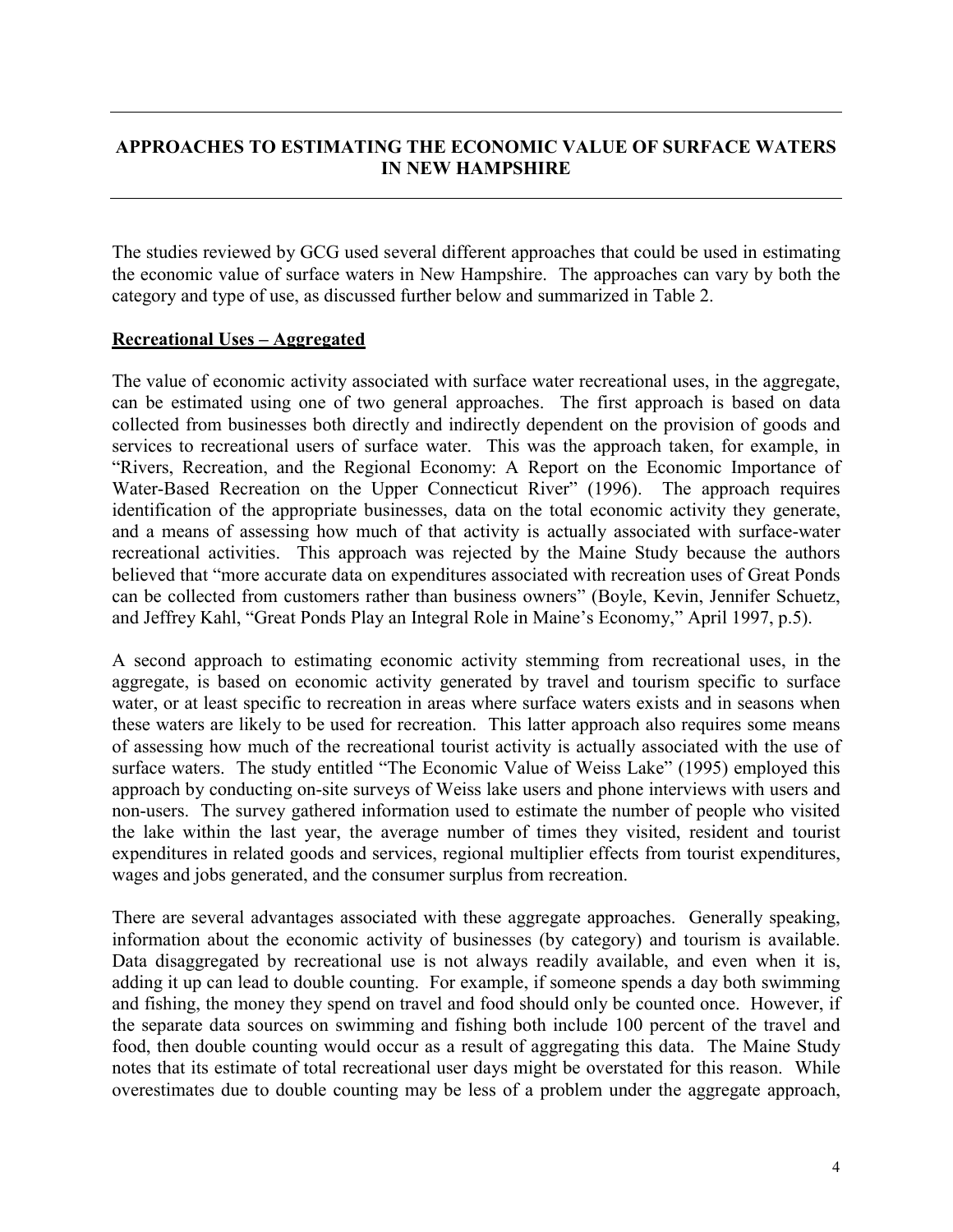<span id="page-11-0"></span>over- and underestimates can occur if economic activity unrelated to the recreational use of surface waters is inadvertently included or excluded. For example, businesses may not always know when their sales are associated with surface water use, or users may buy items from businesses located anywhere and not necessarily identified as "water-dependent."

# **Recreational Uses – Disaggregated**

The value of surface water recreational uses can also be estimated for each separate use by looking at the economic activity generated from marginal expenditures (e.g., travel costs), fixed expenditures (e.g., equipment purchases), and participation levels for each use. Greater detail on each recreational use is provided below.

## Swimming

Many of the water studies GCG reviewed estimated the value of swimming because it reportedly has one of the highest participation rates of any water-based recreational use, along with fishing and boating. To calculate the value of economic activity associated with swimming, studies tend to require at least two pieces of information: daily expenditures (marginal costs) per participant and the total number of user days (equal to the total number of participants times the average number of days of participation). The value of swimming may be estimated separately for state residents and non-residents, as it was for Maine.<sup>5</sup> In addition, swimming's *net* economic value can be estimated based on average daily net economic value per person, again as it was for Maine.

In the Maine Study, expenditures for resident and non-resident swimming were obtained from spending profiles developed by the U.S. Army Corps of Engineers at twelve Corps project sites across the country. While the daily expenditures for swimming in particular were not reported, they were reported for all non-boating activities for day and overnight users and were used as a proxy for swimming expenditures. Data on resident swimming days was available from the Maine Department of Conservation. Data on nonresident swimming days was not available, so the ratio of resident to non-resident visitors (seven to one) at ten inland beaches at Maine state parks was used to estimate non-resident swimming days.

## Fishing

Fishing is another recreational use for which economic value is often estimated in water studies. As with the estimates for swimming, the value may be estimated separately for residents and non-residents of a given geographic area. Studies that estimate the economic activity associated with fishing tend to require at least three pieces of information: daily expenditures (marginal costs) per participant; daily equipment costs (fixed costs) per participant; and the total number of user days. In addition, an estimate of the average daily *net* economic value per person from fishing may be included.

The Maine Study looked at open water and ice fishing. The authors obtained data on angler expenditures and angler days from surveys conducted by the University of Maine for the Maine

<sup>&</sup>lt;sup>5</sup> For each use looked at in the Maine Study, economic value was estimated separately for residents and nonresidents. The benefits and challenges of this methodological approach are addressed later in this section.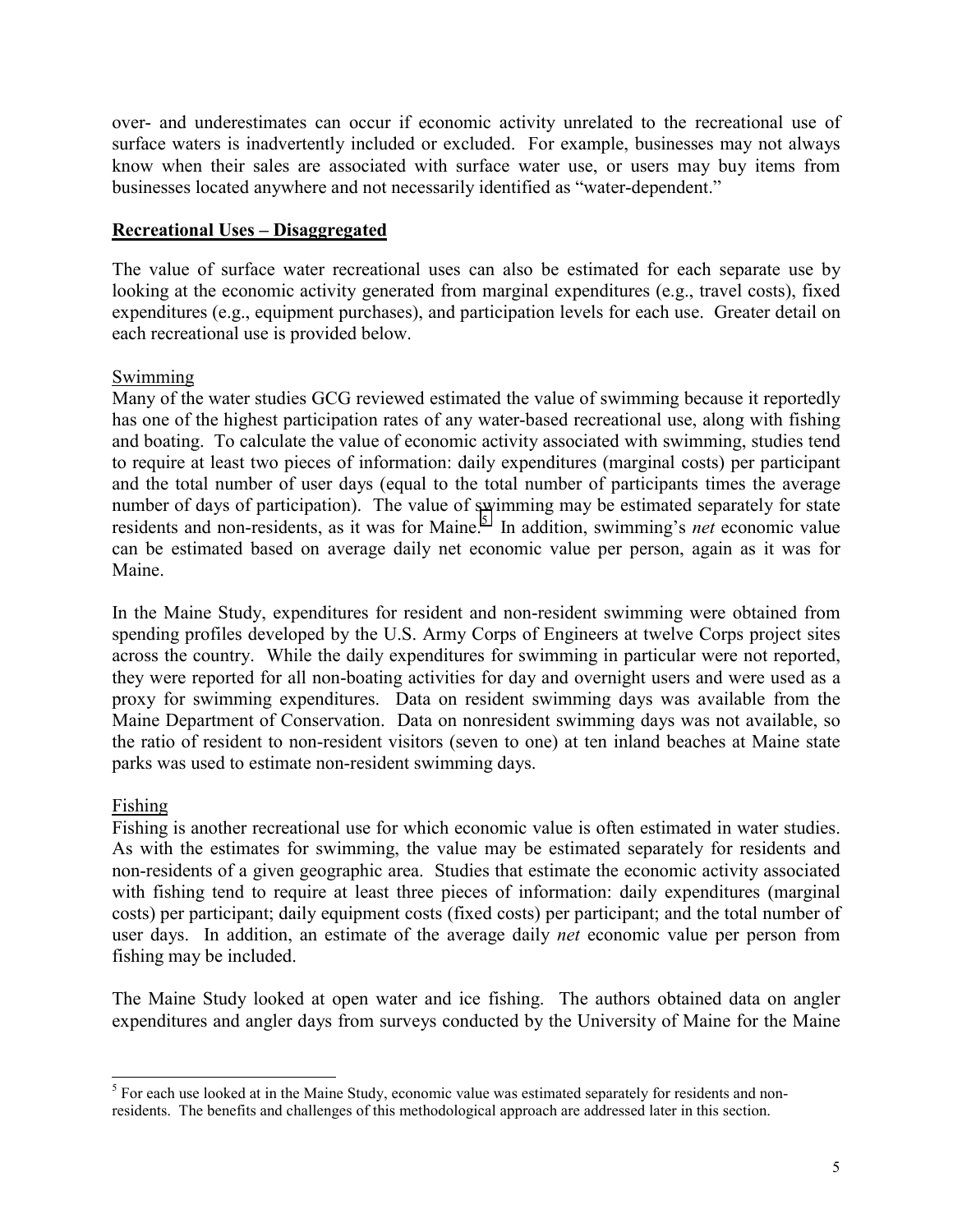<span id="page-12-0"></span>Department of Inland Fisheries and Wildlife. Information was gathered from resident and nonresident fishing license holders.

## Boating

Boating is yet another top recreational water use, and can be broken into subcategories for motorized and non-motorized boaters who are residents and non-residents. Estimating the value of boating requires data in the same categories as those mentioned above for fishing: daily expenditures (marginal costs) per participant; daily equipment costs (fixed costs) per participant; the total number of user days; and (optional) average daily net economic value per person.

In the Maine Study, expenditures for resident and non-resident boating were obtained from spending profiles developed by the U.S. Army Corps of Engineers at twelve Corps project sites across the country. Because the trip expenditures were not distinguished between motorized and non-motorized boating, the authors assumed they were the same for the two types of boating. Equipment expenditures for non-residents were estimated by multiplying resident equipment expenditures for boating by the ratio of non-resident to resident fishing equipment expenditures. Resident motor and non-motor boating days were obtained from the Maine Department of Conservation. To avoid double counting of people who both fish and boat, boating days were multiplied by an estimate of the percentage of non-angler boating days, estimated by the Department to be 33%. Nonresident motor and non-motor boating days were not reported, so the ratio of resident to non-resident visitors (seven to one) at ten inland beaches at Maine state parks was used to estimate non-resident boating days.

#### Waterfowl Hunting

Waterfowl hunting is a recreational use that was included infrequently in the water value studies reviewed by GCG. However, its value was included in the Maine Study, by resident and nonresident, using the standard data categories regarding marginal and fixed costs and total number of user days, as well as the optional category of net economic value. Under the Maine Study, waterfowl hunting contributed 0.6% of the total recreational use of lakes.

The Maine Study obtained resident waterfowl hunting days and expenditures from a 1988 survey of migratory waterfowl hunters who are residents of Maine. The authors assumed that a nonresident waterfowl hunter hunts the same number of days per year, on average, as a resident. Expenditures for non-residents were estimated by multiplying resident waterfowl hunting expenditures by the ratio of non-resident to resident open water fishing expenditures.

#### Wildlife Watching

 $\overline{\phantom{a}}$ 

Like the other recreational uses discussed above, wildlife watching as a primary activity can be included in water studies, although it was not included in the Maine Study for reasons the authors did not explicitly discuss. Its value could be included, by resident and non-resident, using the standard data categories regarding marginal and fixed costs and total number of user days, as well as the optional category of net economic value.

 $6$  The authors did discuss the challenges of distinguishing sight-seeing from other recreational uses of lakes, and they may have considered wildlife watching to be similarly challenging.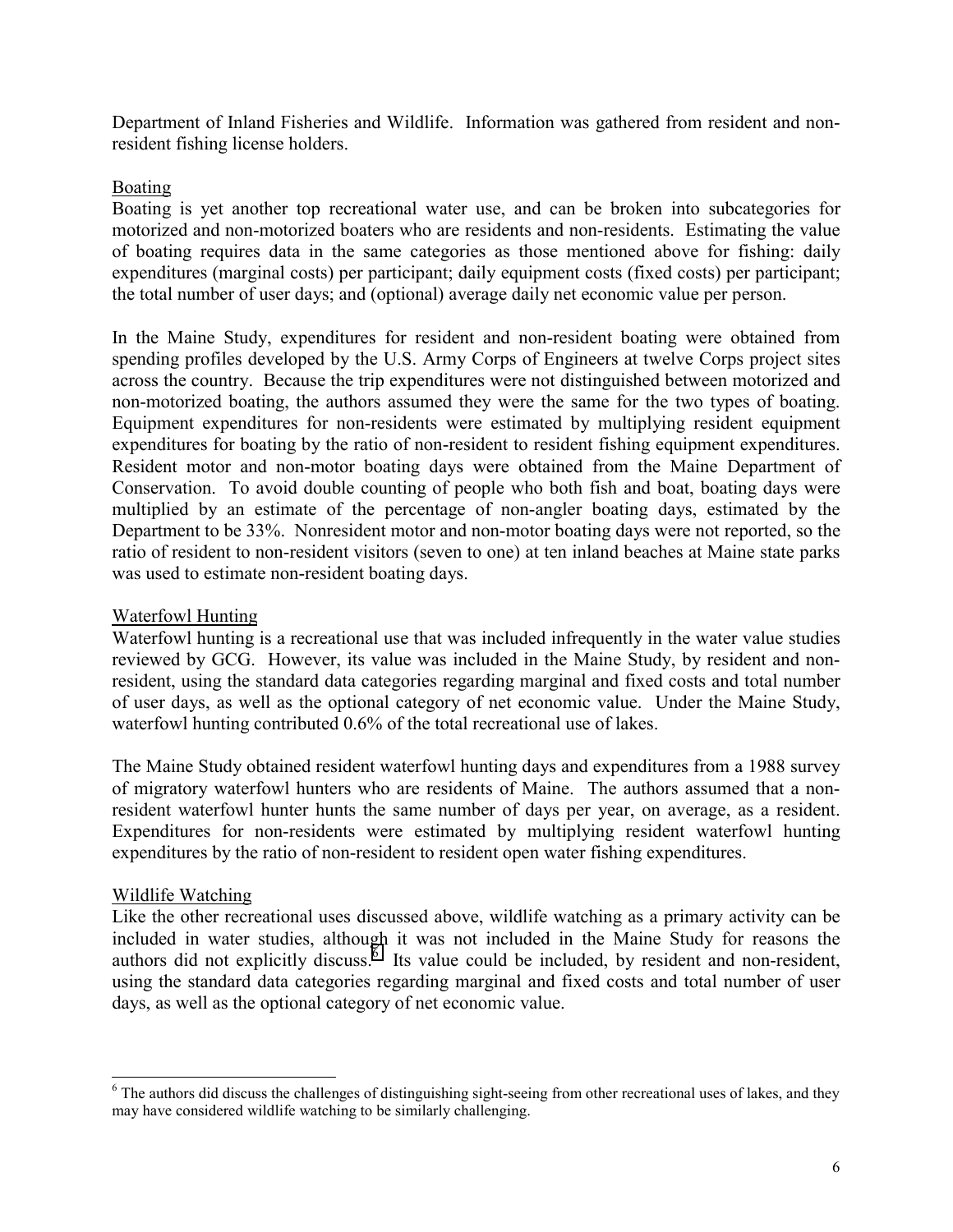## <span id="page-13-0"></span>Snowmobiling

Snowmobiling is probably a common recreational use of lakes during the winter months, although isolating the role of lakes in this activity appears to be quite difficult. None of the lakes-studies we reviewed attempted to include snowmobiling. If it were included in a study, the types of data required regarding expenditures and participation levels would be the same as those required for the other recreational uses already discussed above.

## Walking and Hiking

Walking and hiking are also likely to be common recreational uses of lakes and rivers, but again isolating the role of surface water in these activities may be a challenge. The water-related studies GCG reviewed only attempted to ascertain how common an activity walking and hiking are through survey questions – none attempted to isolate their economic value from other recreational uses of the water. If they were to be included, the types of data required regarding expenditures and participation levels would be the same as those required for the other recreational uses already discussed above.

## Camping

Camping is probably another common recreational use around lakes, ponds, rivers, and streams but again isolating the role of surface water in these activities may be a challenge. None of the lakes-studies we reviewed attempted to include camping.

#### Beaches

Beaches located near lakes, ponds, rivers, and streams are clearly used for sitting, picnicking, and other activities not already listed above. However, the challenge associated with isolating the use of beaches from other activities such as swimming or fishing appears to be great. Only one of the lakes-studies we reviewed attempted to include beaches as a distinct use, and this was in the context of separating "beach area use" from "lake surface use".

#### Sight-Seeing

Sight-seeing, like walking and hiking, is likely to be a common recreational use of lakes and rivers, but isolating the role of surface water in this activity is difficult. The water-related studies GCG reviewed only attempted to ascertain how common an activity sight-seeing is through survey questions – none attempted to isolate its economic value from other recreational uses of the water. If sight-seeing were to be included, the types of data required regarding expenditures and participation levels would be the same as those required for the other recreational uses already discussed above.

#### **Non-Recreational Uses**

The value of non-recreational uses of surface waters can also be estimated for each separate use, just as recreational uses, by looking at the economic activity generated from marginal and fixed expenditures and number of users for each use. Greater detail on each non-recreational use is provided below.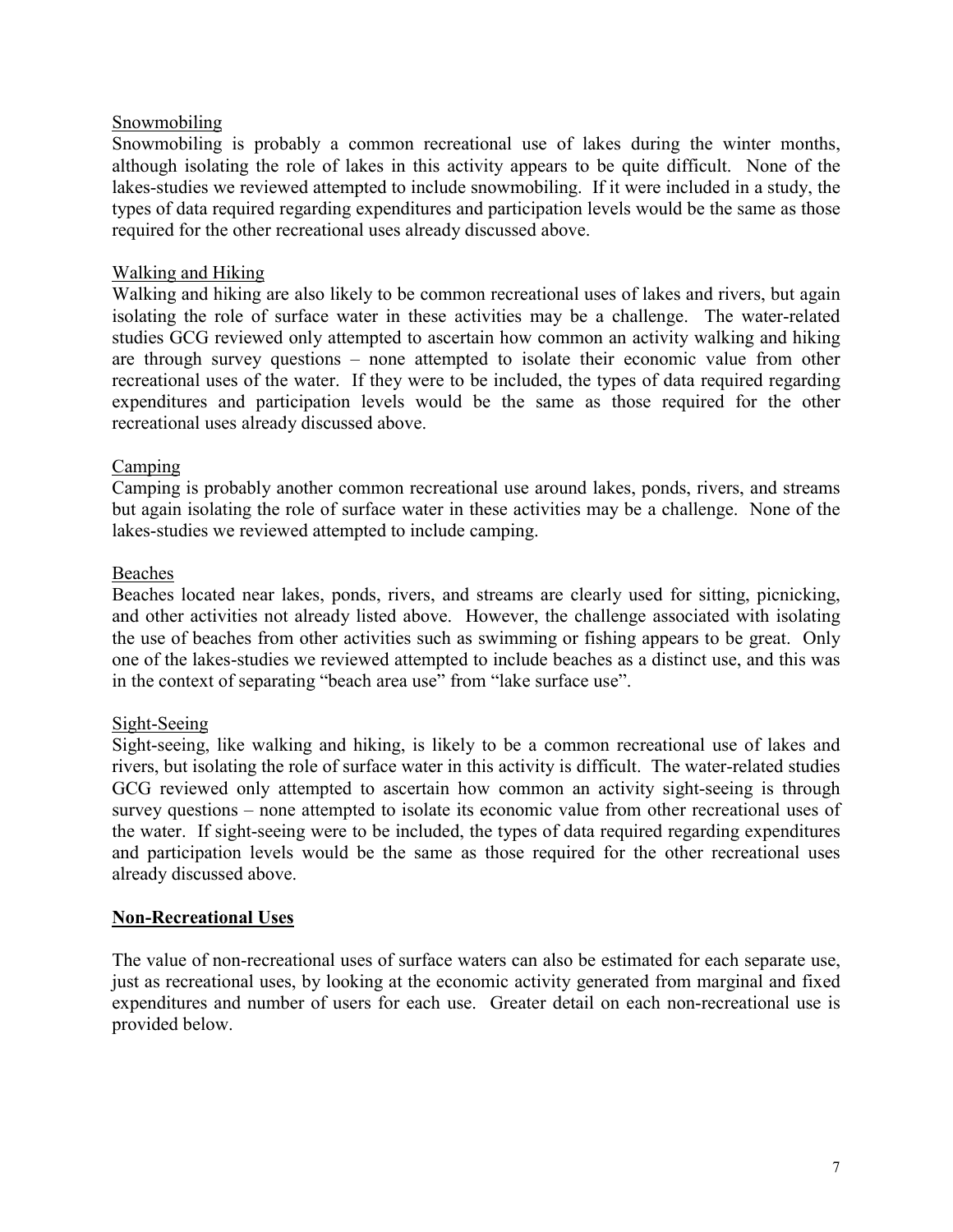#### <span id="page-14-0"></span>Owners of Waterfront Property

Owners of waterfront property clearly place a value on being located near surface water. Some of this value is reflected in the property taxes they pay and the investments they make in their properties that are unique to their water-based location. These expenditures contribute to the economic activity within the state. Estimating these expenditures requires data on tax revenue associated with waterfront property, and investments and costs unique to waterfront properties. Estimates of *net* economic value could also be included, requiring an estimate of the number of user days of waterfront properties, net of all recreation days. The Maine Study found that the largest single source of "great pond" usage in Maine is associated with waterfront property ownership, and that ninety-five percent of the total estimated *net* economic value accrues to these owners.

To compute annual property taxes, the Maine Study estimated developable waterfront on great ponds by taking geographic information about the total length of frontage and assuming that 90 percent of it was developable, based on correspondence with Maine's Department of Environmental Protection. A study on surface water quality and property values provided the Maine Study with the average price-per-foot of frontage and the percent of lake-front properties owned by residences. The Maine Study relied on a separate source for an estimate of lakefront property owners' average expenditures on maintenance and improvements, not including boating and drinking water expenditures, that would not have occurred if the property were not on a lake. To estimate the number of property owners paying these incremental costs, the Maine Study again referred to the property value study, which provided the average lot frontage in feet and the percent of lots that have seasonal or year-round residences.

## Public Drinking Water Supplies

Some public water utilities draw drinking water from lakes, ponds, and rivers. These entities serve residential and commercial accounts, and some of them are regulated by state public utilities commissions ("PUCs"). Estimating the direct economic value of surface water use to customers served by water districts requires data regarding each utility's annual operating revenue, which reflects the amount that was paid by all of its customers through their bills. If the utility is regulated, information about its revenue is filed annually with the PUC. If the utility is not regulated, information regarding its rates and customer base would need to be obtained either from the company or from surveys of its customers and then used to estimate customers' total annual expenditures.

## Private Drinking Water Supplies

Some private residences also draw drinking water from lakes, ponds, and rivers. Estimating expenditures for private drinking water supplies requires an estimate of the number of residences drawing potable water from these sources and an annual average cost to replace and maintain their private water systems.

To estimate the number of lake residences drawing potable water from the lakes, the Maine Study relied on a study of surface water quality and property values and a survey of lake property owners. The study that Maine relied on found the average lot frontage (in feet), the percent of lots that had seasonal or year-round residences, and the percent of lake-front properties owned by residences, thus allowing resident expenditures to be distinguished from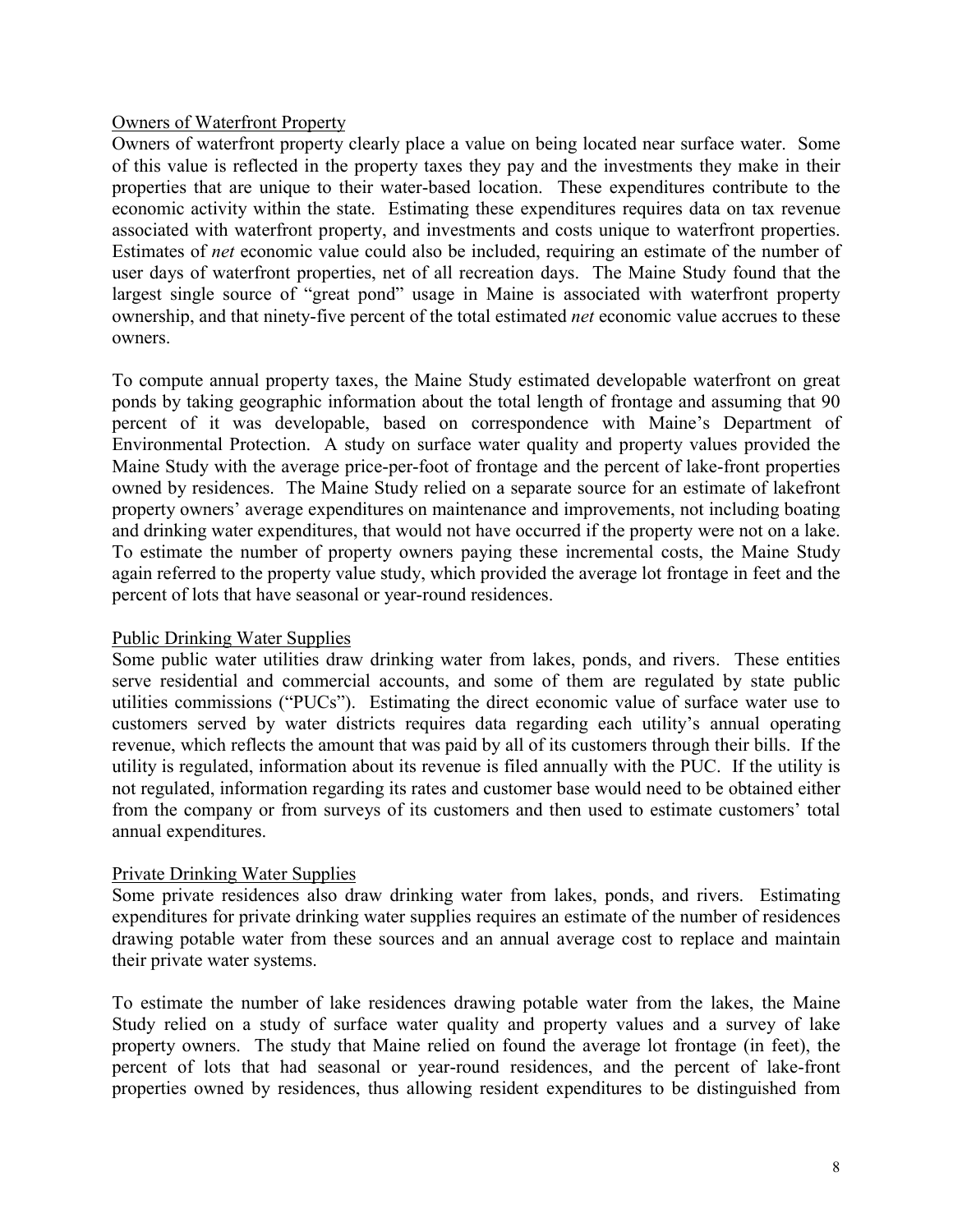<span id="page-15-0"></span>those of nonresidents. The survey, conducted by the University of Maine, found the percent of lake residences drawing drinking water from the lakes. The average annual expenditure on replacement and maintenance per residence was taken from a separate study conducted by the University of Maine in 1996.

## Agricultural, Commercial and Industrial

Some agricultural, commercial and industrial firms use surface waters in their production processes. The Maine Study did not address these users, and explained that agricultural irrigation was omitted because lakes were not determined to be a significant source of irrigation in Maine. If these uses were included in a study, an approach similar to that used for either public or private drinking water supplies could be used. Specifically, information would be needed on the number of users and the average amount they use per year. In addition, information on their annual average water-related costs could either come from an estimate of the average cost to replace and maintain their water systems or from a statewide average water utility rate for commercial and industrial customers.

## Youth Camps

Many children attend youth camps that are located on bodies of surface water. Their families spend money not only on camp "tuition," but also on trips to drop the children off, pick them up, and visit them. All of these expenditures generate economic activity. To estimate youth camp expenditures, data is needed on the number of camp attendees at camps near surface water, the total number of visitors for these attendees, the cost of tuition, and the in-state expenditures of the youth camp visitors.

The Maine Study relied upon a 1995 study conducted for the Maine Youth Camping Association for data regarding youth attendance, total visitors, revenue from youth attendance, and daily expenditures reported for visitors. The authors of the Maine Study assumed that *all* youth camps in Maine are located on lakes and that all of the economic activity associated with these camps can be attributed to their lakes. The authors noted that visitors are essentially tourists, but apparently did not attempt to mitigate against the possibility of double counting the visitor expenditures if such expenditures were already included in other recreational activities.

## **Net Economic Value**

Most of the studies reviewed by GCG that attempt to capture the aesthetic, spiritual, and/or cultural value that individuals derive from their experiences on or around surface waters, or the value of just knowing that they exist for current and future generations, tend to utilize surveys to assess people's preferences, priorities, and willingness to pay. For example, a study entitled "The Economic Value of Weiss Lake" (1995) interviewed lake users and non-users to query, among other things: their perceptions of water quality, their willingness to pay for water quality improvements, reasons why non-users do not visit the lake, and the values that non-users place on the option to use the lake ("option value") and knowing that the lake exists ("existence value"). Another study entitled "The White River Valuation Study: A Report on the Value of Maintaining Natural River Flows on Vermont's White River" (1998) surveyed local and non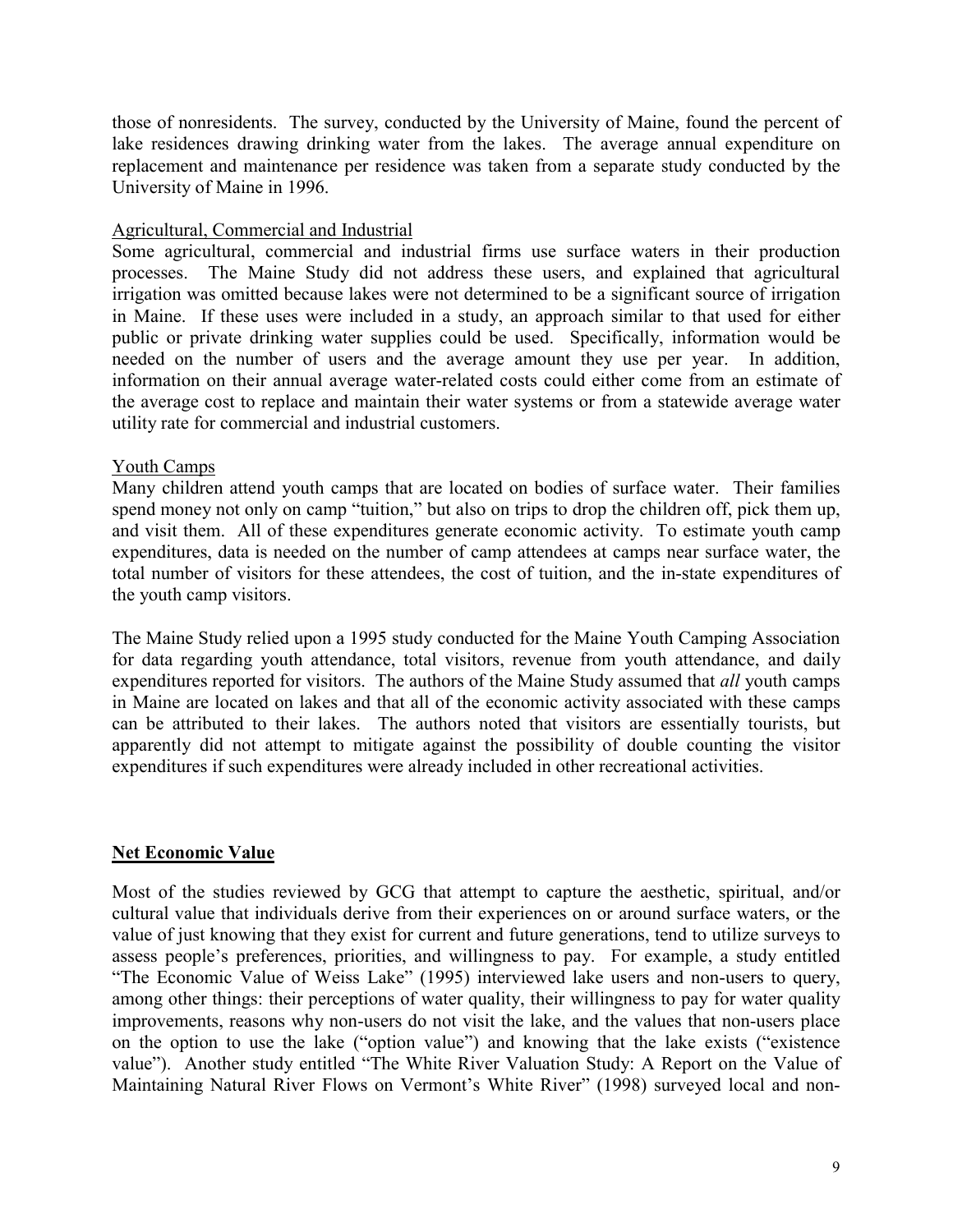<span id="page-16-0"></span>local households to assess, among other things, their willingness to pay for the protection of natural river flows for recreation and other purposes.

Surveys of these types have inherent challenges, such as self-selection in the sample of interviewees and inconsistencies between reported and actual behavior. Nonetheless, welldesigned surveys can be informative and useful.

#### **Impact Assessment Scenarios**

The economic impact that may occur due to a given change in surface water usage can be assessed in a number of ways, as indicated by some of the studies GCG reviewed. One approach is to conduct a survey, such as that done for "Recreational Boating in Ohio: An Economic Impact Study" (1999), in which boat owners were asked to indicate how their number of trips would likely change in response to specified percentage changes in expenses.

Another approach is to use detailed modeling to obtain an estimated change in participation or valuation that may result from a change of environmental characteristics. This approach was used, for example, in "The Influence of Water Clarity on Marginal Prices for Residential Lake Front Property in New Hampshire" (2000), in which an hedonic analysis was conducted. Essentially, analyses were performed to determine the influence of lakefront homes' structural characteristics, locational characteristics, and water clarity (based on secchi disk measurements) on their selling prices. The estimated increase/decrease in valuation can then be used to estimate a change in economic activity. Alternatively, a less sophisticated approach would be to assume (rather than estimate) a specific increase or decrease in participation or valuation as a possible result from a change in the environment, and use that assumption to estimate a change in economic activity. For example, one could estimate the economic impact if participation in all water-based recreational uses fell by 5 percent, a decrease that one might assume could occur if water pollution and waterfront development both rose.

#### **Additional considerations**

## Distinguishing Residents from Non-Residents

As mentioned earlier, the Maine Study distinguished between residents and non-residents because the authors wanted to identify "new money" coming into the state, which they assumed would come only from non-residents. They presumed that if residents had not spent money on lake uses in Maine, they would have spent it on something else in Maine, and therefore that residents' expenditures on lake uses would not represent a *net* addition to the economy. Others may disagree, in part noting that New Hampshire residents choose between spending their recreation and vacation dollars in New Hampshire versus other states.

Another reason to consider distinguishing between residents and non-residents is that their travel costs (e.g., transportation, food, and lodging) can be different when they travel to participate in water-based recreation. However, differences in travel costs can be captured to a great extent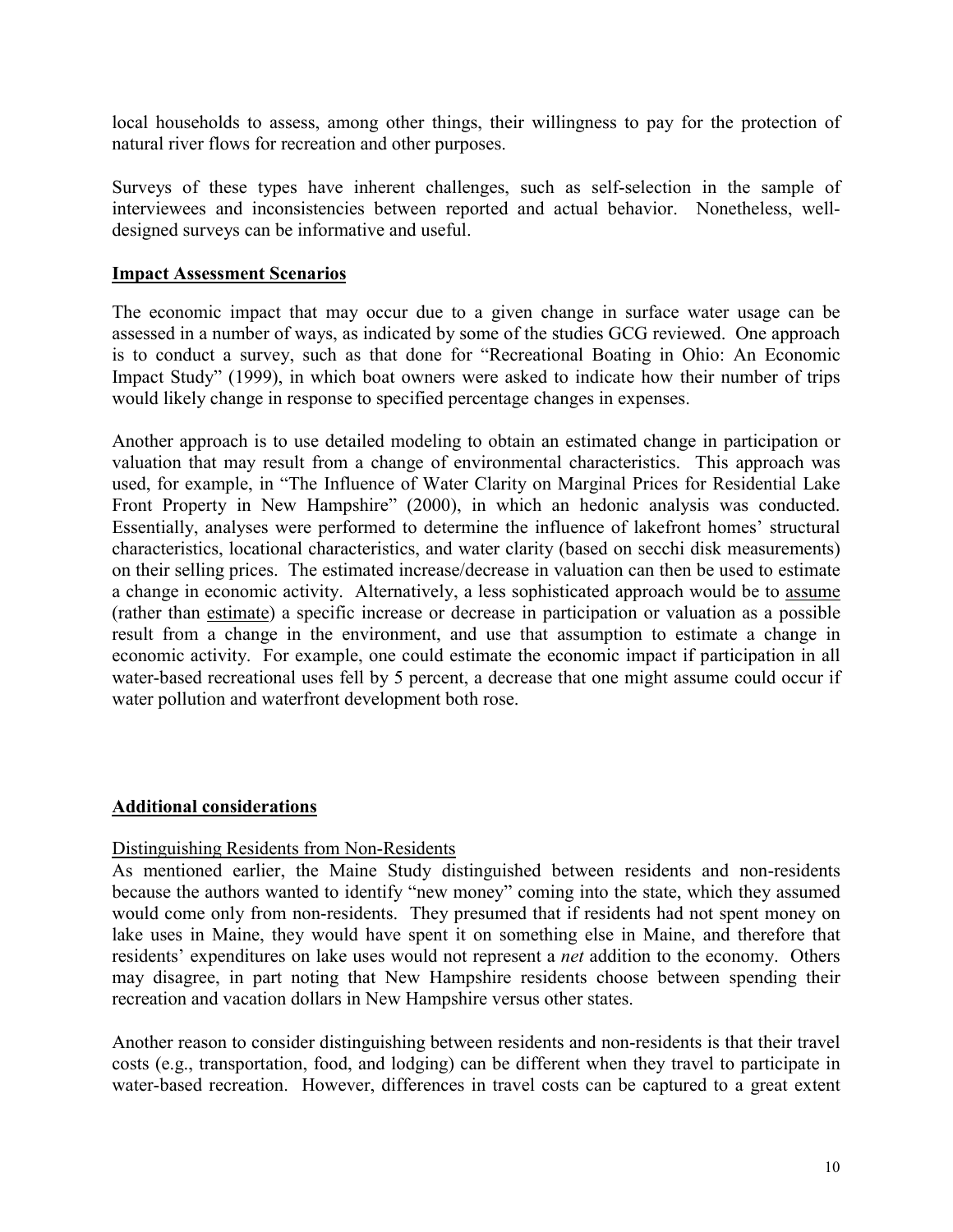because the data is often broken down between day-trips and overnight trips, which may in some cases be a more useful distinction.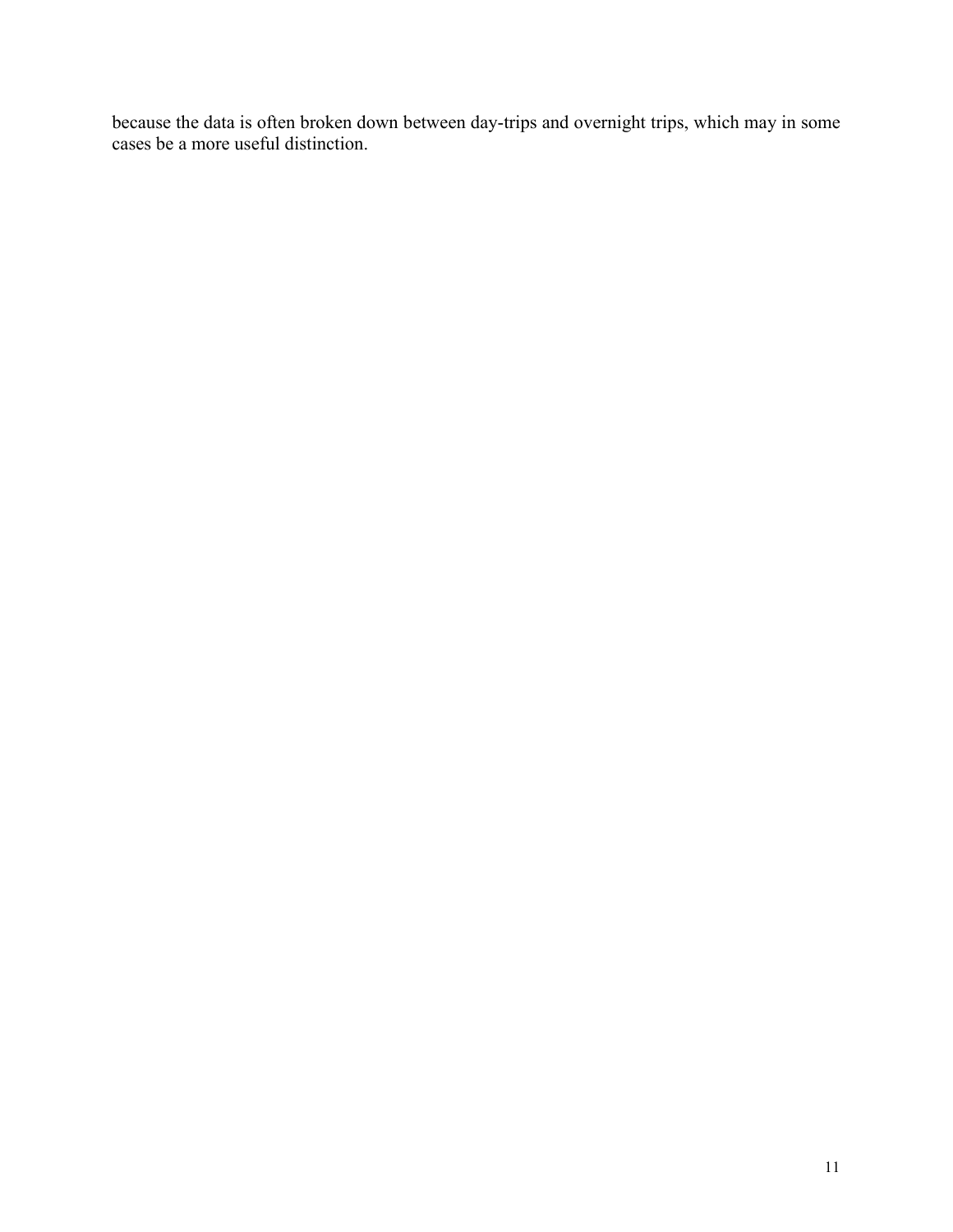<span id="page-18-0"></span>Some of the studies reviewed by GCG include data that could be used in estimating the economic value of surface waters in New Hampshire. The availability of data varies by category and type of use, as discussed further below and summarized in Table 2.

#### **Recreational Uses – Aggregated**

The Institute of New Hampshire Studies ("INHS") at Plymouth State College generates quarterly and annual reports on tourism statistics and travel economics on behalf of the New Hampshire Division of Travel and Tourism Development. These reports include data by season and/or region on New Hampshire traveler days, average expenditures per visitor day (day trips and overnight trips), average expenditures by activity category (e.g., "recreation"), indirect effects of these expenditures, jobs created, and rooms and meals tax revenues. The INHS also publishes visitor surveys that include the percentage of travelers who indicate having participated in one or more activities listed on the questionnaire. The listed activities include outdoor recreation, sightseeing, beaches (lakes, oceans), state parks and national forests, and hiking. However, this information is only broken down by season but not by region, is not specific to surface water recreation and does not provide detailed participation rates. In order to use this data in a New Hampshire study, an assumption would need to be made about how much of this tourist activity is actually associated with the recreational use of surface waters.

#### **Recreational Uses – Disaggregated**

#### **Swimming**

To help meet the informational requirements for a state-specific study, New Hampshire could use expenditure data from the United States Army Corps of Engineers' report in the same manner as Maine did. However, the applicability of the data to a New Hampshire study may be limited for at least two reasons. First, none of the twelve Corps project sites that were surveyed are in New England (the nearest is in Raystown, PA), and therefore the expenditure profiles may not be representative for the region in general or New Hampshire in particular. Second, the survey was conducted during the summers of 1989 and 1990, and adjusting the expenditure data for more than a decade's worth of inflation may result in expenditure estimates that are significantly different from actual current expenditures. Another source for expenditure data could be the New Hampshire Division of Parks and Recreation, which maintains revenue figures for state parks where swimming is an option. While many of the parks offer multiple activities, swimming is the only recreational option at four of the parks, and swimming and picnicking are the only options at three others. Statewide data on swimming days at lakes, ponds, and rivers in New Hampshire does not appear to be available. However, data on participation *rates* for swimming is reported in surveys conducted by the New Hampshire Fish and Game in 1998 and the Squam Lakes Association in 2000, and the Division has attendance figures for the state parks.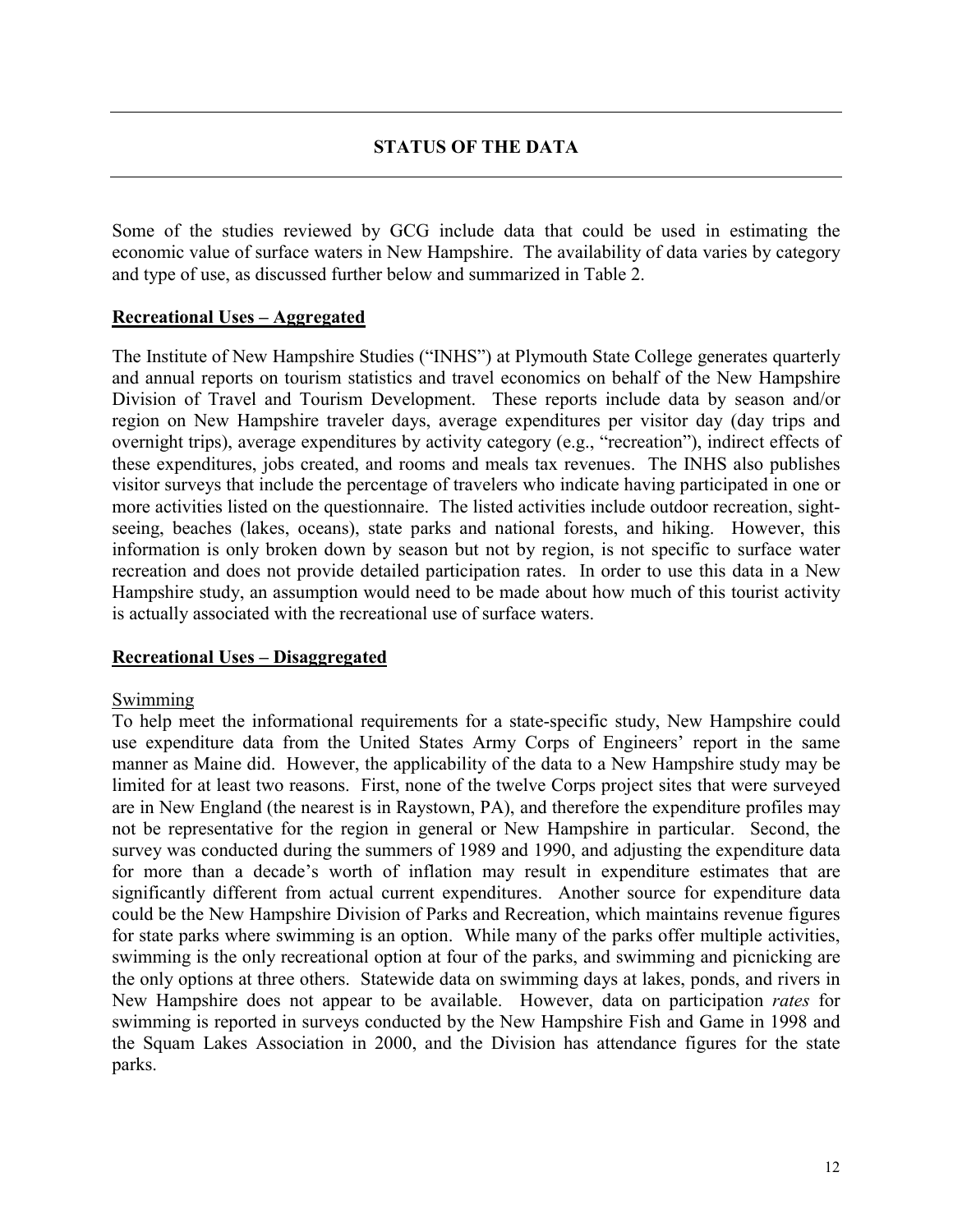## <span id="page-19-0"></span>Fishing

Data regarding angler days for *open water* and *ice* fishing is available for New Hampshire from the "New Hampshire Freshwater Angler Survey" (1996). Data is broken down between residents and nonresidents, as well as by region of the State and type of water fished (e.g., brooks, ponds, rivers, and lakes). However, the survey does not provide expenditure data. Adequate data on *freshwater* fishing (broken down by "lakes, ponds and reservoirs" and "rivers and streams") is also available. The "1996 National Survey of Fishing, Hunting, and Wildlife Associated Recreation" and "The 1996 Economic Impact of Sport Fishing in the United States" provide state-specific data on participation, expenditures, and economic impacts for both residents and non-residents who fish in New Hampshire. These sources should provide sufficient data for inclusion of freshwater fishing in a New Hampshire surface water study; however, it will need to be inflated to estimate current year values.

## Boating

A New Hampshire study could use expenditure data from the United States Army Corps of Engineers' report in the same manner as Maine did, although the same caveats as those mentioned above for "swimming" would apply. In addition, the National Marine Manufacturers' Association has "Estimated state distribution of 1999 boat, motor, trailer and accessory purchases," but it does not provide average purchases per participant, nor does it distinguish between freshwater and saltwater boating. A third option is the New Hampshire Division of Parks and Recreation's revenue figures for state parks where boating is an option.

Statewide data on boating *days* in New Hampshire in 1989 is available from the "Compendium of Sportfishing Statistics" (1996). The data includes information about inboard and outboard motor boaters, boaters' state of residence, and the percent of motor boaters who fish. Data on participation *rates* for boating is reported in surveys conducted by the New Hampshire Fish and Game in 1998 and the Squam Lakes Association in 2000. Furthermore, the New Hampshire Division of Parks and Recreation maintains attendance figures for state parks where boating is an option. In addition, the Squam Lakes Association has 2000 survey data regarding: 1) static and active boat counts broken out by canoes and kayaks, sailboats, motor boats under 25 horse power, and motor boats above 25 horse power, and 2) boat rental statistics on quantity, rental income, average daily rental costs, and estimated user days. The Association also estimated outof-state boat usage for New Hampshire using an extrapolation of data collected at Squam Lake. Finally, boat registration data for 2000 is available from the New Hampshire Division of Motor Vehicles. The Division will accept and evaluate requests to sort this data by, for example, type of boat or the owner's residence status, if the database includes the relevant information. Some estimates would have to be developed to estimate whether boats registered in New Hampshire are typically used in fresh or saltwater.

## Waterfowl Hunting

While comparable data to that used in the Maine Study does not appear to be available for *waterfowl* hunting in New Hampshire, adequate data on *migratory bird* hunting (defined as bandtailed pigeons, coots, ducks, doves, gallinules, geese, rails, and woodcocks) is available. The "1996 National Survey of Fishing, Hunting, and Wildlife Associated Recreation" provides state-specific data on participation and expenditures for both residents and non-residents who hunt migratory birds in New Hampshire. This source should provide sufficient data for inclusion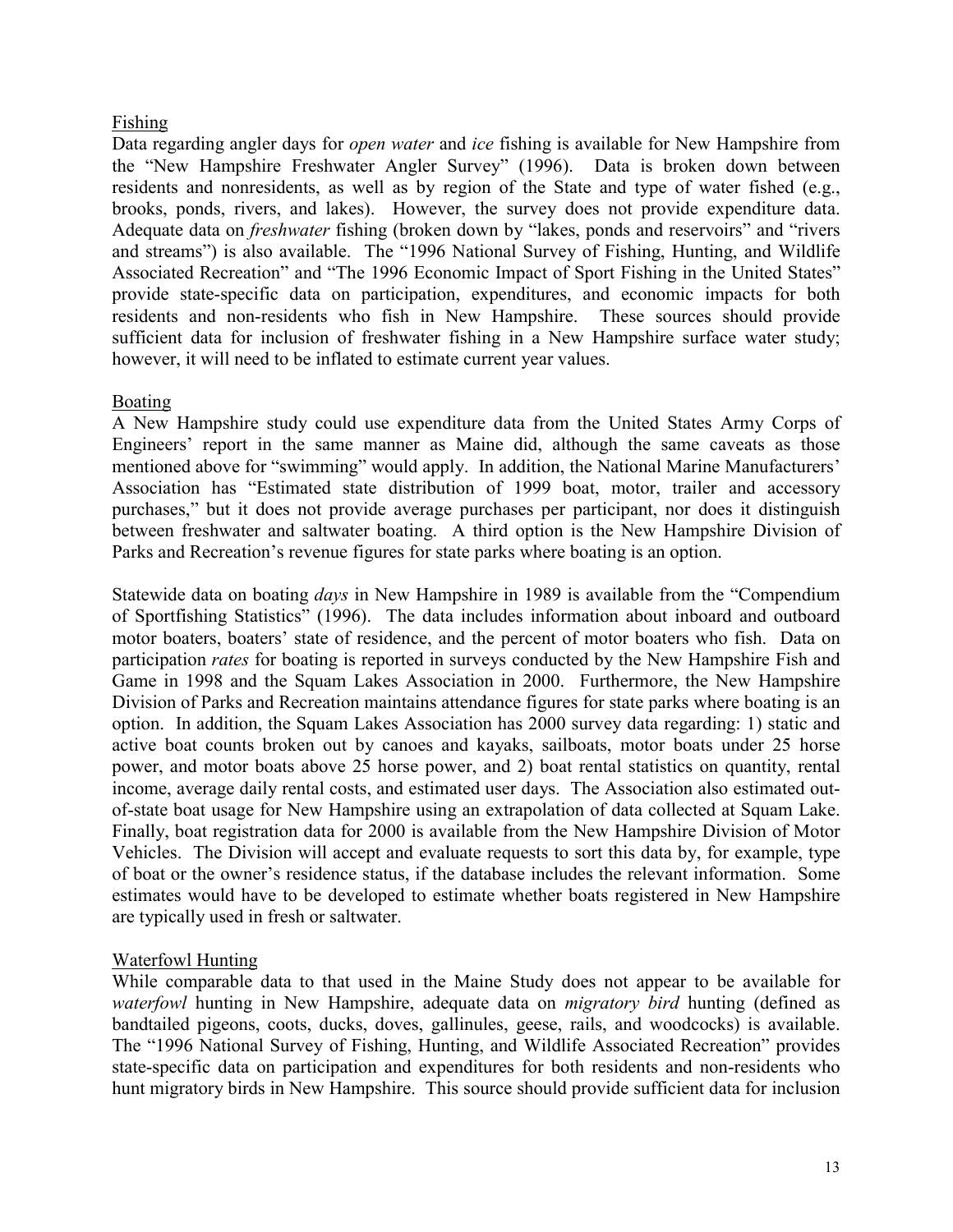<span id="page-20-0"></span>of bird hunting in a New Hampshire surface water study. However, this would likely overestimate *waterfowl* hunting because not all migratory birds are waterfowl.

## Wildlife Watching

A New Hampshire study could use data from the "1996 National Survey of Fishing, Hunting, and Wildlife Associated Recreation" and the "1996 National and State Economic Impacts of Wildlife Watching," which provide information on participation, expenditures, and economic impacts for both residents and non-residents who participate in wildlife watching in New Hampshire. However, the national study does not identify wildlife watching that occurs exclusively around surface waters, and therefore some assumptions would need to be developed about the number of participants at these particular types of sites compared to the total number of participants at all types of sites.

## **Snowmobiling**

A New Hampshire study entitled "Assessment of Snowmobiling in New Hampshire 1996 - Summary and Recommendations" (1996) includes data on participation, direct expenditures, and economic impacts (e.g., jobs, taxes) for New Hampshire residents and nonresidents by region within the state. However, the study does not provide specific data on snowmobiler days at lakes, ponds, rivers, and streams, and thus an assumption would need to be developed about the number of participants at these particular sites.

## Walking and Hiking

New Hampshire specific data that would be needed to conduct an economic analysis on waterside walking and hiking appears to be limited. The New Hampshire Division of Parks and Recreation maintains revenue and attendance figures for state parks where walking trails are available. Data on participation *rates* for hiking is reported in surveys conducted by the New Hampshire Fish and Game in 1998, the Squam Lakes Association in 2000, and the Institute for New Hampshire Studies at Plymouth State College in 2000, although the data is not limited to walking and hiking near surface water. Average daily expenditures for walkers and hikers could be assumed to equal the average for all New Hampshire tourists based on data from INHS, which does not include expenditures associated with special hiking equipment. Expenditure estimates for equipment could be developed from other sources.

#### Camping

Readily available data on camping in New Hampshire does exist but does not specifically identify camping at lakes, ponds, rivers, and streams. A 2000 survey conducted by the INHS reports, by season, the percent of visitors who indicated using campgrounds for overnight accommodations, the average number of nights they camped, the average cost per overnight travel party, and the average size of overnight travel parties. In order to use this data in a New Hampshire study, an assumption would need to be developed about the number of participants at surface water sites. In addition to INHS data, the New Hampshire Division of Parks and Recreation maintains revenue and attendance figures for state parks where camping is allowed. Data on participation *rates* for camping is reported in the Squam Lakes Association's 2000 survey. It is unclear whether or not the New Hampshire Campground Owners' Association has publicly available attendance figures and expenditure levels or aggregate revenue figures.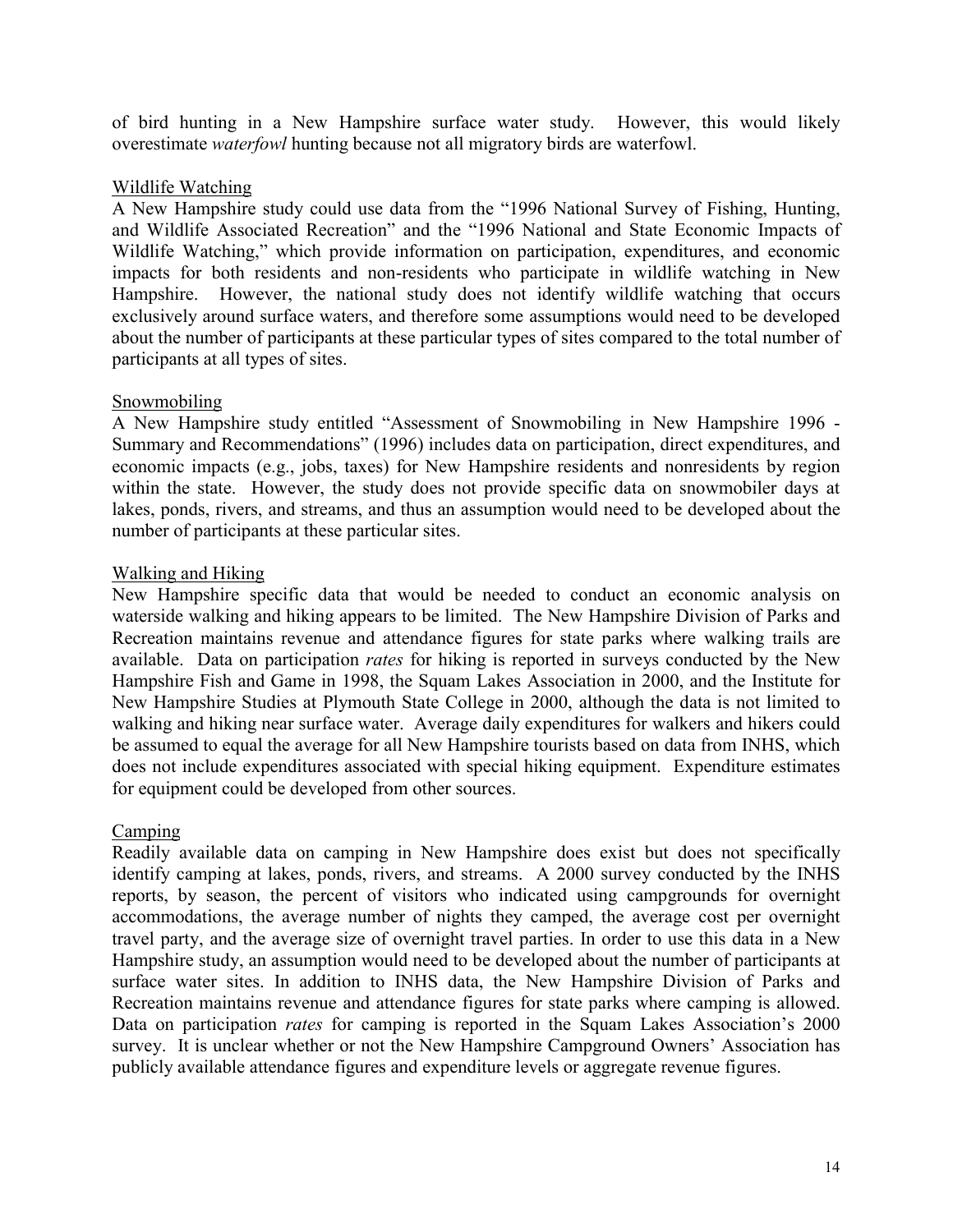## <span id="page-21-0"></span>Beaches

New Hampshire-specific data on the use of beaches associated with surface water and distinct from other recreational uses appears to be limited. Again, the New Hampshire Division of Parks and Recreation maintains revenue and attendance figures for state parks where swimming is an option and presumably, then, where beaches are located. In addition, a 2000 survey conducted by the INHS reports the percent of visitors who indicated participating in "beach (lake, ocean)" activities during their trip to New Hampshire.

## **Non-Recreational Uses**

## Owners of Waterfront Property

In terms of relevant data available for a New Hampshire study, we believe the Department of Environmental Services can provide an estimate of total feet of frontage on lakes, ponds, rivers, and streams statewide. If the developable portion of this frontage can be estimated and then readily allocated to each community, then community property tax rates could be used. If the estimated developable frontage can not be readily allocated to each community, then an average tax rate would need to be used.

The Maine Study obtained the average price per foot of lake frontage from a study on surface water quality and property values. A similar study has been conducted for New Hampshire called "The Influence of Water Clarity on Marginal Prices for Residential Lake Front Property in New Hampshire" (2000) and its supporting documentation may include a New Hampshirespecific average price per foot of frontage. If not, New Hampshire could adopt the finding that the Maine Study used. Another relevant source of information might be the evaluation of shorefront property values for each of five towns on Squam Lakes that was conducted by the Squam Lakes Association, which used data from town reports and town offices. A New Hampshire study could conduct a similar evaluation for other major bodies of surface water and extrapolate the findings to all surface water in the State.

GCG is not aware of any New Hampshire-specific estimate of the average expenditure of waterfront property owners on maintenance and improvements that are unique to waterfront properties and does not include boating and drinking water expenditures which will be picked up elsewhere. The findings used in the Main Study would probably need to be used in a New Hampshire study.

#### Public Drinking Water Supplies

The Maine Study obtained estimates for operating revenues of water districts from annual reports filed with the state regulators. Comparable revenue data is available from New Hampshire regulators, although only 40 water utilities are regulated in the State. According to data from the New Hampshire Department of Environmental Services, there are between 125 and 135 water systems that serve residential populations over 500 (most of these "large" systems are reportedly municipal systems). The New Hampshire Department of Environmental Services indicates that they serve approximately 65 percent of the State's overall population but represent less than 10 percent of the total number of public water systems. The New Hampshire Department of Environmental Services' data also indicates that there are between 555 and 575 community public water systems (reportedly serving mobile home parks, housing developments, and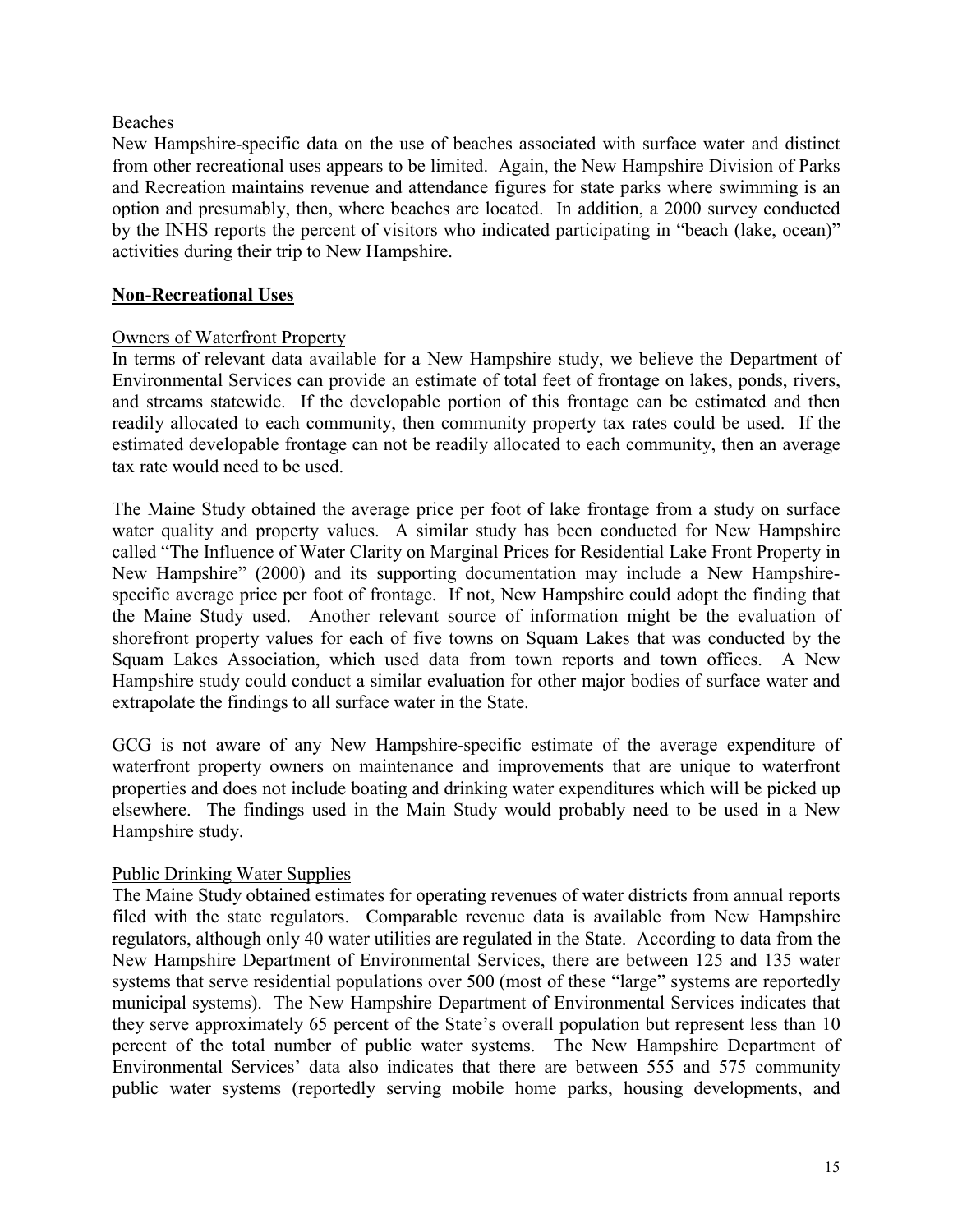<span id="page-22-0"></span>institutions) and between 1,525 and 1,600 non-community water systems (reportedly serving schools, workplaces, campgrounds, and lodging and dining establishments). In short, because there are so many of them, the operating revenues of the 40 regulated water utilities would likely need to be extrapolated to all water utilities. The extrapolation will require an estimate of the portion of all water utility customers in the State that are served by the 40 regulated utilities, as well as other calculations to estimate total expenditures by residential and commercial customers of public water systems statewide.

The New Hampshire Department of Environmental Services does have survey data on water rates for customers of large water systems and small community water systems. The New Hampshire Department of Environmental Services also has data on public water supplies using surface water sources and on the number of people served by large surface water treatment plants. It appears, however, that no rate data is available for water systems that are cooperatively-owned or that serve apartments and mobile home parks. In addition, it appears that no data is available on how many customers are served by these smaller water systems. Thus, there may not be enough data on the rates, the number of customers, and the average customer usage to estimate total expenditures by residential and commercial customers of public water systems in New Hampshire using the New Hampshire Department of Environmental Services surveys, but rather using some combination of data from regulated utilities filed at the New Hampshire Public Utilities Commission, extrapolation, and some additional surveys.

## Private Drinking Water Supplies

At this time, it appears that the necessary data to estimate the value of private drinking water for a New Hampshire surface water study is scarce. However, New Hampshire could utilize the assumptions and findings that the Maine Study used to make its calculations relative to private drinking water supplies.

#### Agricultural, Commercial and Industrial

Data collected by the New Hampshire Department of Environmental Services under its "Water User Registration and Reporting Program" contains data on the number of large users in New Hampshire (more than 20,000 gallons per day averaged over a 7-day period), their use purpose (e.g., agriculture, commercial, industrial), and annual usage. For each user in the database, the type of withdrawal and return source (e.g., lakes, ponds) is specified. Thus, the data regarding the number and types of users, as well as their annual usage, appears to be good. It is unclear, however, what the average annual water-related costs are for each type and size of user. As a proxy, the average regulated water rate for commercial and industrial customers could be used.

#### Youth Camps

No data on youth group camp attendance and expenditures is readily available. The New Hampshire Camp Directors Association is forwarding some data which GCG will assess. It is unclear at this time what types of data this organization might have. It is possible that a New Hampshire study could couple some of this information with some of the assumptions and findings that the Maine Study used to make its calculations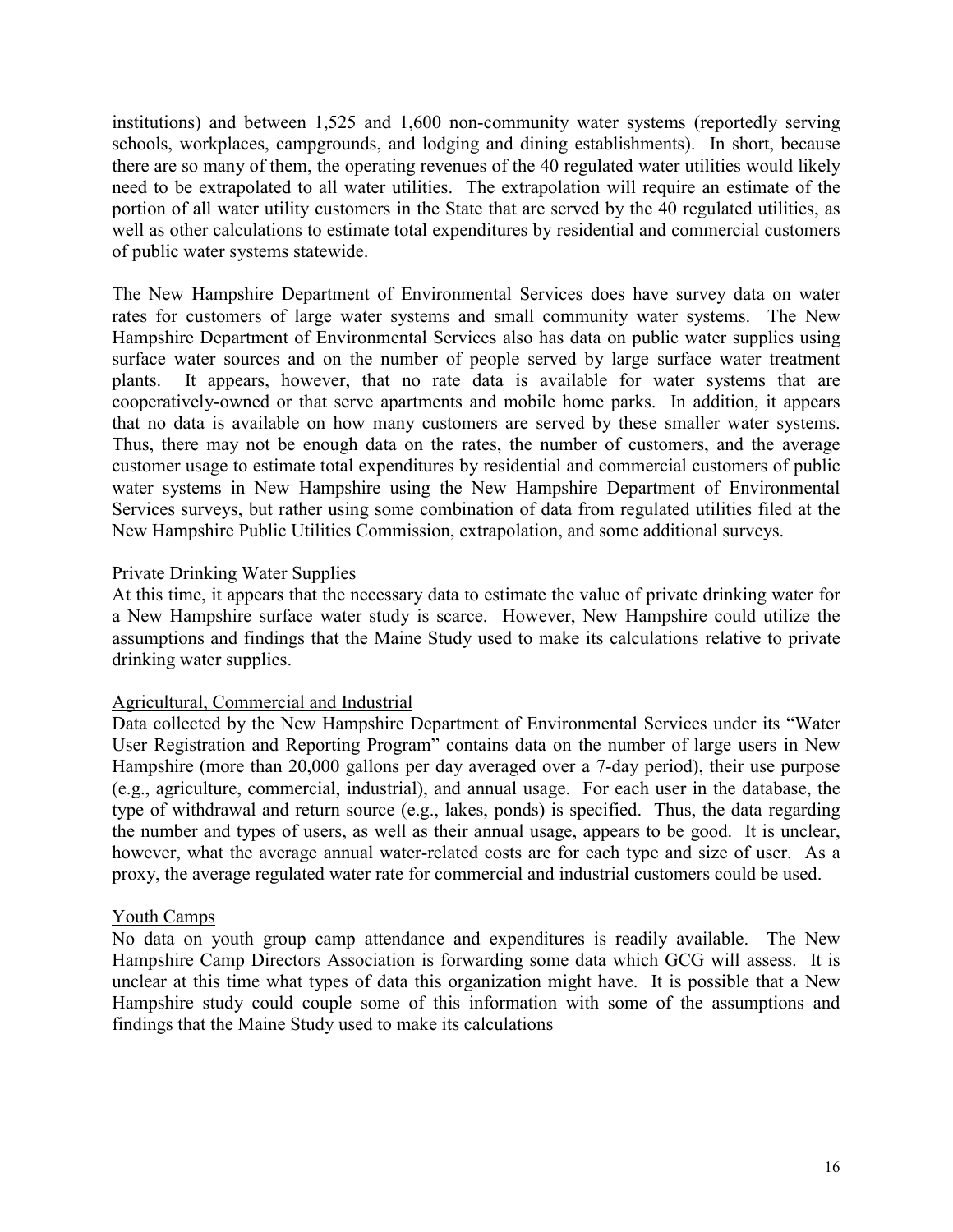## <span id="page-23-0"></span>Distinguishing Residents from Non-Residents

The data required to distinguish between residents and non-residents in a New Hampshire study is fairly limited for most of the recreational and non-recreational uses discussed above. However, statewide survey data on visitors' states of residence are contained in the annual New Hampshire Visitor Surveys prepared by Plymouth State College's Institute of New Hampshire Studies for the New Hampshire Division of Travel & Tourism Development and could indicate how to allocate recreational water uses between residents and non-residents. INHS' Fiscal Year 1998 Travel Economics Report estimates that 22% of visitor days and 14% of the recreational spending in New Hampshire were by its residents.

## **Net Economic Value**

Limited survey data exists on the preferences, priorities and willingness to pay of New Hampshire residents and businesses relative to the State's surface water. For example, the New Hampshire Fish and Game Department's "New Hampshire Public Access Needs Assessment Statewide Summary Report" (1998) examined residents' attitudes and perceptions about issues, concerns, priorities, and problems surrounding public access to lakes, ponds, and rivers. In addition, the study "Rivers, Recreation, and the Regional Economy: A Report on the Economic Importance of Water-Based Recreation on the Upper Connecticut River" (1996) investigated the relationship between environmental quality and economic health through a mailed survey of "direct" and "indirect" "water-dependent" New Hampshire businesses that provide goods and services on the Upper Connecticut River related to water-based recreation.

Furthermore, in June 2000, the UNH Center for Business and Economic Research conducted an opinion survey of New Hampshire business owners and executives on behalf of the New Hampshire Association of Realtors. Fifty percent of respondents said that the most attractive feature of doing business in New Hampshire is the State's "quality of life," and 15 percent of the entire sample specifically mentioned the mountains, lakes, scenic beauty, environmental quality, etc. as the State's top attraction. While there is general agreement in the literature reviewed by GCG that "quality of life" factors are important in business location decisions, there is little consensus as to what the key factors are or what precise role they play in business location. Estimating the impact of the quality of surface water on business location and expansion decisions in New Hampshire would require more extensive research and probably some primary data development.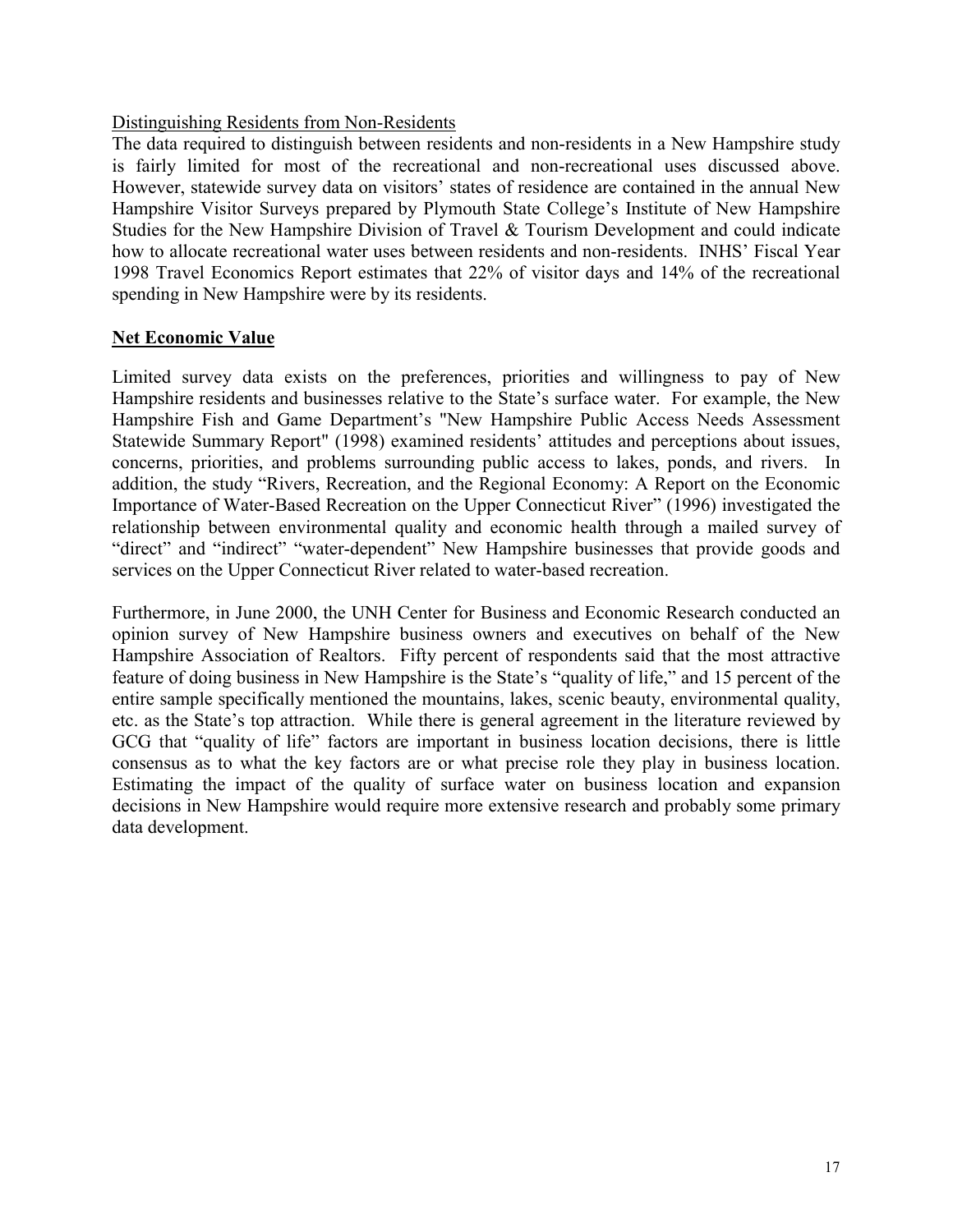#### **BIBLIOGRAPHY**

- <span id="page-24-0"></span>Ad Hoc Associates, "Building a Healthy Squam Lakes Economy - A Collection of Reports to Squam Lakes Stakeholders," May 1995.
- A. L. Burruss Institute of Public Services, Kennsaw State University, and the Department of Economics, Florida State University, "The Economic Value of Weiss Lake," July 1995.
- Andrews, Richard A and Judith A. Pickering, "An Economic and Environmental Evaluation of Alternative Land Development Around New Hampshire Lakes," March 1978.

Auger, Philip A., "Does Open Space Pay?" 1996.

- Bertaska, R., "Damariscotta River Estuary: What is it Worth? Sustainable Economic Opportunities: Natural Development in the Damariscotta River Region," 1994.
- Bingham, Richard D., Robert Mier**,** *Dilemmas of Urban Economic Development: Issues in Theory and Practice,* Urban Affairs Annual Reviews, vol. 47, 1997.
- Biswanger, Hans Christoph, "Making Sustainability Work," Ecological Economics, pp. 3- 11, October 1998.
- Blair, John P., "Quality of Life and Economic Development Policy," Economic Development Review, vol. 16, no. 1, 1998.
- Bolund, Per, Sven Hunhammar, "Ecosystem Services in Urban Areas," Ecological Economics, pp. 293-301, May 1999.
- Boyle, Kevin, Jennifer Schuetz, and Jeffrey Kahl, "Great Ponds Play an Integral Role in Maine's Economy," April 1997.
- Boyle, Kevin, Roy Bouchard, "A Hedonic Property Value Study of the Economic Value of Protecting Water Quality in Maine Lakes." [DATE?]
- Boyle, Kevin, John Halstead, "A Study of the Effect of Lake-Water Quality on the Prices of Lake-Front Property in Maine, New Hampshire and Vermont." [Date?]

Brueckner, "Growth Controls and Land Values in an Open City," 1990.

Cangelosi, Allegra, "Economic Valuation of Environmental Benefits," July 31, 2000.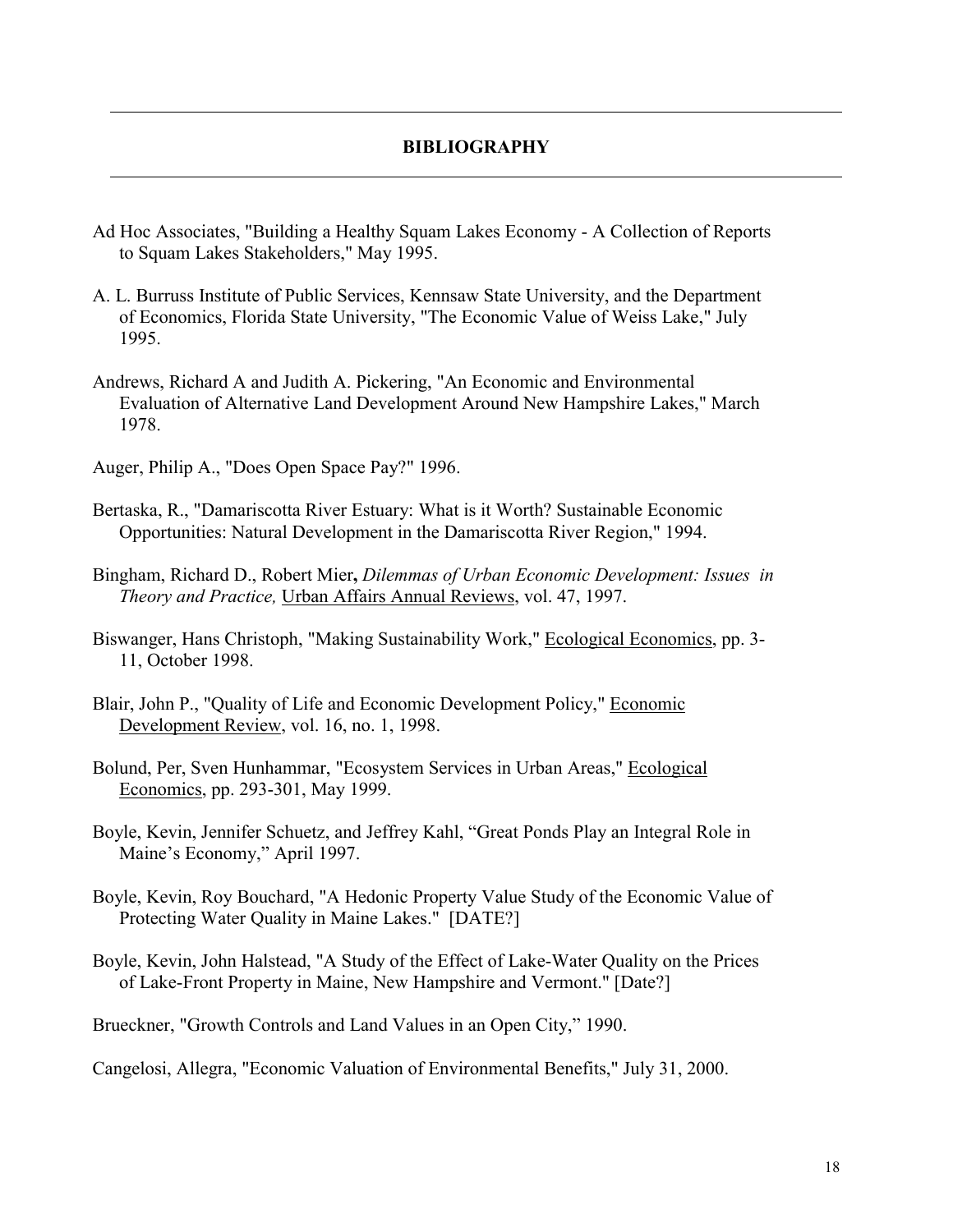- Carlson, Probst, Stynes and Jackson, "Economic Impact of Recreation on the Upper Mississippi River System," 1995.
- Central Maine Power Company, "Qualitative and Economic Evaluations of White-Water Boating on the Dead River," 1994.
- [CHESAPEAKE BAY] "Economics of Riparian Forest Buffers," [NO DATE]

Colgan, "The Economic Value of Casco Bay," 1990.

- Collados, Cecilia, Timothy P. Duane, "Natural Capital and Quality of Life: A Model for Evaluating the Sustainability of Alternative Regional Development Paths," Ecological Economics, pp. 441-60, September 1999.
- Cooper, Ana and The Lake Michigan Federation, "The Natural Capital of the Southern Lake Michigan Coastal Zone: First Steps Towards an Economic Valuation," 2001.
- Costanza, Robert, et al, "The Value of the World's Ecosystem Services and Natural Capital," 1998.
- Cushing, Brian J., "Commentary on 'Quality of Life' in Location Decisions," *Dilemmas of Urban Economic Development: Issues in Theory and Practice,* Urban Affairs Annual Reviews, vol. 47, pp. 76-80, 1997.
- Dinar, Ariel, et al, "Restoring and Protecting the World's Lakes and Reservoirs," Technical Paper no. 289, Washington DC: World Bank, pp. xv, 85, 1995.
- Dolan, Kari, Thomas Dunham, and Daniel Woods "Rivers, Recreation, and the Regional Economy: A Report on the Economic Importance of Water-Based Recreation on the Upper Connecticut River," Prepared for the Headwaters and Riverbend Local River Subcommittees of the Connecticut River Joint Commissions (by the Northeast Natural Resource Center - National Wildlife Federation and North Country Council, Inc.), August 1996.
- England, Richard W., Ph.D., "An Assessment of the Potential Economic and Fiscal Impacts o Capital Gains Taxation in New Hampshire," Center for Business 7 Economic Research, University of New Hampshire, October 2000.
- Environmental Protection Agency, "Liquid Assets 2000: America's Water Resources at a Turning Point," May 2000.
- Federal Energy Regulatory Commission (FERC) Economic Value of Whitewater Boating on the Bristol Stretch of the Pemigewasset. [DATE?]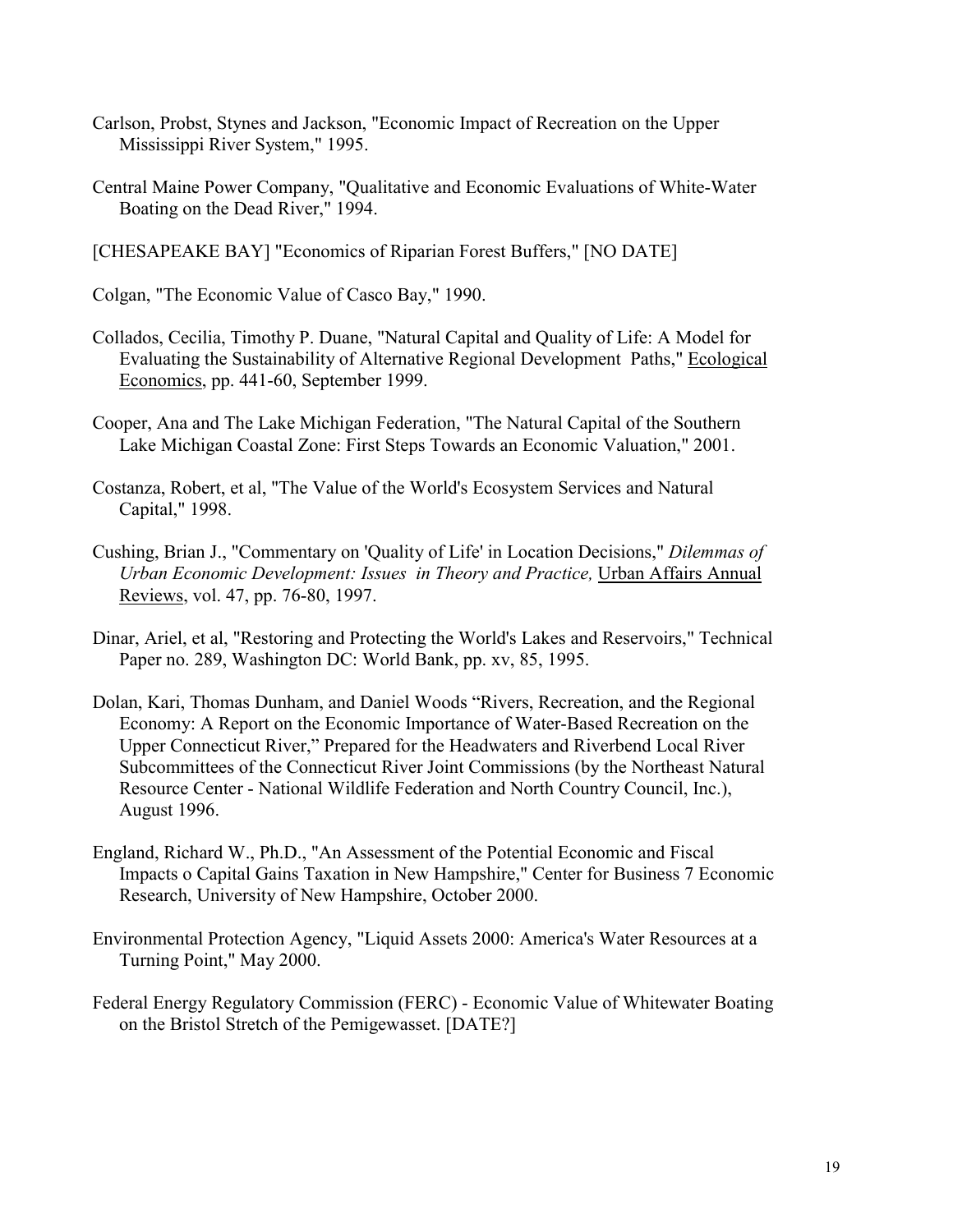- Festervand, Troy A., James R. Lumpkin, Dennis S. Tosh, " 'Quality of Life' in the Industrial Site Location Decision," Journal of Real Estate Development, vol. 4, no. 1, 1988.
- Fisher, William L., Albert F. Surmont, and Craig D. Martin, "Warmwater Stream and River Fisheries in the Southeastern United States: *Are We Managing Them in Proportion to Their Values?*" December 1998.
- Freeman, A. Myrick III "The Economic Valuation of Coastal Resources Supporting Recreation," in Charles Colgan, ed., *Sustaining Coastal Resources: The Roles of Economics and Environmental Sciences*, 1995.
- Freeman, A. Myrick III, "The Benefits of Water Quality Improvements for Marine Recreation: A Review of the Empirical Evidence," Marine Resource Economics, pp. 385-406, Winter 1995.
- Frymier, Lesley G., Keri Dolan, and Monique Gilbert, "The White River Valuation Study: *A Report on the Value of Maintaining Natural River Flows on Vermont's White River*," The National Wildlife Federation's Northeast Natural Resource Center, January 1998.
- Gibbs, Julie P., John M. Halstead, and Kevin P. Boyle, "An Hedonic Analysis of the Effects of Lake Water Clarity on New Hampshire Lakefront Properties." [NO DATE]
- Gibbs, Julie Proctor, "The Influence of Water Clarity on Marginal Prices for Residential Lake Front Property in New Hampshire." Thesis, May 2000.
- Glaser, Mark A., John W. Bardo, "The Impact of Quality of Life on Recruitment and Retention of Key Personnel," American Review of Public Administration, vol. 2, no. 1, 1991.
- Guenno, Giorgio, Silvia Tiezzi, "The Index of Sustainable Economic Welfare (ISEW) for Italy," Fondazione Eni Enrico Mattei Note di Lavoro, p. 25, January 1998.
- Hanson, Badger, "National Economic Development Procedures Manual: Recreation, Vol. IV: Evaluating Changes in the Quality of the Recreation Experience." [DATE?]
- Hayden, Gregory F., "Survey of Methodologies for Valuing Externalities and Public Goods," September 1989.
- Hayes, Karen M. Timothy J. Tyrrell, Glen Anderson, "Estimating the Benefits of Water Quality Improvements in the Upper Narragansett Bay," Marine Resource Economics, pp. 75-85, Spring 1992.
- Hushak, Dr. Leroy J., "Recreational Boating in Ohio: An Economic Impact Study." November 1999.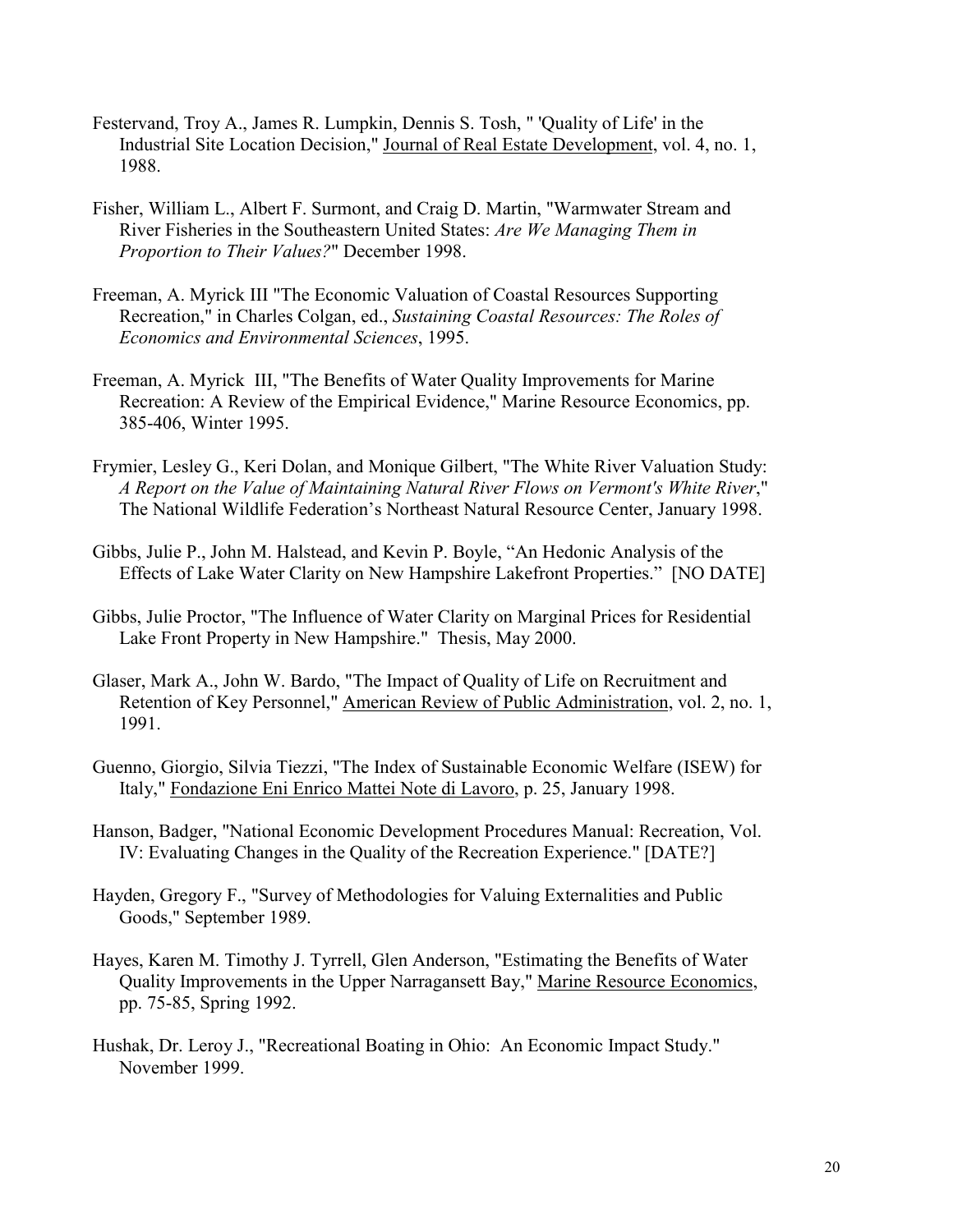- Institute for New Hampshire Studies, "New Hampshire Barometer for Spring 2000 (March, April and May)."
- Institute for New Hampshire Studies, "New Hampshire Barometer for Summer 2000 (June, July and August)."
- Institute for New Hampshire Studies, "New Hampshire Barometer for Fall 2000 (September, October and November)."
- Institute for New Hampshire Studies, "New Hampshire Visitor Surveys 1999-2000 -- Overnight Visits."
- Institute for New Hampshire Studies, "Travel Economics Report," Fiscal Year 1998 (July 1, 1997 through June 30, 1998), June 1999.
- Institute for Water Resources, "Valuation of Lake Resources Through Hedonic Pricing," 1992.
- Jepson, Edward J. Jr., "Grappling With the Complexity of Economic Development," Economic Development Review, vol. 12, no. 3, 1994.
- King, Philip Ph.D., "The Fiscal Impact of Beaches in California," A report by the California Department of Boating and Waterways, September 1999.
- Lau, R.S.M., Bruce E. May, "A Win-Win Paradigm for Quality of Work Life and Business Performance," Human Resource Development Quarterly, pp. 211-26, Fall 1998.
- Lichty, Richard W., Michael E. McDonald, Charles F. Lamphear, "An Economic/Environmental Assessment Model for the Great Lakes: GLEAM," Journal of Regional Analysis and Policy, pp. 3-15, 1996.
- Luke, Jeffrey S., "Managing economic development: A guide to state and local leadership strategies," pp. xxi, 275, 1988.
- Maharaj, Vishwanie and Janet E. Carpenter, "The 1996 Economic Impact of Sport Fishing in the United States," American Sportfishing Association, [NO DATE].
- Maharaj, Vishwanie and Maria Athey, "Compendium of Sportfishing Statistics," American Sportfishing Association, June 1996.
- Maine Audubon Society, "Valuing the Nature of Maine: A Bibliography," May 1996.
- Maine Business Indicators, "The Economic Impact of Fishing, Hunting, and Wildlife Observation on Maine's Economy," vol. 37, no. 3:1-3, 1992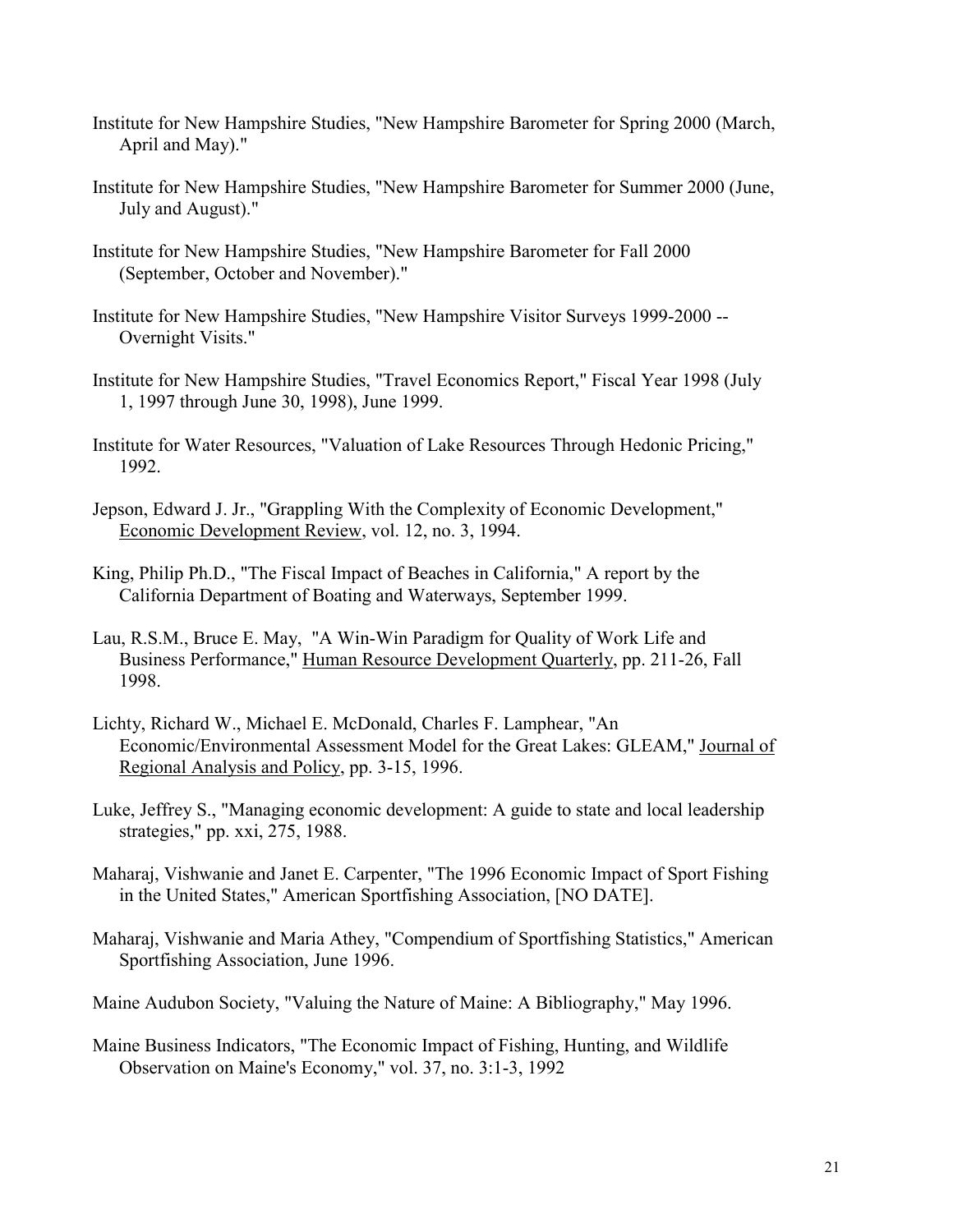- Maine Department of Conservation, "Maine State Comprehensive Outdoor Recreation Plans, Vols. I and II," 1993.
- Maine Office of State Planning, "Background Paper: On the Economic Contribution of Maine's Natural Resource Industries," November 1994.
- Maine Office of State Planning, "An Interim Report of the Great Ponds Task Force," 1994.
- Maine Tourism Coalition, "The Economic Impact of Expenditures by Tourists on Maine Calendar Year 1991," 1992.
- Max-Neef, Manfred, "Economic Growth and Quality of Life: A Threshold Hypothesis," Ecological Economics, 15 (2), pp. 115-18, November 1995.
- Michael, Holly J., Kevin J. Boyle, and Roy Bouchard, "Water Quality [Clarity] Affects Property Prices: A Case Study of Selected Maine Lakes," February 1996.
- Morgenstern, Richard D., "Economic Analyses at EPA: Assessing Regulatory Impact," Resources for the Future, pp. xii, 480, 1997.
- National Marine Manufacturers Association, "1999 U.S. Recreational Boat Registration Statistics."
- National Marine Manufacturers Association, Facts & Figures, (available at [www.nmma.org/indexleft.html\)](http://www.nmma.org/indexleft.html).
- National Park Service, "Economic Impacts of Protecting Rivers, Trails, and Greenway Corridors - A Resource Book," 1995, Fourth Edition, Revised.
- National Recreation Lakes Study Commission, "Reservoirs of Opportunity," June 1999.
- Needleman, Michael S. and Mary Jo Kealy, "Recreation Swimming Benefits of New Hampshire Lake Water Quality Policies: An Application Of A Repeated Discrete Choice Model," Agriculture and Resource Economic Review, 1995, Vol. 24 No. 1, pp. 78-87.
- New Hampshire Department of Environmental Services, "Water User Registration and Reporting Program Database," Watershed Management Bureau, 2000.
- New Hampshire Department of Resource and Economic Development, Annual Attendance and Revenue Figures (for all state parks), Division of Parks and Recreation
- New Hampshire Department of Resource and Economic Development, Comparative Statement of Parks Retail Income 1997 - 2000, (spreadsheet).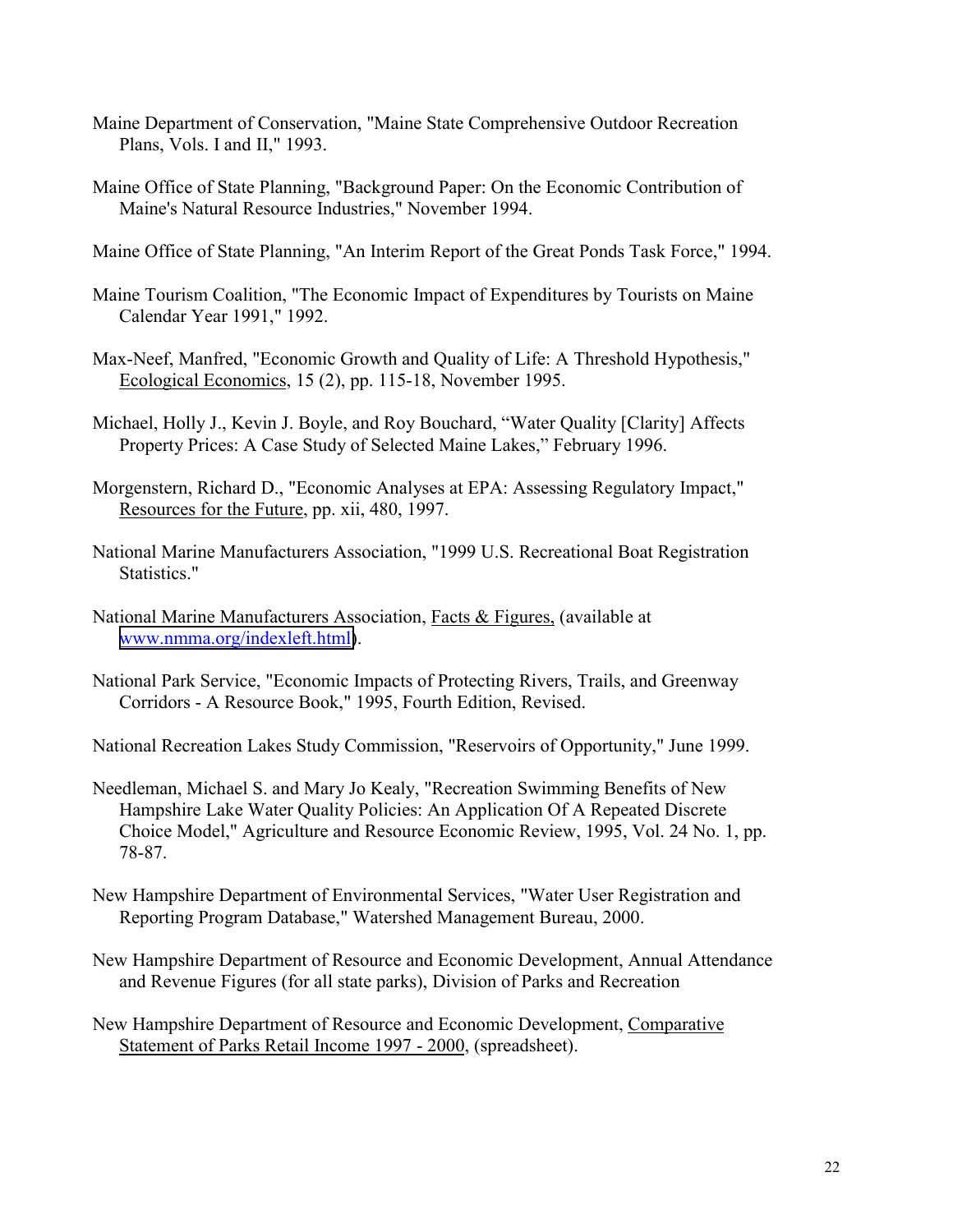- New Hampshire Department of Resource and Economic Development, Comparative Statement of Parks Income 1997 - 2000, (spreadsheet).
- New Hampshire Division of Parks and Recreation, Summer Total Day Use Attendance (spreadsheet), 2000.
- New Hampshire Division of Parks and Recreation, Site Occupancy (spreadsheet), 2000.
- New Hampshire Division of Parks and Recreation, "New Hampshire State Parks Map and Guide."
- New Hampshire Fish & Game Department, "New Hampshire Public Access Needs Assessment Statewide Summary Report," October 1998.
- New Hampshire Fish & Game Department, "new Hampshire Freshwater Angler Survey," September 1996.
- New Hampshire Lakes Association, "Lakeside: A Quarterly Publication of the New Hampshire Lakes Association (NHLA)," Vol. XI, No. 2, May 2001.
- New Hampshire Office of State Planning, "Public Access Report for New Hampshire Lakes, Ponds and Rivers," April 2001.
- New Hampshire Office of State Planning, "Public Access Program," June 1995.
- New Hampshire Office of State Planning, List of each Towns' Lakes and Ponds
- New Hampshire Office of State Planning, "Lakes 7 Great Ponds Report 1984-1985," Vol. 2: Report to the General Court, May 1985 (WE HAVE PP 2&3 ONLY)
- New Hampshire Office of State Planning, "Public Access Plan for New Hampshire's Lakes, Ponds and Rivers," November 1991 (WE HAVE PG 29 ONLY).
- Ozuna, Teofilo, Jr., Irma Adriana Gomez, "Estimating a System of Recreation Demand Functions Using a Seemingly Unrelated Poisson Regression Approach," Review of Economics and Statistics, pp. 356-60, May 1994.
- Parsons, George R., Mary Jo Kealy, "Benefits Transfer in a Random Utility Model of Recreation," *University of Delaware Department of Economics Working Paper 93-17,* December 1993.

PSNH, "New Hampshire Economic Review 2000," October 2000.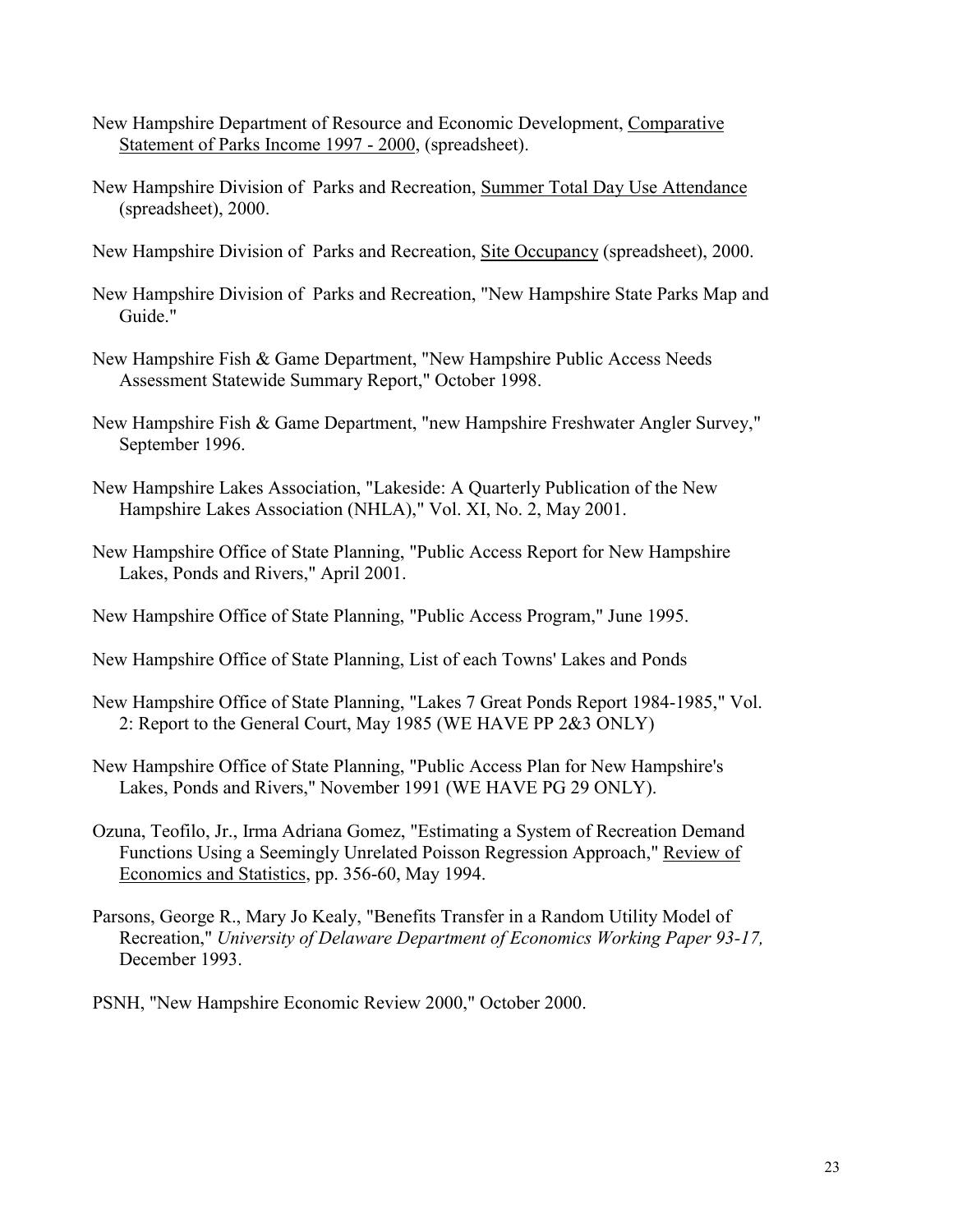- Robertson, Robert A., "Assessment of Snowmobiling in New Hampshire '1996' Summary and Recommendations," *Tourism Planning and Development Program, Resource Administration and Management Program, Department of Resource Economics and Development, University of New Hampshire*, August 1996.
- Robertson, Rob and Laura Pfister, "Public Access to Lakes, Rivers and Ponds in New Hampshire: Summary of Critical issues, Conclusions, Recommendations, and Implementation Strategies." [NO DATE]
- Segedy, James A., "How Important is 'Quality of Life' in Location Decisions and Local Economic Development?" *Dilemmas of Urban Economic Development: Issues in Theory and Practice,* Urban Affairs Annual Reviews, vol. 47, pp. 56-73, 1997.
- Shapiro, Lisa K., "New Hampshire Comparative Risk Project Report on Economic Perspectives," November 4, 1996.
- Smith, Richard V., Steve Graves, Glynne Fichtner, and Judi Hart, "What's a River Worth? A Valuation Survey of the Ohio River Corridor," sponsored by The Ohio River Valley Water Sanitation Commission, The National Park Service, Rivers, Trails, and Conservation Assistance Program, and The Ohio River Basin Commission, June 1994.
- Sohngen, Brent, "The Value of Lake Erie Beaches," Ohio State University, 1999.
- Sport Fishing Institute, "Economic Impact of Sport Fishing in the United States," April 1994.
- Society for the Protection of New Hampshire Forests, "The Economic Impact of Open Space in New Hampshire," January 1999.
- Squam Lakes Association "Squam Lakes Association Strategic Plan, Annual Results and Survey January 2000."
- Squam Lakes Association, "Evaluation Of Shorefront Properties On The Squam Lakes," (spreadsheets), March 2001.
- State Planning and Development Commission, "Resort Business in the Lakes Region Part II -- Motor Boating," Report of the Resort Business Committee, July 1945.
- Steinnes, Donald N., "Measuring the Economic Value of Water Quality: The Case of Lakeshore Land," Annals of Regional Science, pp. 171-76, June 1992.
- Stoll, Bergstrom and Titre, Regional Valuation Models for Wetland Recreation Benefits, 1989.
- Tessler, Steven, James G. Coles, and Karen M. Beaulieu, "Inventory of Selected Freshwater-Ecology Studies from the New England Coastal basins (Maine, New Hampshire, Massachusetts, Rhode Island), 1937-97.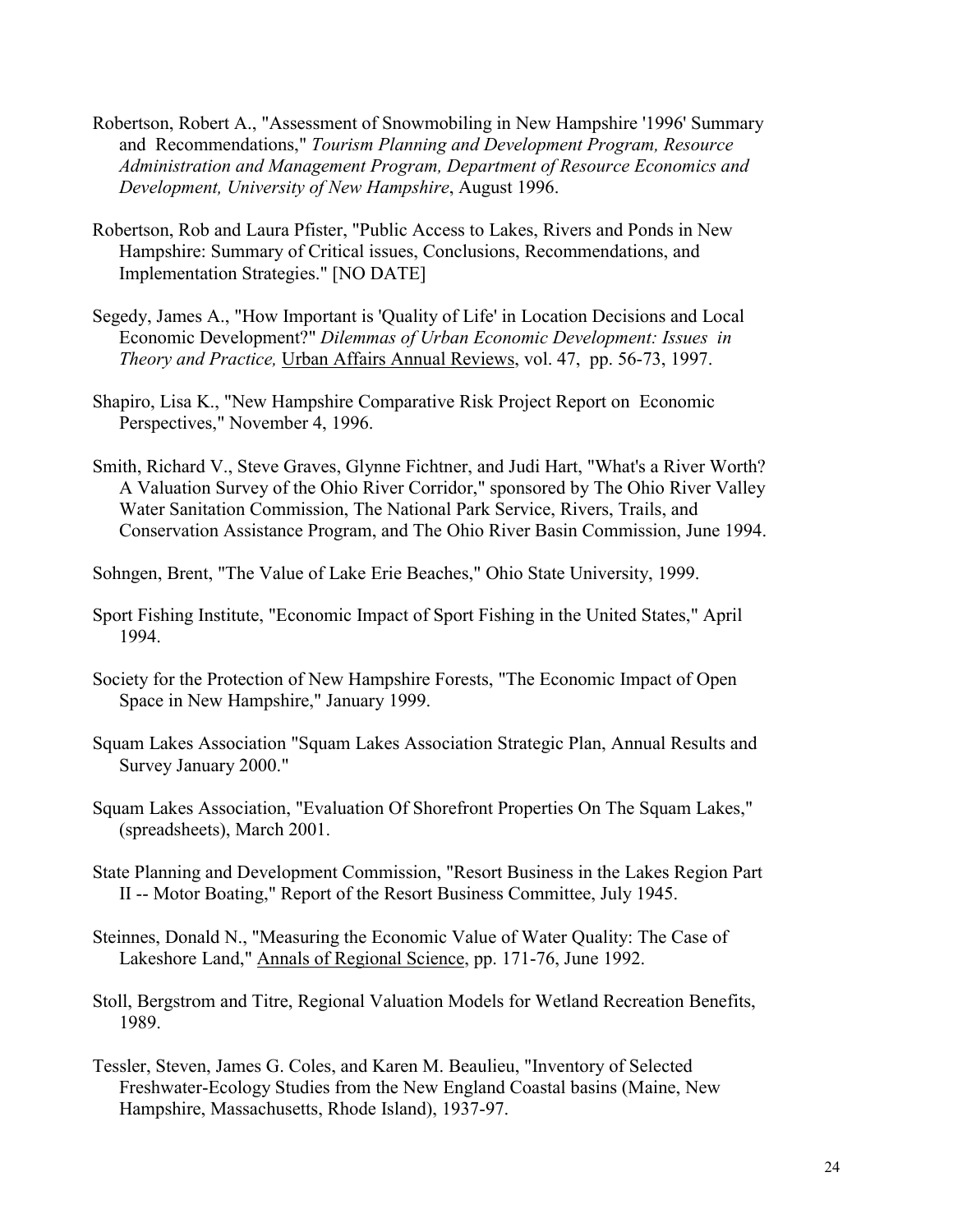Todd, Hank, "Importance of Lakes to Minnesota's Economy," October 1989.

Tudor, Lynne G., et al, "What Pollutants Matter for Consumers of Water Based Recreations?" June 15, 1999.

University of Maine, "Sport Fishing Documentation Report," 1994.

- University of Maine, "A study of the Impact of Game and Nongame Species on Maine's Economy," 1990.
- University of Maine, "Economic Values for and Uses of Maine's Inland Fish and Wildlife Resources," 1990.
- University of Maine, "Benefits and Costs in Natural Resource Planning," 1989.
- University of Maine, "Highlights from the 1989 Maine Wildlife Survey," 1991.
- US Army Corps of Engineers, "Development of Spending Profiles for Recreation Visitors to Corps of Engineers Projects," Final Report, August 1992.
- US Army Corps of Engineers, "Estimating the Local Economic Impacts of Recreation at Corps of Engineers Projects - 1996," August 1992.
- US Army Corps of Engineers, "A Summary of the National and State Economic Effects of the 1994 US Army Corps of Engineers Recreation Program," Final Report, February 1996.
- US Army Corps of Engineers, reports Published by the Natural Resources Research Program (NRRP) (see website: [www.wes.army.mil/el/elpubs/nrrp.html.](http://www.wes.army.mil/el/elpubs/nrrp.html))
- US Department of Agriculture, "Tourism and Outdoor Recreation January 1979 September 1991," 1991.
- US Fish and Wildlife Service, "1991 Net Economic Values for Bass and Trout Fishing, Deer Hunting, and Wildlife Watching," 1994.
- US Fish and Wildlife Service, "1996 National Survey of Fishing, Hunting, and Wildlife Associated Recreation," May 1998.
- US Fish and Wildlife Service (James Caudill and Andrew Laughland), "1996 National and State Economic Impacts of Wildlife Watching, *Based on the 1996 National Survey of Fishing, Hunting and Wildlife-Associated Recreation*," April 1998.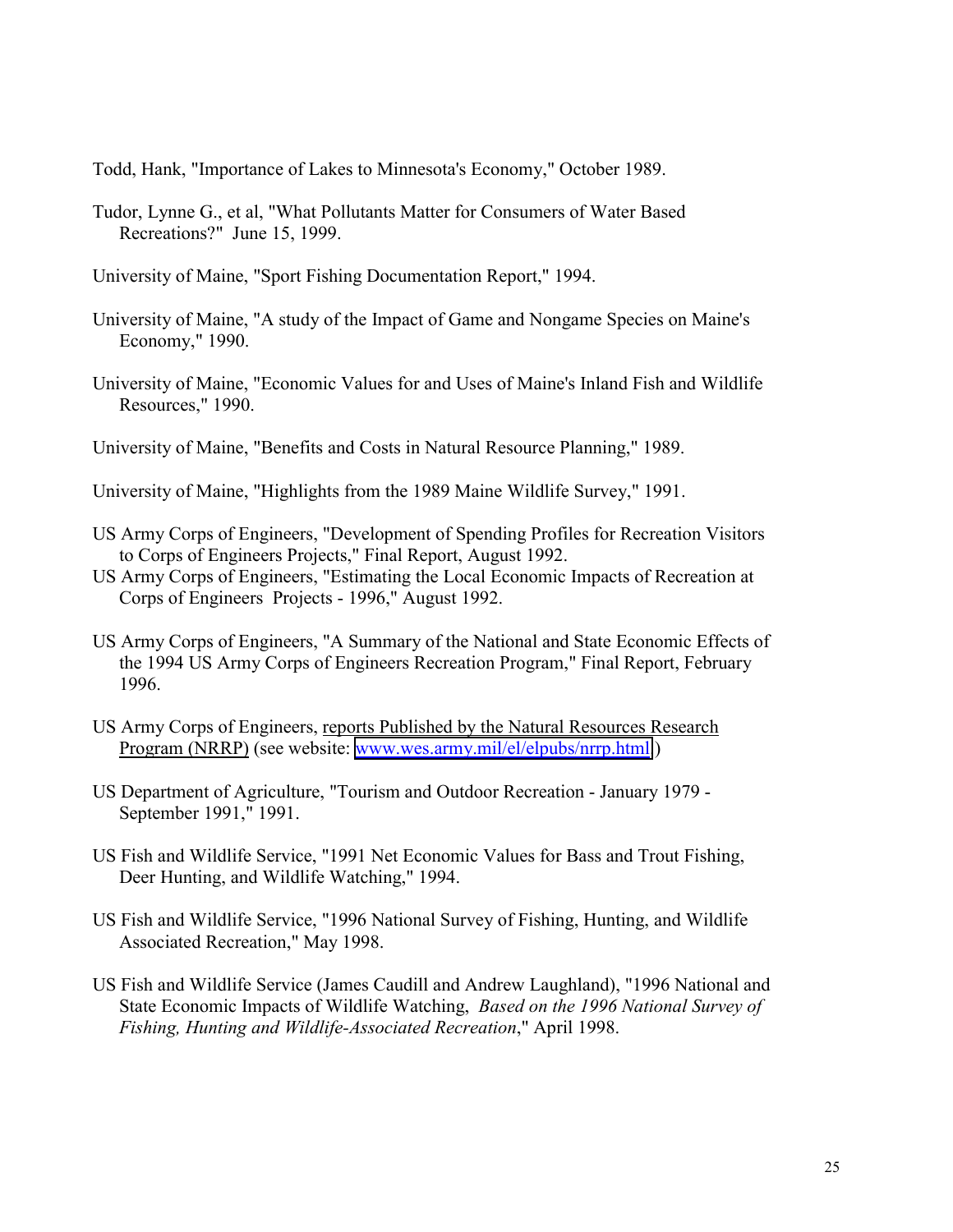- US Fish and Wildlife Service (Kevin J. Boyle and Brian Roach), "1996 Net Economic Values for Bass, Trout and Walleye Fishing, Deer, Elk and Moose Hunting, and Wildlife Watching, , *Addendum to the 1996 National Survey of Fishing, Hunting and Wildlife-Associated Recreation*," August 1998.
- US Forest Service, "An Analysis of the Outdoor Recreation and Wilderness Situation in the US: 1989-2040," 1990.
- US Forest Service, "National Survey on Recreation and the Environment: 1994-1995," 1995.
- US National Park Services, "Economic Impacts of Protecting Rivers, Trails, and Greenway Corridors," 1992.
- Vermont Agency of Natural Resources, "Vermont Lakes and Ponds Recreation management Study," July 1991.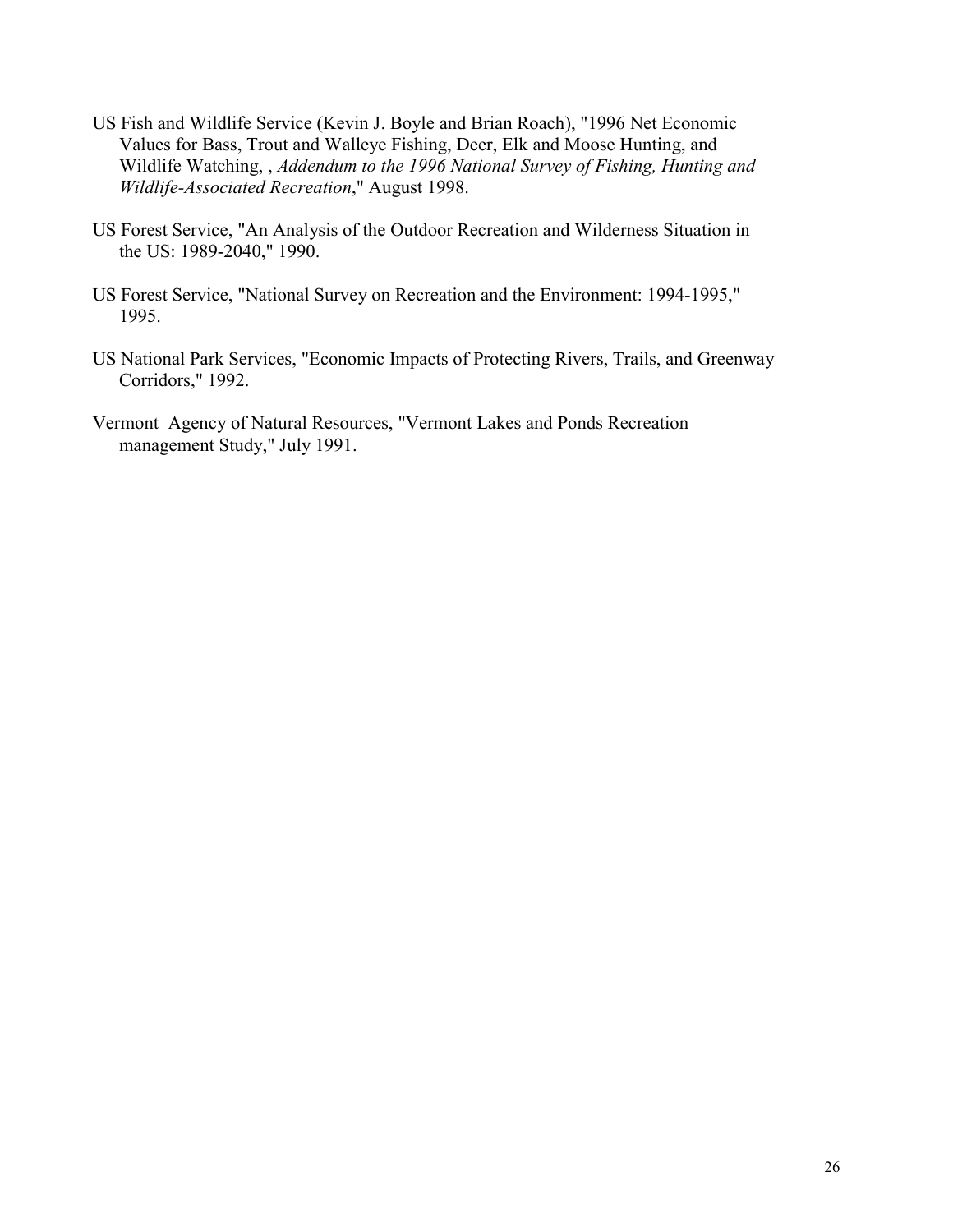| <b>TABLE 1</b>                                       |
|------------------------------------------------------|
| USES AND SCENARIOS INCLUDED IN WATER-RELATED STUDIES |

|                                    |                                                       | <b>NH Stakeholders</b> | <b>Maine Study</b> | <b>Other Water-Related Studies</b> |
|------------------------------------|-------------------------------------------------------|------------------------|--------------------|------------------------------------|
| <b>USE - Economic Activity</b>     |                                                       |                        |                    |                                    |
| Recreation                         |                                                       |                        |                    |                                    |
| Aggregated                         |                                                       |                        |                    |                                    |
|                                    | all visitors / all uses                               |                        |                    |                                    |
| Disaggregated                      |                                                       |                        |                    |                                    |
|                                    | swimming                                              |                        |                    |                                    |
|                                    | fishing - open water and ice<br>OR                    |                        |                    |                                    |
|                                    | fishing - freshwater (vs. saltwater)                  |                        |                    |                                    |
|                                    | boating - motorized and non-motorized                 |                        |                    |                                    |
|                                    | hunting - waterfowl<br><b>OR</b>                      |                        |                    |                                    |
|                                    | hunting - big and small game, migratory bird, other   |                        |                    |                                    |
|                                    | wildlife watching                                     |                        |                    |                                    |
|                                    | snowmobiling                                          |                        |                    |                                    |
|                                    | walking / hiking                                      |                        |                    |                                    |
|                                    | camping                                               |                        |                    |                                    |
|                                    | beaches (e.g., sitting, picnicking)                   |                        |                    |                                    |
|                                    | sight-seeing                                          |                        |                    |                                    |
|                                    |                                                       |                        |                    |                                    |
| Non-Recreation                     |                                                       |                        |                    |                                    |
|                                    | lakefront property owners (e.g., taxes)               |                        |                    |                                    |
|                                    | public drinking water supplies                        |                        |                    |                                    |
|                                    | private drinking water supplies                       |                        |                    |                                    |
|                                    | agricultural (e.g., irrigation)                       |                        |                    |                                    |
|                                    | commercial (e.g., special events, filming)            |                        |                    |                                    |
|                                    | industrial (e.g., manufacturing, shipping)            |                        |                    |                                    |
|                                    | youth camps on lakes (attendance and related visits)  |                        |                    |                                    |
| <b>USE - Net Economic Value</b>    |                                                       |                        |                    |                                    |
| Aesthetic/Spiritual/Cultural       |                                                       |                        |                    |                                    |
|                                    | net economic value                                    |                        |                    |                                    |
|                                    | crowding / safety / noise                             |                        |                    |                                    |
|                                    | existence / bequest / altruism                        |                        |                    |                                    |
|                                    | quality of life / economic growth / business location |                        |                    |                                    |
| <b>SCENARIO</b>                    |                                                       |                        |                    |                                    |
| <b>Static Assessment Scenarios</b> |                                                       |                        |                    |                                    |
|                                    |                                                       |                        |                    |                                    |
| <b>Impact Assessment Scenarios</b> |                                                       |                        |                    |                                    |
|                                    | changes in water quality / clarity                    |                        |                    |                                    |
|                                    | alternative land development patterns                 |                        |                    |                                    |
|                                    | increases in participation rates / crowding           |                        |                    |                                    |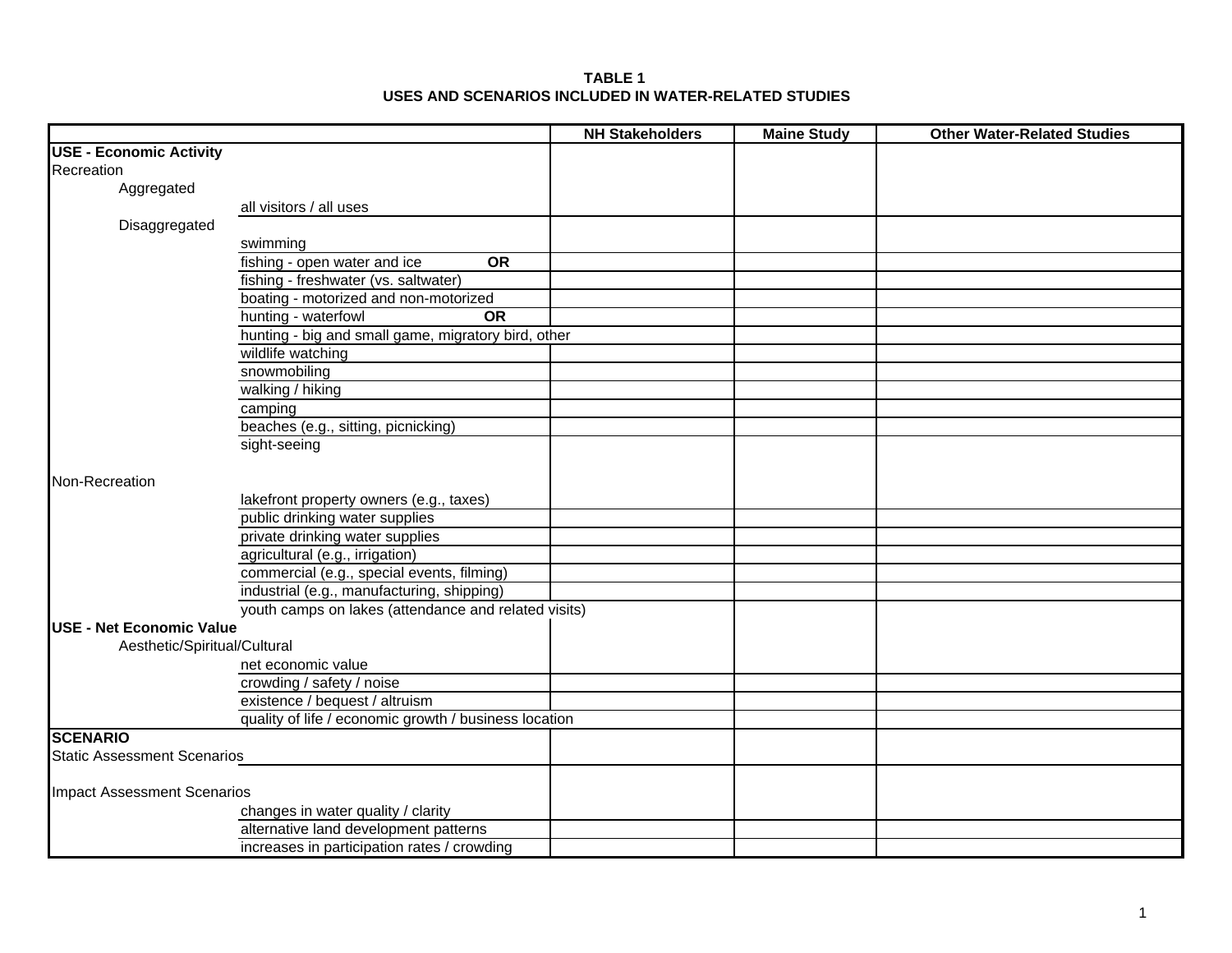**TABLE 2 DATA NEEDS AND EXISTING DATA BY USE AND SCENARIO**

|                                | <b>Data Needs</b>                                                                                                                                                                       | <b>Status of Existing Data</b>                                                                                                                                                                                                                                                                                                                                                                                                                                                                                                                                                                                                                                                                                                                                                                                         |
|--------------------------------|-----------------------------------------------------------------------------------------------------------------------------------------------------------------------------------------|------------------------------------------------------------------------------------------------------------------------------------------------------------------------------------------------------------------------------------------------------------------------------------------------------------------------------------------------------------------------------------------------------------------------------------------------------------------------------------------------------------------------------------------------------------------------------------------------------------------------------------------------------------------------------------------------------------------------------------------------------------------------------------------------------------------------|
| <b>USE - Economic Activity</b> |                                                                                                                                                                                         |                                                                                                                                                                                                                                                                                                                                                                                                                                                                                                                                                                                                                                                                                                                                                                                                                        |
| Recreation                     |                                                                                                                                                                                         |                                                                                                                                                                                                                                                                                                                                                                                                                                                                                                                                                                                                                                                                                                                                                                                                                        |
| Aggregated                     |                                                                                                                                                                                         |                                                                                                                                                                                                                                                                                                                                                                                                                                                                                                                                                                                                                                                                                                                                                                                                                        |
| all visitors / all uses        | surface water recreation and trip-related<br>expenditures<br>IOR.<br>• direct and indirect surface water-<br>dependent businesses providing goods<br>and services to recreational users | direct and indirect spending by visitors on • Data on NH traveler days, direct expenditures (average<br>per visitor day and by category, e.g. recreation), indirect<br>effects, jobs, and taxes by season and/or region from<br>"Fiscal Year 1998 Travel Economics Report," prepared<br>by the Institute for New Hampshire Studies, Plymouth<br>State College, June 1999.<br>• Traveler activities reported (% indicating "yes") by<br>season but not by region from "New Hampshire Visitor<br>Surveys 1999/2000," prepared by the Institute for New<br>Hampshire Studies, Plymouth State College, June 2000.<br>• Missing travel and tourism data specific to surface<br>water recreation - NH Division of Parks and Recreation<br>has revenue and attendance figures for state parks on<br>lakes, ponds, and rivers. |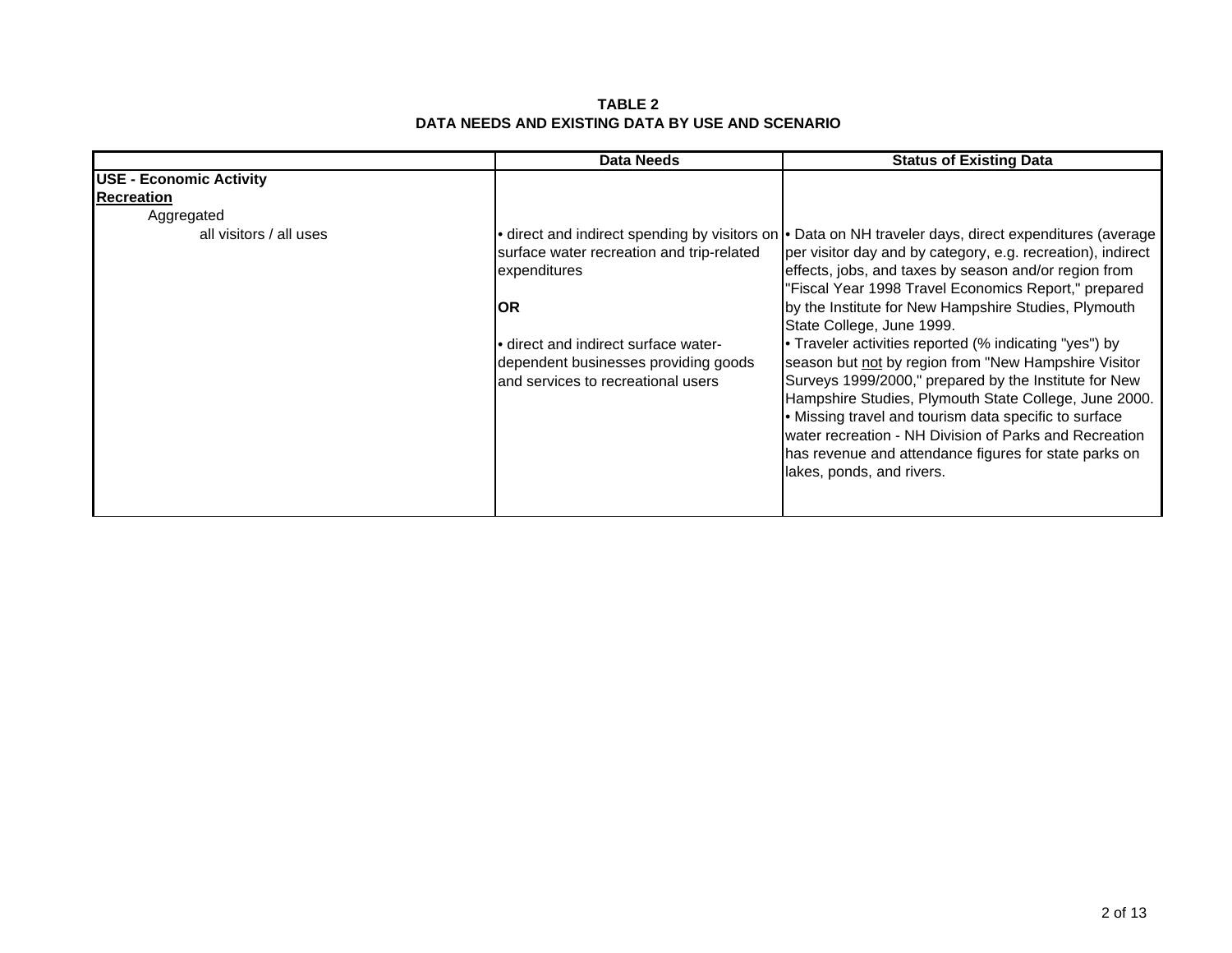|                                      | <b>Data Needs</b>                                                                                           | <b>Status of Existing Data</b>                                                                                                                                                                                                                                                                                                                                                                                                                                                                                                                                                                                                                                                                                                                                                                                                                                                                                                                        |
|--------------------------------------|-------------------------------------------------------------------------------------------------------------|-------------------------------------------------------------------------------------------------------------------------------------------------------------------------------------------------------------------------------------------------------------------------------------------------------------------------------------------------------------------------------------------------------------------------------------------------------------------------------------------------------------------------------------------------------------------------------------------------------------------------------------------------------------------------------------------------------------------------------------------------------------------------------------------------------------------------------------------------------------------------------------------------------------------------------------------------------|
| Disaggregated                        |                                                                                                             |                                                                                                                                                                                                                                                                                                                                                                                                                                                                                                                                                                                                                                                                                                                                                                                                                                                                                                                                                       |
| swimming                             | avg. daily expenditures (marginal costs)<br>· total user days                                               | • Missing avg. daily expenditure data - US Army Corps of<br>Engineers could be used as a source; NH Division of<br>Parks and Recreation has revenue figures for state parks<br>on lakes, rivers, and ponds with swimming.<br>• Limited participation data (% indicating "yes") and<br>visitor frequency rates for NH residents from "New<br>Hampshire Public Access Needs Assessment Statewide<br>Summary Report," NH Fish and Game, October 1998; for<br>NH state parks on lakes, rivers, and ponds with<br>swimming from NH Division of Parks and Recreation;<br>and for Squam Lakes from "Squam Lakes Association<br>Strategic Plan - Annual Results and Survey, January<br>2000."<br>. Missing user days at lakes - NH Division of Parks and<br>Recreation has attendance figures for state parks on<br>lakes, rivers, and ponds.<br>• Adequate ME data from "Great Ponds Play an Integral<br>Role in Maine's Economy," Boyle at al., April 1997. |
| fishing - open water and ice         | avg. daily expenditures (marginal costs)<br>· avg. daily equipment costs (fixed costs)<br>· total user days | · Missing avg. daily expenditure data in NH<br>• User day data from NH Fish & Game's Freshwater<br>Angler Survey, 1996.<br>• Limited participation data (% indicating "yes") and                                                                                                                                                                                                                                                                                                                                                                                                                                                                                                                                                                                                                                                                                                                                                                      |
| <b>OR</b>                            |                                                                                                             | visitor frequency rates for NH residents from "New<br>Hampshire Public Access Needs Assessment Statewide<br>Summary Report," NH Fish and Game, October 1998; for<br>NH by season but not region for "outdoor recreation"<br>from "New Hampshire Visitor Surveys 1999/2000,"<br>prepared by the Institute for NH Studies, Plymouth State<br>College, June 2000; and for Squam Lakes from "Squam<br>Lakes Association Strategic Plan - Annual Results and<br>Survey, January 2000."<br>• Adequate ME data from "Great Ponds Play an Integral<br>Role in Maine's Economy," Boyle at al., April 1997.                                                                                                                                                                                                                                                                                                                                                     |
| fishing - freshwater (vs. saltwater) | • see above                                                                                                 | • Adequate NH data from the "1996 National Survey of<br>Fishing, Hunting, and Wildlife Associated Recreation"<br>and related reports, e.g., "The 1996 Economic Impact of<br>Sport Fishing in the United States."                                                                                                                                                                                                                                                                                                                                                                                                                                                                                                                                                                                                                                                                                                                                      |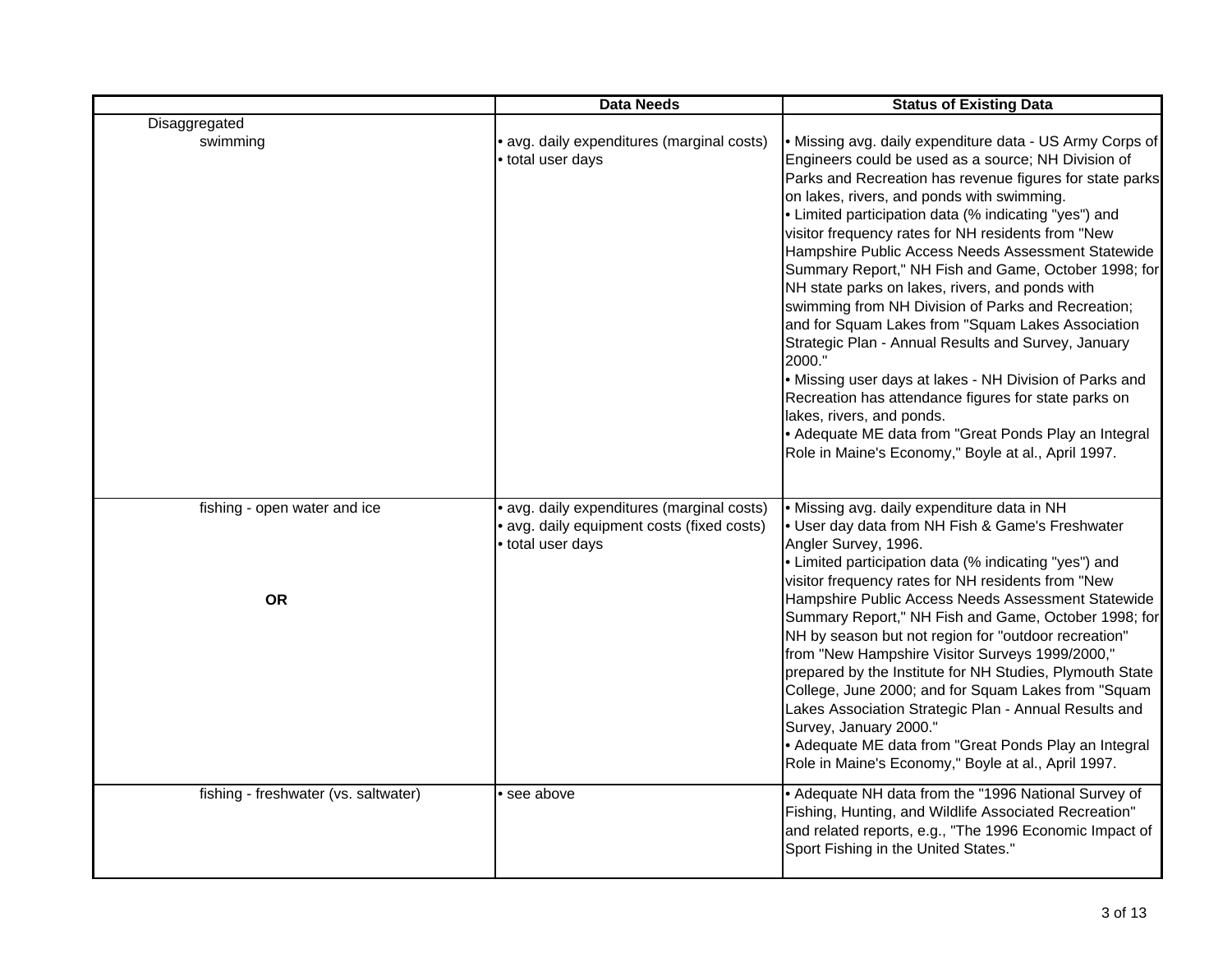|                                                                    | <b>Data Needs</b> | <b>Status of Existing Data</b>                                                                                                                                                                                                                                                                                                                                                                                                                                                                                                                                                                                                                                                                                                                                                                                                                                                                                                                                                                                                                                                                                                                                                                                                                                                                                                                                                                                                                                 |
|--------------------------------------------------------------------|-------------------|----------------------------------------------------------------------------------------------------------------------------------------------------------------------------------------------------------------------------------------------------------------------------------------------------------------------------------------------------------------------------------------------------------------------------------------------------------------------------------------------------------------------------------------------------------------------------------------------------------------------------------------------------------------------------------------------------------------------------------------------------------------------------------------------------------------------------------------------------------------------------------------------------------------------------------------------------------------------------------------------------------------------------------------------------------------------------------------------------------------------------------------------------------------------------------------------------------------------------------------------------------------------------------------------------------------------------------------------------------------------------------------------------------------------------------------------------------------|
| boating - motorized and non-motorized                              | • see above       | · Missing avg. daily expenditure data - US Army Corps of<br>Engineers could be used as a source; NH Division of<br>Parks and Recreation has revenue figures for state parks<br>on lakes, ponds, and rivers with boating; and National<br>Marine Manufacturers Association has "Estimated state<br>distribution of 1999 boat, motor, trailer and accessory<br>purchases."<br>· Static and active boat count data (canoes/kayaks,<br>sailboats, motor) for Squam Lakes, boat rentals for<br>Squam Lakes, NH registered and non-registered boats,<br>and out-of-state registered and non-registered boats<br>using NH waters from "Squam Lakes Association<br>Strategic Plan - Annual Results and Survey, January<br>2000."<br>• User days, participation data (% indicating "yes") and<br>visitor frequency rates for NH residents and nonresidents<br>from the "Compendium of Sportfishing Statistics" (1996);<br>NH residents from "New Hampshire Public Access<br>Needs Assessment Statewide Summary Report," NH<br>Fish and Game, October 1998; for NH by season but not<br>by region for "outdoor recreation" from "New Hampshire<br>Visitor Surveys 1999/2000," prepared by INHS, June 200<br>Lakes from "Squam Lakes Association Strategic<br>Plan - Annual Results and Survey, January 2000."<br>• Missing user days on surface water<br>• Adequate ME data from "Great Ponds Play an<br>Integral Role in Maine's Economy," Boyle at al.,<br>April 1997. |
| hunting - waterfowl<br><b>OR</b>                                   | · see above       | · Missing avg. daily expenditure data for NH<br>• Limited participation data (% indicating "yes") and<br>visitor frequency rates for NH residents from "New<br>Hampshire Public Access Needs Assessment Statewide<br>Summary Report," NH Fish and Game, October 1998.<br>· Missing user days near surface water<br>• Adequate ME data from "Great Ponds Play an Integral                                                                                                                                                                                                                                                                                                                                                                                                                                                                                                                                                                                                                                                                                                                                                                                                                                                                                                                                                                                                                                                                                       |
| hunting - big and small game, migratory bird, • see above<br>other |                   | Role in Maine's Economy," Boyle at al., April 1997.<br>• Adequate NH data from the "1996 National Survey of<br>Fishing, Hunting, and Wildlife Associated Recreation."<br>· Missing user days near surface water                                                                                                                                                                                                                                                                                                                                                                                                                                                                                                                                                                                                                                                                                                                                                                                                                                                                                                                                                                                                                                                                                                                                                                                                                                                |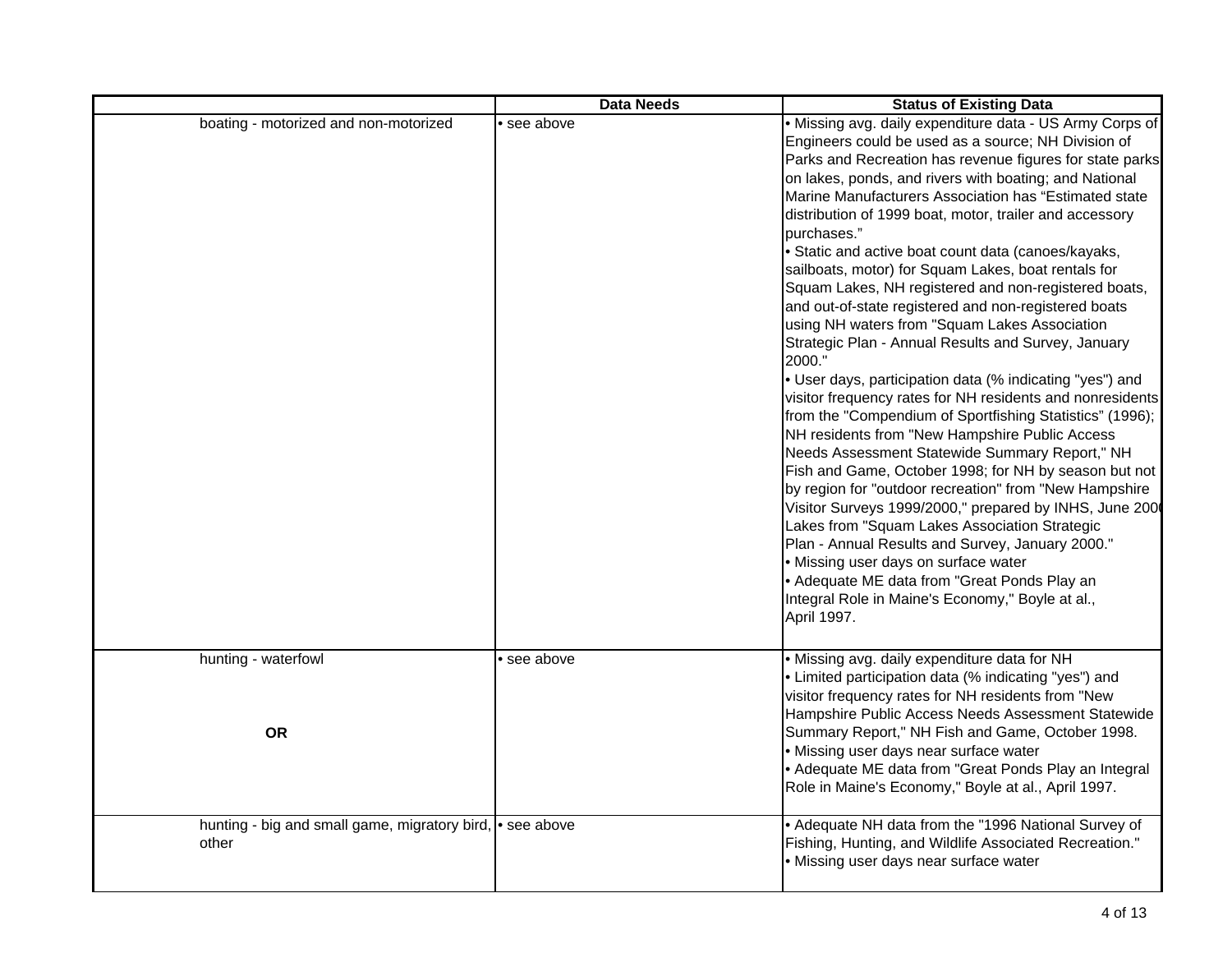|                   | <b>Data Needs</b> | <b>Status of Existing Data</b>                                                                                                                                                                                                                                                                                                                                                                                                                                                                                                                                                                                                                                                                                                                                                                                                                                                             |
|-------------------|-------------------|--------------------------------------------------------------------------------------------------------------------------------------------------------------------------------------------------------------------------------------------------------------------------------------------------------------------------------------------------------------------------------------------------------------------------------------------------------------------------------------------------------------------------------------------------------------------------------------------------------------------------------------------------------------------------------------------------------------------------------------------------------------------------------------------------------------------------------------------------------------------------------------------|
| wildlife watching | see above         | • Adequate NH data from the "1996 National Survey of<br>Fishing, Hunting, and Wildlife Associated Recreation"<br>and related reports, e.g., the "1996 National and State<br>Economic Impacts of Wildlife Watching."<br>· Missing user days near surface water                                                                                                                                                                                                                                                                                                                                                                                                                                                                                                                                                                                                                              |
| snowmobiling      | · see above       | · Data on participation, direct expenditures, indirect<br>effects, jobs, and taxes for NH residents and<br>nonresidents by region from "Assessment of<br>Snowmobiling in New Hampshire 1996 - Summary and<br>Recommendations," Robert Robertson, August 1996.<br>• Missing user days near surface water                                                                                                                                                                                                                                                                                                                                                                                                                                                                                                                                                                                    |
| walking/hiking    | see above         | . Missing avg. daily expenditure data for NH - NH<br>Division of Parks and Recreation has revenue figures for<br>state parks on lakes, ponds, and rivers with hiking<br>• Limited participation data (% indicating "yes") and<br>visitor frequency rates for NH residents from "New<br>Hampshire Public Access Needs Assessment Statewide<br>Summary Report," NH Fish and Game, October 1998; for<br>NH by season but not by region for "hiking" from "New<br>Hampshire Visitor Surveys 1999/2000," prepared by the<br>Institute for New Hampshire Studies, Plymouth State<br>College, June 2000; and for Squam Lakes from "Squam<br>Lakes Association Strategic Plan - Annual Results and<br>Survey, January 2000."<br>• Missing user days near surface water - NH Division of<br>Parks and Recreation has attendance figures for state<br>parks on lakes, ponds, and rivers with hiking. |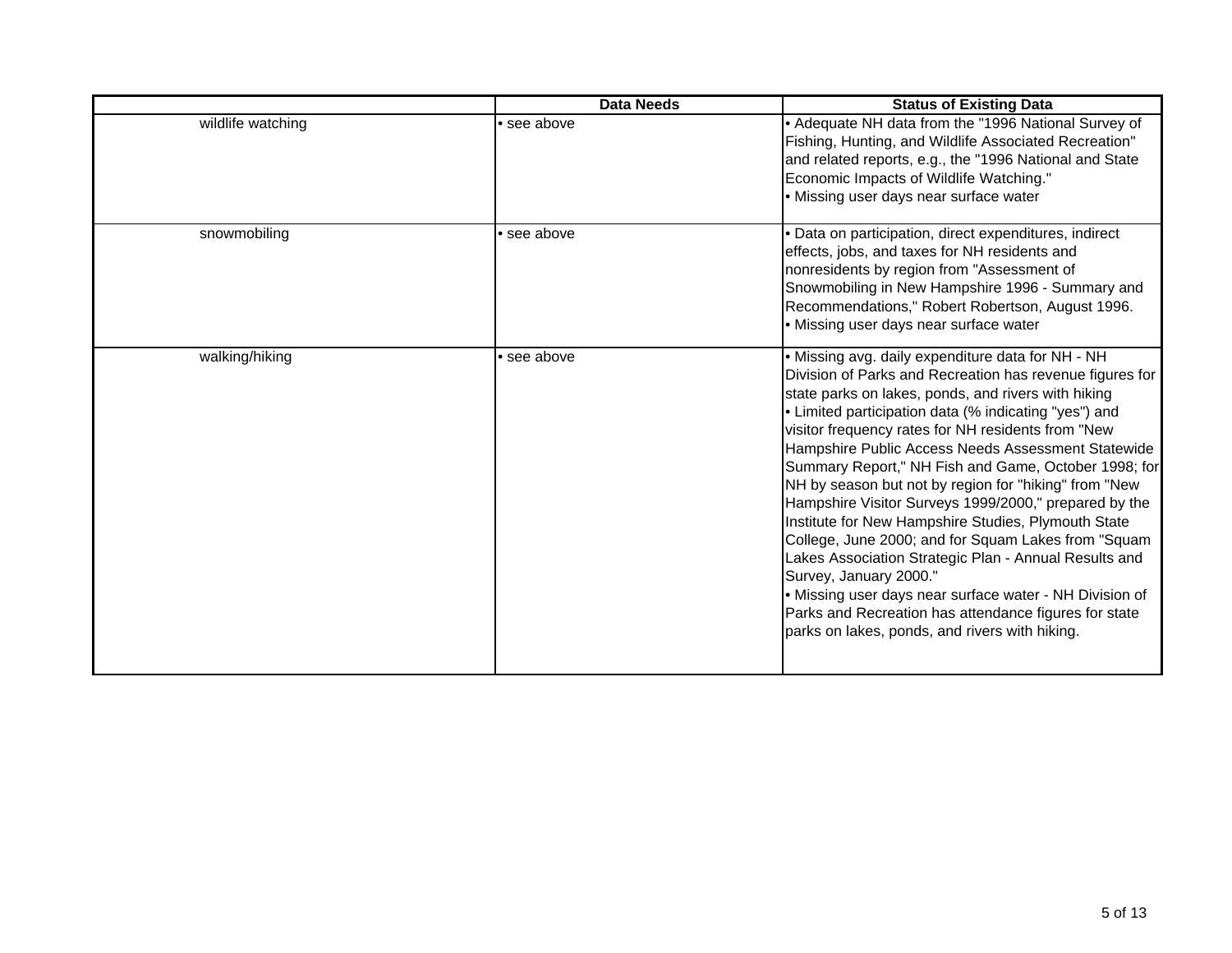|                                     | <b>Data Needs</b> | <b>Status of Existing Data</b>                                                                                                                                                                                                                                                                                                                                                                                                                                                                                                                                                                                                                                                                                                                                                                                                             |
|-------------------------------------|-------------------|--------------------------------------------------------------------------------------------------------------------------------------------------------------------------------------------------------------------------------------------------------------------------------------------------------------------------------------------------------------------------------------------------------------------------------------------------------------------------------------------------------------------------------------------------------------------------------------------------------------------------------------------------------------------------------------------------------------------------------------------------------------------------------------------------------------------------------------------|
| camping                             | see above         | • Avg. lodging/campground expenditure data for NH by<br>season but not by region for overnight travel parties from<br>annual NH Visitor Surveys prepared by INHS, June<br>2000; NH Division of Parks and Recreation has revenue<br>figures for state parks on lakes, rivers, and ponds with<br>camping; NH Campground Owners' Association may<br>have data.<br>• Limited participation data (% indicating "yes") for NH,<br>including avg. # of nights by season but not by region for<br>"accomodations used" from NH Visitor Surveys prepared<br>by INHS; and for Squam Lakes from "Squam Lakes<br>Association Strategic Plan - Annual Results and Survey,<br>January 2000.<br>• Missing user days at lakes - NH Division of Parks and<br>Recreation has attendance figures for state parks on<br>lakes, rivers, and ponds with camping. |
| beaches (e.g., sitting, picnicking) | • see above       | • Missing avg. daily expenditure data for NH - NH<br>Division of Parks and Recreation has revenue figures for<br>state parks on lakes, pond, and rivers<br>• Limited participation data (% indicating "yes") for NH by<br>season but not by region for "beaches (lake, ocean)"<br>from "New Hampshire Visitor Surveys 1999/2000,"<br>prepared by the Institute for New Hampshire Studies,<br>Plymouth State College, June 2000.<br>• Missing user days at lakes - NH Division of Parks and<br>Recreation has attendance figures for state parks on<br>lakes, ponds, and rivers.                                                                                                                                                                                                                                                            |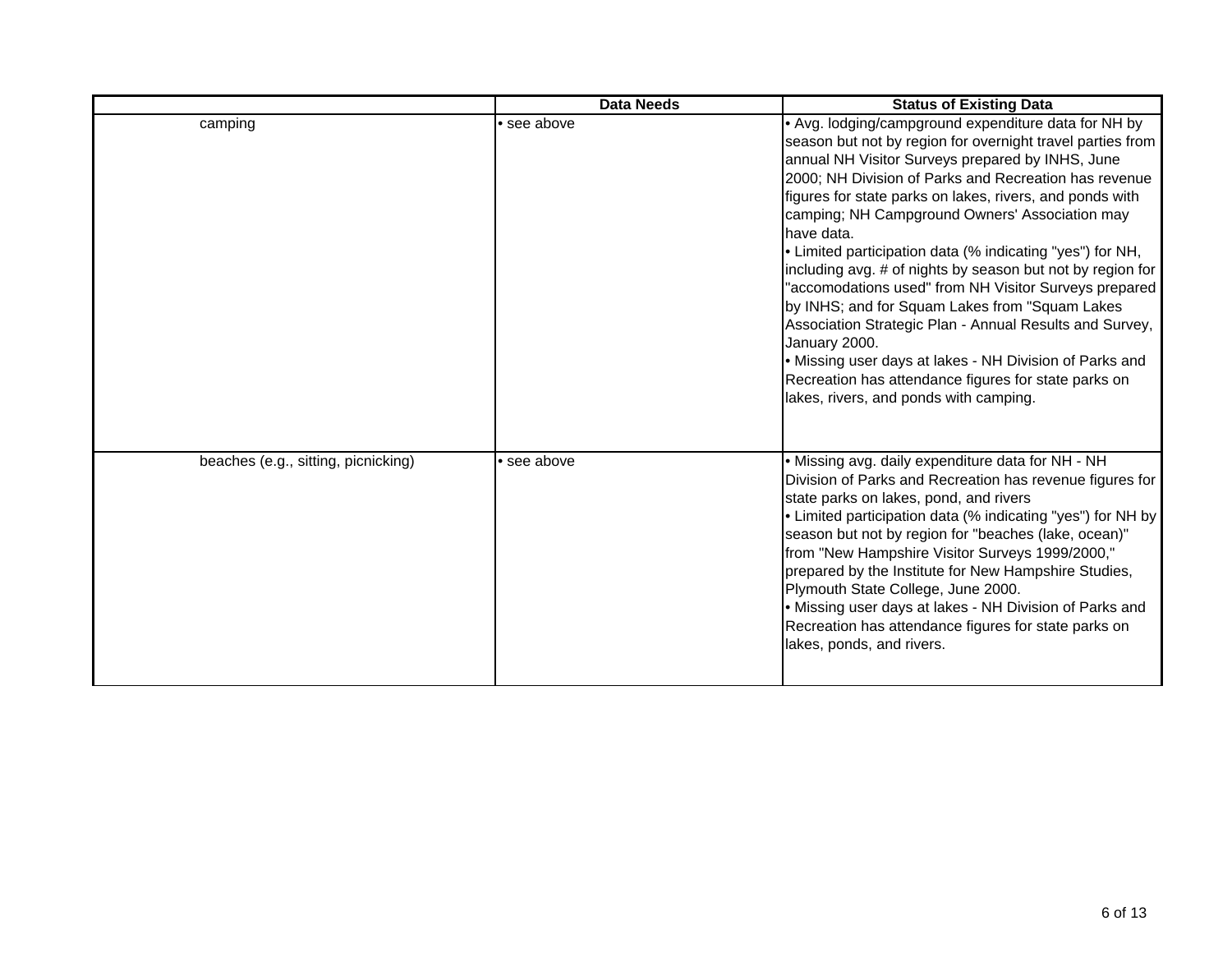|              | Data Needs  | <b>Status of Existing Data</b>                                                                                                                                                                                                                                                                                                           |
|--------------|-------------|------------------------------------------------------------------------------------------------------------------------------------------------------------------------------------------------------------------------------------------------------------------------------------------------------------------------------------------|
| sight-seeing | • see above | • Missing avg. daily expenditure data for NH - NH<br>Division of Parks and Recreation has revenue figures for<br>state parks on lakes, pond, and rivers<br>• Limited participation data (% indicating "yes") for NH by<br>season but not by region for "sight-seeing" from "New<br>Hampshire Visitor Surveys 1999/2000," prepared by the |
|              |             | Institute for New Hampshire Studies, Plymouth State<br>College, June 2000.<br>• Missing user days at lakes - NH Division of Parks and<br>Recreation has attendance figures for state parks on<br>lakes, ponds, and rivers.                                                                                                               |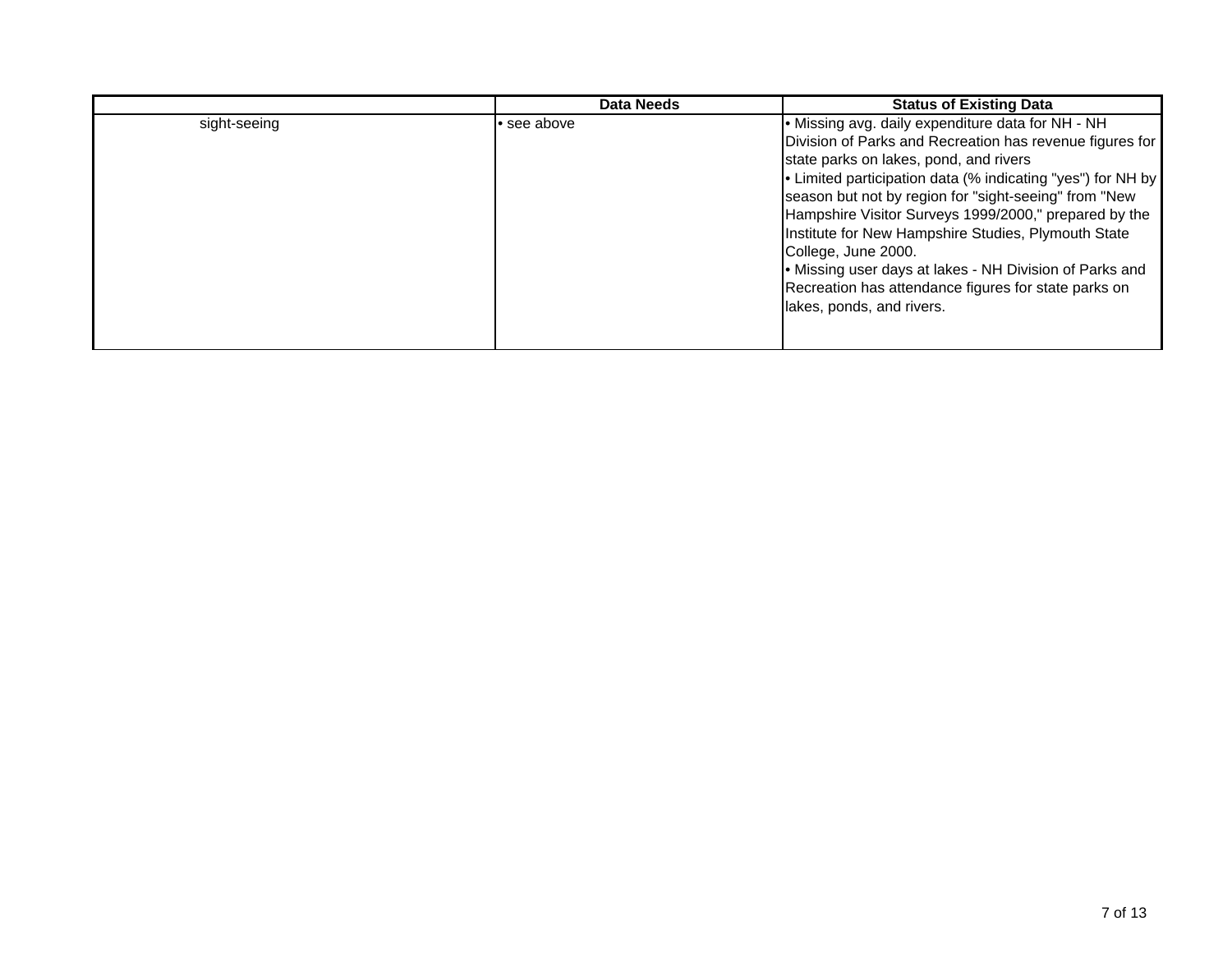|                                         | <b>Data Needs</b>                                                                                                                                                                         | <b>Status of Existing Data</b>                                                                                                                                                                                                                                                                                                                                                                                                                                                                                                                                                                                                                                                                                                                                                                                         |
|-----------------------------------------|-------------------------------------------------------------------------------------------------------------------------------------------------------------------------------------------|------------------------------------------------------------------------------------------------------------------------------------------------------------------------------------------------------------------------------------------------------------------------------------------------------------------------------------------------------------------------------------------------------------------------------------------------------------------------------------------------------------------------------------------------------------------------------------------------------------------------------------------------------------------------------------------------------------------------------------------------------------------------------------------------------------------------|
| <b>USE</b>                              |                                                                                                                                                                                           |                                                                                                                                                                                                                                                                                                                                                                                                                                                                                                                                                                                                                                                                                                                                                                                                                        |
| <b>Non-Recreation</b>                   |                                                                                                                                                                                           |                                                                                                                                                                                                                                                                                                                                                                                                                                                                                                                                                                                                                                                                                                                                                                                                                        |
| lakefront property owners (e.g., taxes) | avg. annual lakefront property tax<br>revenue per community (avg. tax rate for<br>each community * avg. price per foot)<br>• avg. annual investments & costs unique<br>to lake properties | • Data for five towns on the Squam Lakes regarding total<br>value of assessed shorefront, number of shorefront<br>each community * avg. feet of frontage for taxable lots, average value, average shorefront footage<br>per tax lot, average value per shortfront footage, and<br>total taxes from shorefront lots from "Evaluation of<br>Shorefront Property Values by Town, Squam Lakes, New<br>Hampshire" Squam Lakes Association, March 2001.<br>• Missing tax data for other surface waterfront properties -<br>towns' annual reports, public assessment records and<br>transaction records may be a source.<br>• Missing data on avg. annual investments & costs<br>unique to NH lake properties<br>• Adequate ME data from "Great Ponds Play an Integral<br>Role in Maine's Economy," Boyle at al., April 1997. |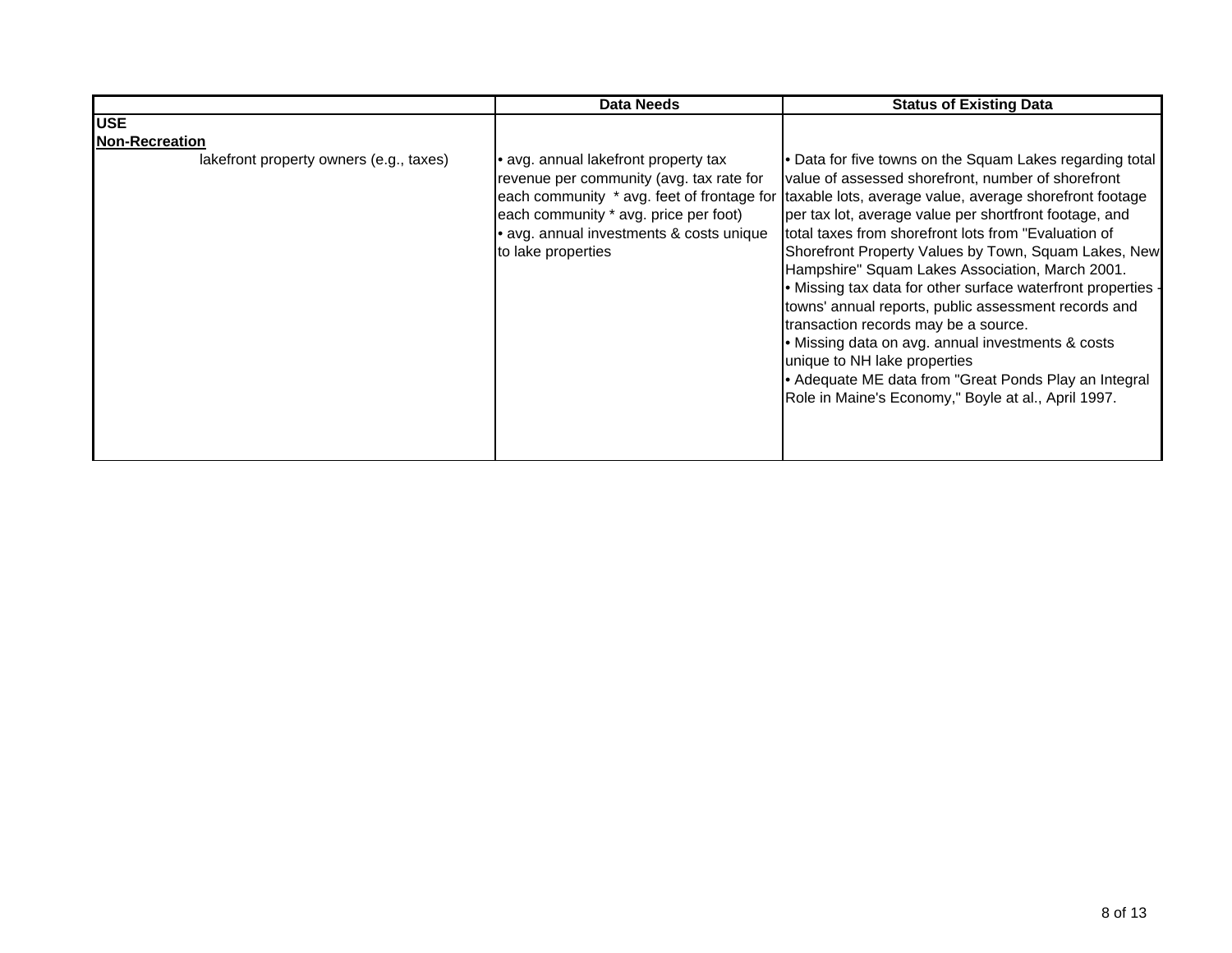|                                 | <b>Data Needs</b>                                                                                                                                                                                                                                                             | <b>Status of Existing Data</b>                                                                                                                                                                                                                                                                                                                                                                                                                                                                                                                                                                                                                                                                                                                                                                                                                                                                                                                                                                                                                                                                                                                                                                                                        |
|---------------------------------|-------------------------------------------------------------------------------------------------------------------------------------------------------------------------------------------------------------------------------------------------------------------------------|---------------------------------------------------------------------------------------------------------------------------------------------------------------------------------------------------------------------------------------------------------------------------------------------------------------------------------------------------------------------------------------------------------------------------------------------------------------------------------------------------------------------------------------------------------------------------------------------------------------------------------------------------------------------------------------------------------------------------------------------------------------------------------------------------------------------------------------------------------------------------------------------------------------------------------------------------------------------------------------------------------------------------------------------------------------------------------------------------------------------------------------------------------------------------------------------------------------------------------------|
| public drinking water supplies  | • annual operating revenues of public<br>water utilities that use lakes as water<br>sources and are regulated by the Public<br>Utilities Commission<br><b>OR</b><br>• average cost per user * number of users<br>of public water utilities that use lakes as<br>water sources | . Water utility revenue and number of customers<br>available from the NH Public Utilities Commission, which<br>regulates 40 water utilities<br>IOR<br>• Average annual water rates from "1998 Water Rate<br>Survey, Large Water Systems [serving 500+ people],"<br>NH Department of Environmental Services,<br>Environmental Fact Sheet WD-WSEB-16-5, 1999 and<br>"1996 Water Rate Summary: Very Small Public<br>Community Water Systems," NH Department of<br>Environmental Services, Environmental Fact Sheet WD-<br>WSEB-16-6, 1999.<br>• List of "NH Public Water Systems Serving over 500<br>People" (including population served) and number of<br>systems of community and non-community (transient and<br>non-transient) public water systems in 1999 from NH<br>Department of Environmental Services, Environmental<br>Fact Sheet WD-WSEB-16-3, 1999.<br>• List of surface water supplies (e.g., lakes) used for<br>sources of public drinking water in 1999 from NH<br>Department of Environmental Services, Fact Sheet WD-<br>WSEB-13-3, 1999.<br>• List of large surface water treatment plants, town and<br>population served in 1999 from NH Department of<br>Environmental<br>Services, Fact Sheet WD-WSEB-13-2, 1999. |
| private drinking water supplies | · avg. annual expenditures (marginal<br>costs)<br>• avg. annual equipment costs (fixed costs) water from lakes<br>round lakefront residences)                                                                                                                                 | • Missing data on number of users in NH - ME survey<br>data indicate that 52% of lake residences draw drinking<br>• total users (percent of seasonal and year- • Missing cost data for users in NH - ME assumes \$4 per<br>year for small users<br>• Adequate ME data from "Great Ponds Play an Integral<br>Role in Maine's Economy," Boyle at al., April 1997.                                                                                                                                                                                                                                                                                                                                                                                                                                                                                                                                                                                                                                                                                                                                                                                                                                                                       |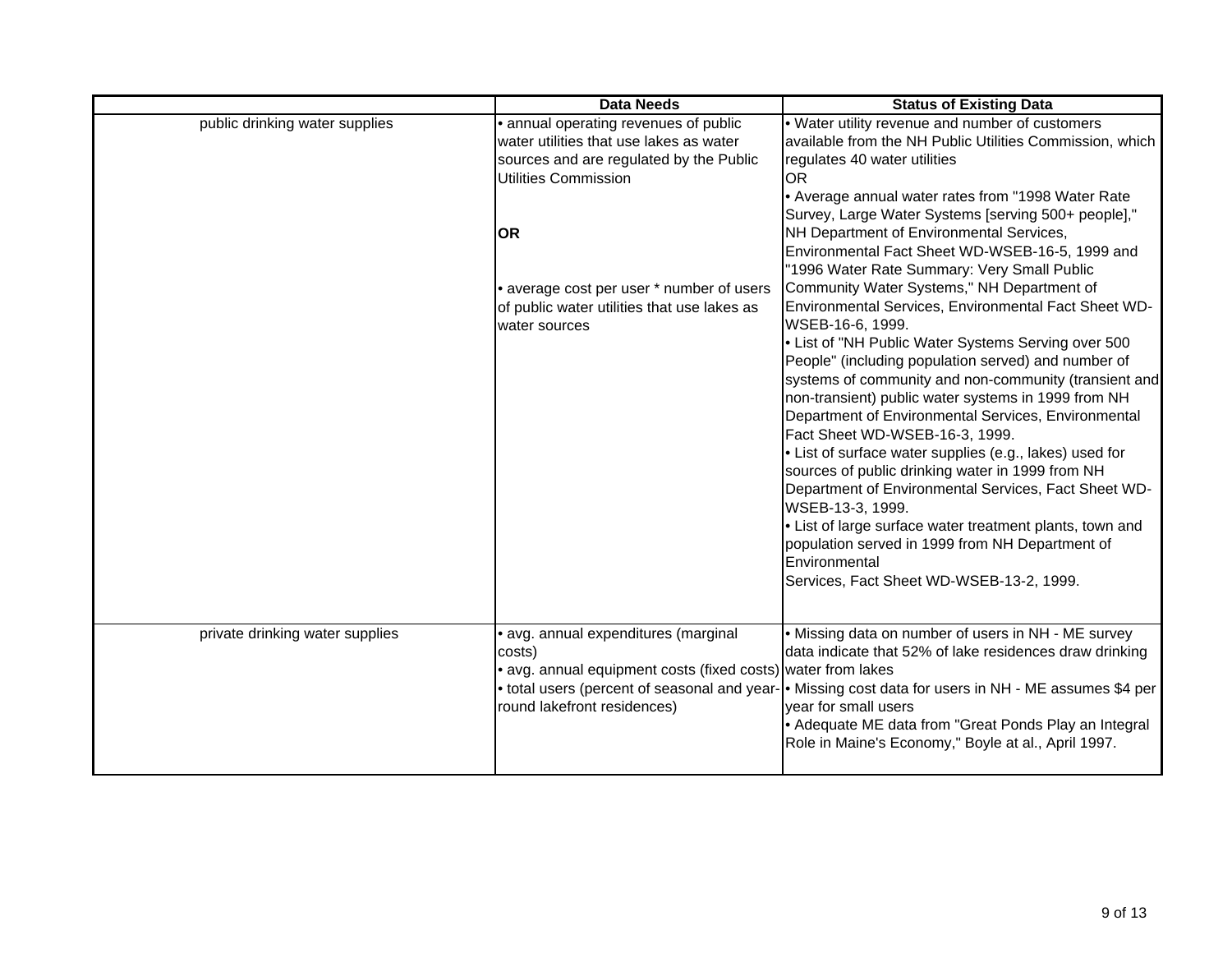|                                                          | <b>Data Needs</b>                           | <b>Status of Existing Data</b>                                                                                                                                                                                                                                                                                                                                                                                                                                                                                                                                                                                                                              |
|----------------------------------------------------------|---------------------------------------------|-------------------------------------------------------------------------------------------------------------------------------------------------------------------------------------------------------------------------------------------------------------------------------------------------------------------------------------------------------------------------------------------------------------------------------------------------------------------------------------------------------------------------------------------------------------------------------------------------------------------------------------------------------------|
| agricultural (e.g., irrigation)                          | · avg. annual expenditures (marginal        | . Data on number of large users in NH (20,000+ gallons                                                                                                                                                                                                                                                                                                                                                                                                                                                                                                                                                                                                      |
|                                                          | costs)                                      | per day averaged over a 7-day period), use purpose                                                                                                                                                                                                                                                                                                                                                                                                                                                                                                                                                                                                          |
|                                                          | • avg. annual equipment costs (fixed costs) | (e.g., agriculture, commercial, industrial), and annual                                                                                                                                                                                                                                                                                                                                                                                                                                                                                                                                                                                                     |
|                                                          | total users                                 | usage by type of withdrawal/return source (e.g., lakes,                                                                                                                                                                                                                                                                                                                                                                                                                                                                                                                                                                                                     |
|                                                          |                                             | ponds) based on the Water User Registration and                                                                                                                                                                                                                                                                                                                                                                                                                                                                                                                                                                                                             |
|                                                          |                                             | Reporting Program, NH Dept. of Environmental Services                                                                                                                                                                                                                                                                                                                                                                                                                                                                                                                                                                                                       |
|                                                          |                                             | • Missing cost data for "large users" in NH                                                                                                                                                                                                                                                                                                                                                                                                                                                                                                                                                                                                                 |
|                                                          |                                             |                                                                                                                                                                                                                                                                                                                                                                                                                                                                                                                                                                                                                                                             |
|                                                          |                                             |                                                                                                                                                                                                                                                                                                                                                                                                                                                                                                                                                                                                                                                             |
| commercial (e.g., special events, filming)               | • see above                                 | $\bullet$ see above                                                                                                                                                                                                                                                                                                                                                                                                                                                                                                                                                                                                                                         |
| industrial (e.g., manufacturing, shipping)               | • see above                                 | • see above                                                                                                                                                                                                                                                                                                                                                                                                                                                                                                                                                                                                                                                 |
| youth camps on lakes (attendance and                     | · number of camps located on lakes          | . No readily available data for NH identified to date -                                                                                                                                                                                                                                                                                                                                                                                                                                                                                                                                                                                                     |
| related visits)                                          | total number of youths and visitors per     | awaiting information from the NH Camp Directors / NH                                                                                                                                                                                                                                                                                                                                                                                                                                                                                                                                                                                                        |
|                                                          | camp                                        | SentinelSource.                                                                                                                                                                                                                                                                                                                                                                                                                                                                                                                                                                                                                                             |
|                                                          | • camp tuition                              | • ME data from "Great Ponds Play an Integral Role in                                                                                                                                                                                                                                                                                                                                                                                                                                                                                                                                                                                                        |
|                                                          | · avg. expenditure per visitor              | Maine's Economy," Boyle at al., April 1997.                                                                                                                                                                                                                                                                                                                                                                                                                                                                                                                                                                                                                 |
|                                                          |                                             |                                                                                                                                                                                                                                                                                                                                                                                                                                                                                                                                                                                                                                                             |
| <b>USE - New Economic Value</b>                          |                                             |                                                                                                                                                                                                                                                                                                                                                                                                                                                                                                                                                                                                                                                             |
| aesthetic/spiritual/cultural                             | · willingness to pay                        | . No readily available data for NH                                                                                                                                                                                                                                                                                                                                                                                                                                                                                                                                                                                                                          |
|                                                          |                                             |                                                                                                                                                                                                                                                                                                                                                                                                                                                                                                                                                                                                                                                             |
|                                                          |                                             |                                                                                                                                                                                                                                                                                                                                                                                                                                                                                                                                                                                                                                                             |
|                                                          |                                             |                                                                                                                                                                                                                                                                                                                                                                                                                                                                                                                                                                                                                                                             |
|                                                          |                                             |                                                                                                                                                                                                                                                                                                                                                                                                                                                                                                                                                                                                                                                             |
| crowding / safety / noise                                |                                             |                                                                                                                                                                                                                                                                                                                                                                                                                                                                                                                                                                                                                                                             |
|                                                          |                                             |                                                                                                                                                                                                                                                                                                                                                                                                                                                                                                                                                                                                                                                             |
|                                                          |                                             |                                                                                                                                                                                                                                                                                                                                                                                                                                                                                                                                                                                                                                                             |
|                                                          |                                             | Public Access Needs Assessment Statewide Summary                                                                                                                                                                                                                                                                                                                                                                                                                                                                                                                                                                                                            |
|                                                          |                                             | Report," NH Fish and Game, October 1998.                                                                                                                                                                                                                                                                                                                                                                                                                                                                                                                                                                                                                    |
|                                                          |                                             |                                                                                                                                                                                                                                                                                                                                                                                                                                                                                                                                                                                                                                                             |
| existence / bequest / altruism                           |                                             | • Survey data for VT from "The White River Valuation                                                                                                                                                                                                                                                                                                                                                                                                                                                                                                                                                                                                        |
|                                                          |                                             |                                                                                                                                                                                                                                                                                                                                                                                                                                                                                                                                                                                                                                                             |
|                                                          |                                             | River Flows on Vermont's White River," The National                                                                                                                                                                                                                                                                                                                                                                                                                                                                                                                                                                                                         |
|                                                          |                                             |                                                                                                                                                                                                                                                                                                                                                                                                                                                                                                                                                                                                                                                             |
|                                                          |                                             |                                                                                                                                                                                                                                                                                                                                                                                                                                                                                                                                                                                                                                                             |
|                                                          |                                             |                                                                                                                                                                                                                                                                                                                                                                                                                                                                                                                                                                                                                                                             |
|                                                          |                                             |                                                                                                                                                                                                                                                                                                                                                                                                                                                                                                                                                                                                                                                             |
|                                                          |                                             |                                                                                                                                                                                                                                                                                                                                                                                                                                                                                                                                                                                                                                                             |
|                                                          |                                             |                                                                                                                                                                                                                                                                                                                                                                                                                                                                                                                                                                                                                                                             |
|                                                          |                                             |                                                                                                                                                                                                                                                                                                                                                                                                                                                                                                                                                                                                                                                             |
|                                                          |                                             |                                                                                                                                                                                                                                                                                                                                                                                                                                                                                                                                                                                                                                                             |
|                                                          |                                             |                                                                                                                                                                                                                                                                                                                                                                                                                                                                                                                                                                                                                                                             |
| quality of life / economic growth / business<br>location |                                             | . ME data from "Great Ponds Play an Integral Role in<br>Maine's Economy," Boyle at al., April 1997.<br>• Survey data on % of NH residents who have stopped<br>using an area and reasons why, and ranking of water-<br>area characteristics and problems, from "New Hampshire<br>Study: A Report on the Value of Maintaining Natural<br>Wildlife Federation's Northeast Natural Resource Center,<br>January 1998.<br>· Survey data for NH from NH Association of Realtors'<br>Opinion Survey of businesses, June 2000 - 50% of<br>respondents identified "quality of life," with specific<br>mention of lakes, scenic beauty, environmental quality,<br>etc. |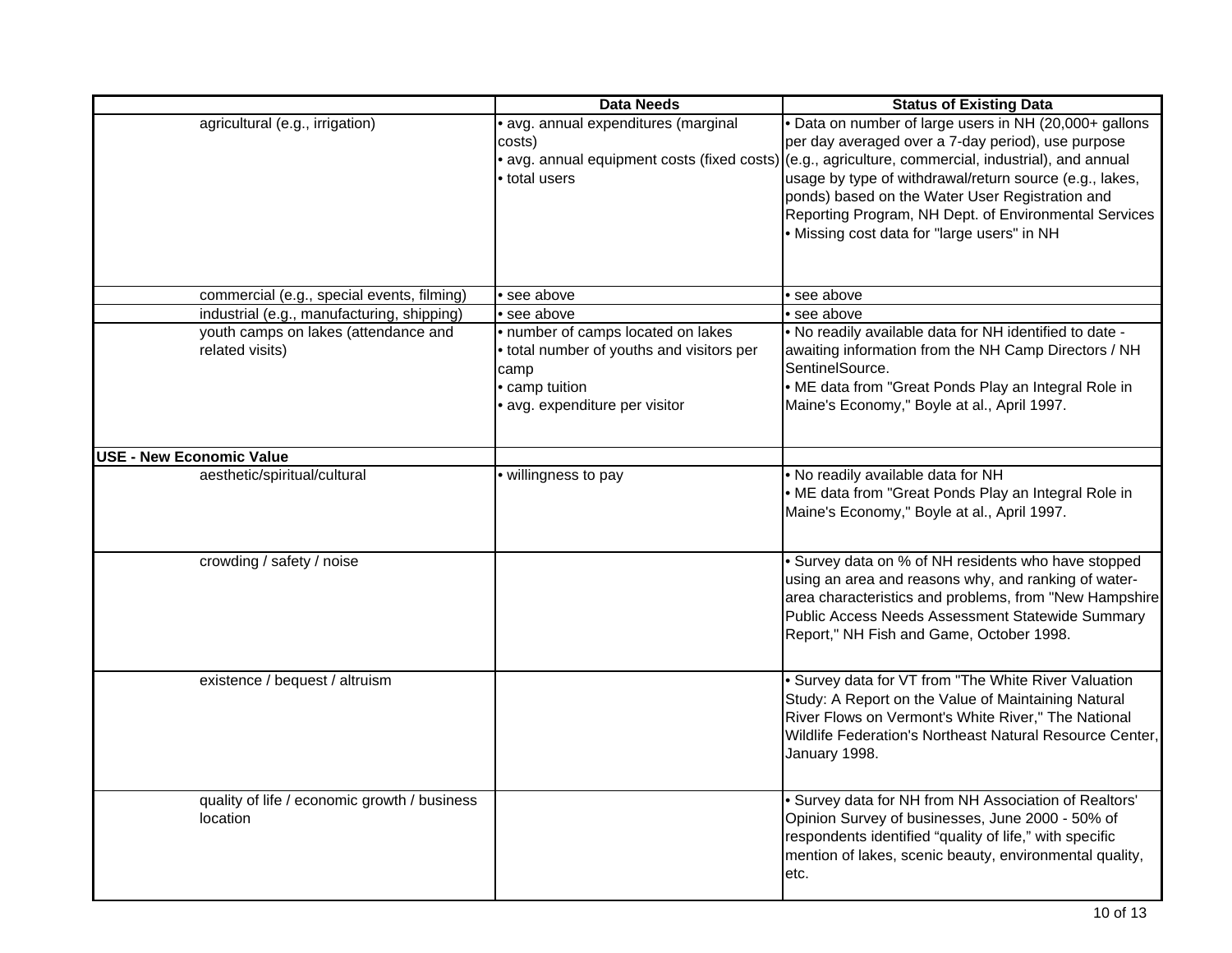|                                                       | <b>Data Needs</b>                                                                                                                                      | <b>Status of Existing Data</b>                                                                                                                                                                                                                                                                                                                                                                                      |
|-------------------------------------------------------|--------------------------------------------------------------------------------------------------------------------------------------------------------|---------------------------------------------------------------------------------------------------------------------------------------------------------------------------------------------------------------------------------------------------------------------------------------------------------------------------------------------------------------------------------------------------------------------|
| <b>SCENARIO</b><br><b>Static Assessment Scenarios</b> |                                                                                                                                                        |                                                                                                                                                                                                                                                                                                                                                                                                                     |
| <b>Impact Assessment Scenarios</b>                    |                                                                                                                                                        |                                                                                                                                                                                                                                                                                                                                                                                                                     |
| changes in water quality / clarity                    | correlate changes in water clarity to<br>changes in property values, willingness to<br>pay, etc.                                                       | • Limited impact data on NH property-values from "An<br>Hedonic Analysis of the Effects of Lake Water Clarity on<br>New Hampshire Lakefront Properties," and "The<br>Influence of Water Clarity on Marginal Prices for<br>Residential Lakefront Property in New Hampshire,"<br>Gibbs et al, May / June 2000.<br>• ME data from "Great Ponds Play an Integral Role in<br>Maine's Economy," Boyle at al., April 1997. |
| alternative land development patterns                 | • correlate changes in water clarity, tax<br>revenues, public expenditures, and<br>economic spin-off effects under different<br>development scenarios. | . Limited impact data for NH from "An Economic and<br>Environmental Evaluation of Alternative Land<br>Development Around New Hampshire Lakes," Andrews<br>et al., March 1978.                                                                                                                                                                                                                                       |
| increases in participation rates / crowding           | changes in water clarity, noise, etc.                                                                                                                  | • correlate changes in participation rates to Data on NH residents from "New Hampshire Public<br>Access Needs Assessment Statewide Summary Report,"<br>NH Fish and Game, October 1998.                                                                                                                                                                                                                              |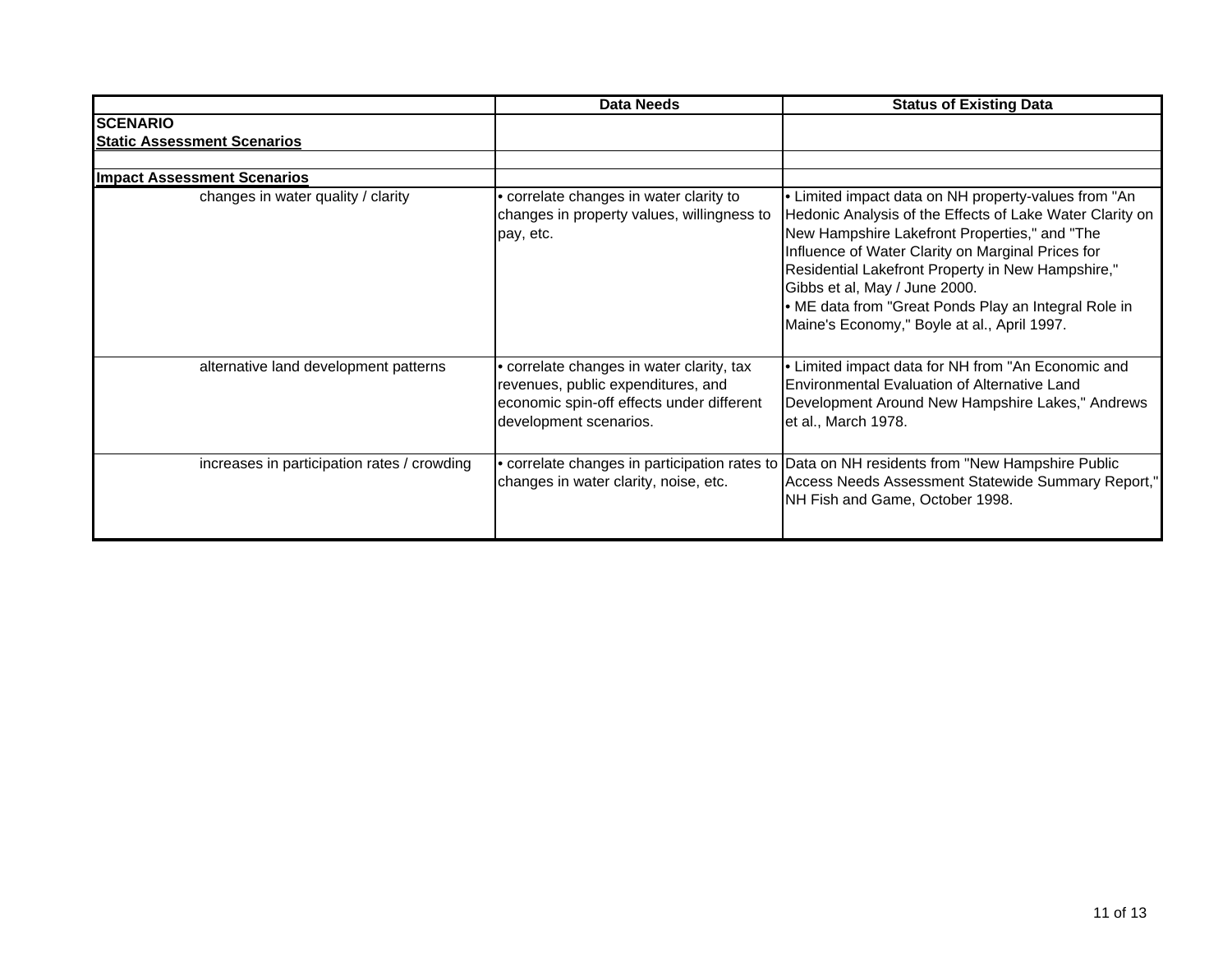#### **TABLE 3 USES AND SCENARIOS TO INCLUDE IN A PHASE II STUDY AND A PHYSE III STUDY**

|                                    |                                                       | Phase II    | Phase III          |
|------------------------------------|-------------------------------------------------------|-------------|--------------------|
|                                    |                                                       | (no primary | (primary research) |
|                                    |                                                       | research)   |                    |
| <b>USE - Economic Activity</b>     |                                                       |             |                    |
| Recreation                         |                                                       |             |                    |
| Aggregated                         |                                                       |             |                    |
|                                    | all visitors / all uses                               |             |                    |
| Disaggregated                      |                                                       |             |                    |
|                                    | swimming                                              |             |                    |
|                                    | fishing - open water and ice<br><b>OR</b>             |             |                    |
|                                    | fishing - freshwater (vs. saltwater)                  |             |                    |
|                                    | boating - motorized and non-motorized                 |             |                    |
|                                    | hunting - waterfowl<br><b>OR</b>                      |             |                    |
|                                    | hunting - big and small game, migratory bird, other   |             |                    |
|                                    | wildlife watching                                     |             |                    |
|                                    | snowmobiling                                          |             |                    |
|                                    | walking/hiking                                        |             |                    |
|                                    | camping                                               |             |                    |
|                                    | beaches (e.g., sitting, picnicking)                   |             |                    |
|                                    | sight-seeing                                          |             |                    |
|                                    |                                                       |             |                    |
| Non-Recreation                     |                                                       |             |                    |
|                                    | lakefront property owners (e.g., taxes)               |             |                    |
|                                    | public drinking water supplies                        |             |                    |
|                                    | private drinking water supplies                       |             |                    |
|                                    | agricultural (e.g., irrigation)                       |             |                    |
|                                    | commercial (e.g., special events, filming)            |             |                    |
|                                    | industrial (e.g., manufacturing, shipping)            |             |                    |
|                                    | youth camps on lakes (attendance and related visits)  |             |                    |
|                                    |                                                       |             |                    |
| USE - Net Economic Value           |                                                       |             |                    |
| Aesthetic/Spiritual/Cultural       |                                                       |             |                    |
|                                    | net economic value                                    |             |                    |
|                                    | crowding / safety / noise                             |             |                    |
|                                    | existence / bequest / altruism                        |             |                    |
|                                    | quality of life / economic growth / business location |             |                    |
| <b>SCENARIO</b>                    |                                                       |             |                    |
| <b>Static Assessment Scenarios</b> |                                                       |             |                    |
| <b>Impact Assessment Scenarios</b> |                                                       |             |                    |
|                                    | changes in water quality / clarity                    |             |                    |
|                                    | alternative land development patterns                 |             |                    |
|                                    | increases in participation rates / crowding           |             |                    |